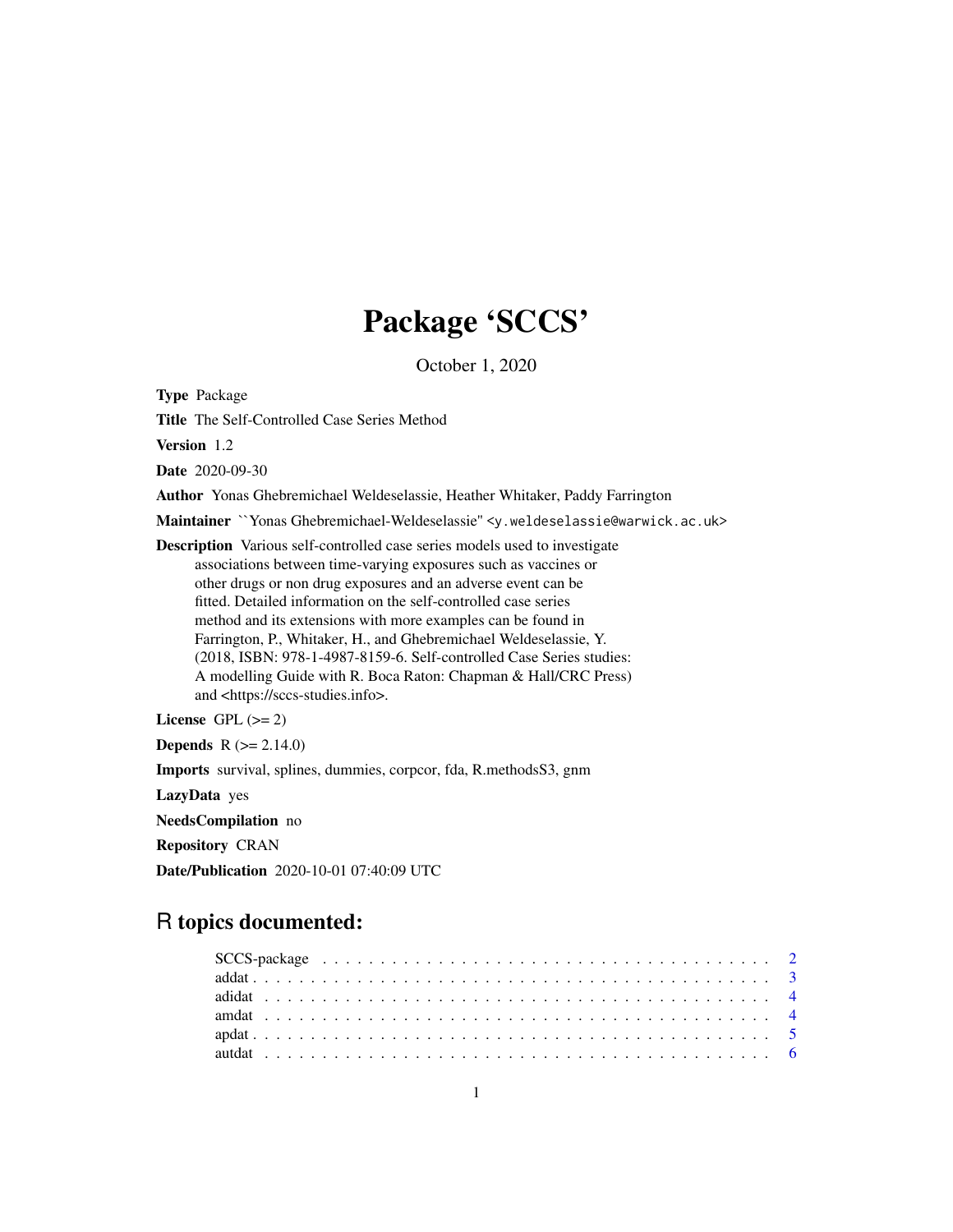<span id="page-1-0"></span>

| bpdat  |                  |  |  |  |  |  |  |  |  |  |  |  |  |  |  |  |  |  | 6              |
|--------|------------------|--|--|--|--|--|--|--|--|--|--|--|--|--|--|--|--|--|----------------|
|        |                  |  |  |  |  |  |  |  |  |  |  |  |  |  |  |  |  |  | $\overline{7}$ |
|        |                  |  |  |  |  |  |  |  |  |  |  |  |  |  |  |  |  |  | $\overline{7}$ |
|        |                  |  |  |  |  |  |  |  |  |  |  |  |  |  |  |  |  |  | 8              |
|        |                  |  |  |  |  |  |  |  |  |  |  |  |  |  |  |  |  |  | 8              |
|        |                  |  |  |  |  |  |  |  |  |  |  |  |  |  |  |  |  |  | 10             |
|        |                  |  |  |  |  |  |  |  |  |  |  |  |  |  |  |  |  |  | 13             |
|        |                  |  |  |  |  |  |  |  |  |  |  |  |  |  |  |  |  |  | 14             |
|        |                  |  |  |  |  |  |  |  |  |  |  |  |  |  |  |  |  |  | 16             |
|        |                  |  |  |  |  |  |  |  |  |  |  |  |  |  |  |  |  |  | 17             |
|        |                  |  |  |  |  |  |  |  |  |  |  |  |  |  |  |  |  |  | 18             |
| hipdat |                  |  |  |  |  |  |  |  |  |  |  |  |  |  |  |  |  |  | 18             |
| intdat |                  |  |  |  |  |  |  |  |  |  |  |  |  |  |  |  |  |  | 19             |
|        |                  |  |  |  |  |  |  |  |  |  |  |  |  |  |  |  |  |  | 19             |
| itpdat |                  |  |  |  |  |  |  |  |  |  |  |  |  |  |  |  |  |  | 20             |
|        |                  |  |  |  |  |  |  |  |  |  |  |  |  |  |  |  |  |  | 21             |
| midat  |                  |  |  |  |  |  |  |  |  |  |  |  |  |  |  |  |  |  | 22             |
|        |                  |  |  |  |  |  |  |  |  |  |  |  |  |  |  |  |  |  | 23             |
| nrtdat |                  |  |  |  |  |  |  |  |  |  |  |  |  |  |  |  |  |  | 25             |
|        |                  |  |  |  |  |  |  |  |  |  |  |  |  |  |  |  |  |  | 25             |
|        |                  |  |  |  |  |  |  |  |  |  |  |  |  |  |  |  |  |  | 26             |
|        |                  |  |  |  |  |  |  |  |  |  |  |  |  |  |  |  |  |  | 26             |
| rotdat |                  |  |  |  |  |  |  |  |  |  |  |  |  |  |  |  |  |  | 28             |
|        |                  |  |  |  |  |  |  |  |  |  |  |  |  |  |  |  |  |  | 28             |
|        |                  |  |  |  |  |  |  |  |  |  |  |  |  |  |  |  |  |  | 29             |
|        |                  |  |  |  |  |  |  |  |  |  |  |  |  |  |  |  |  |  | 30             |
| siddat |                  |  |  |  |  |  |  |  |  |  |  |  |  |  |  |  |  |  | 33             |
|        | simulatesccsdata |  |  |  |  |  |  |  |  |  |  |  |  |  |  |  |  |  | 33             |
|        | smoothagesccs    |  |  |  |  |  |  |  |  |  |  |  |  |  |  |  |  |  | 35             |
|        |                  |  |  |  |  |  |  |  |  |  |  |  |  |  |  |  |  |  | 37             |
|        |                  |  |  |  |  |  |  |  |  |  |  |  |  |  |  |  |  |  | 39             |
|        |                  |  |  |  |  |  |  |  |  |  |  |  |  |  |  |  |  |  | 44             |

SCCS-package *The Self-Controlled Case Series (SCCS) Method*

# Description

Fits the self-controlled case series model used to investigate the association between a time-varying exposures such as vaccines or other drugs and an adverse event. Some extensions of the SCCS method can be fitted with this package.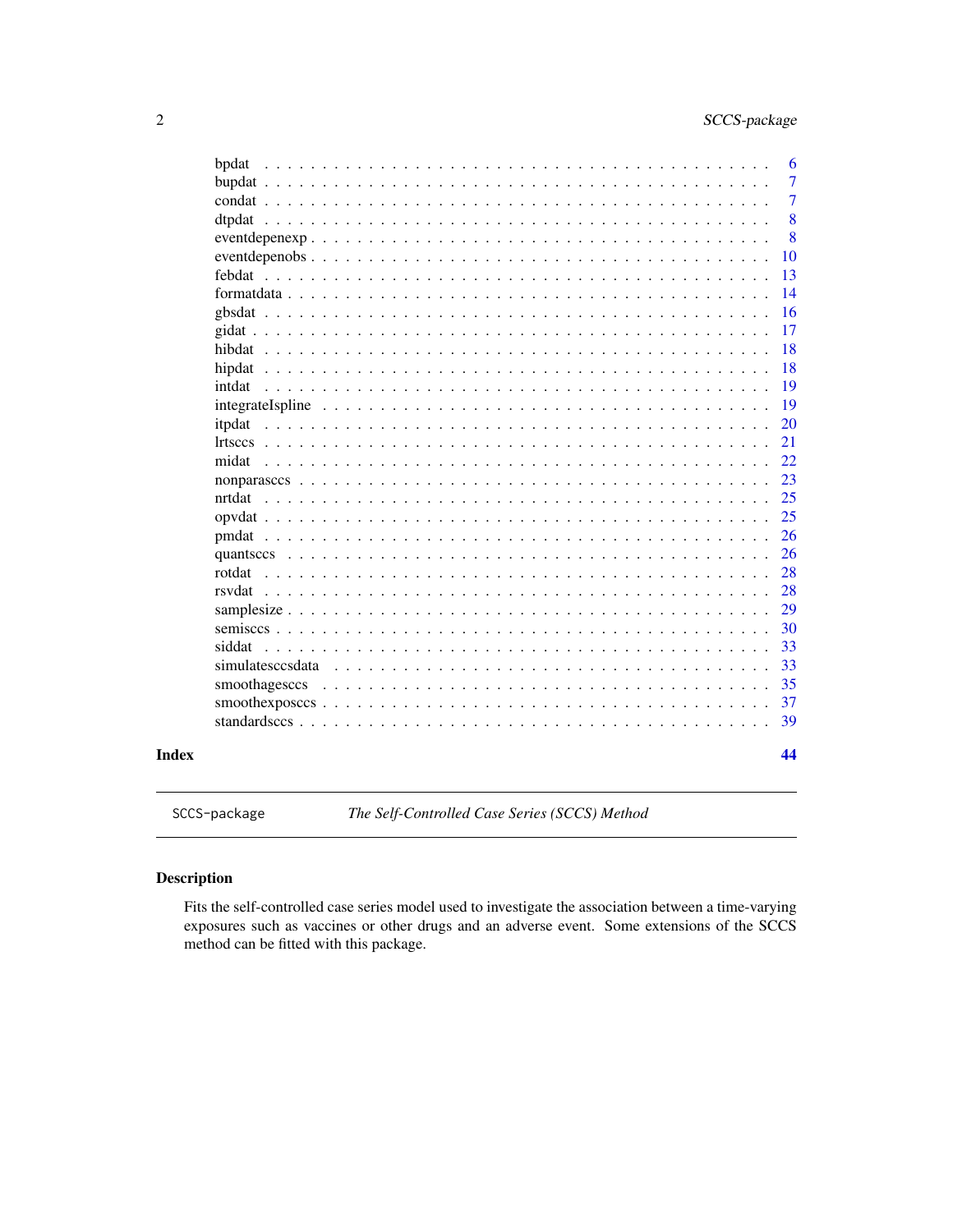#### <span id="page-2-0"></span> $\alpha$ ddat  $\beta$  3

# Details

| 2018-05-03 |
|------------|
|            |
|            |

# Author(s)

Yonas Ghebremichael-Weldeselassie, Heather Whitaker, Paddy Farrington Maintainer: Yonas Ghebremichael-Weldeselassie <y.weldeselassie@warwick.ac.uk>

# References

#### <https://sccs-studies.info/index.html>

Farrington, P., Whitaker, H., and Ghebremichael-Weldeselassie, Y. (2018). Self-controlled Case Series Studies: A modelling Guide with R. Boca Raton: Chapman & Hall/CRC Press.

addat *Data on NSAID and antidepressant exposure and first GI bleed*

# **Description**

The data comprise ages in days at first gastro-intestinal (GI) bleed, treatments with non-steroidal anti-inflammatory drugs (NSAIDs), and treatments with antidepressants (SDs). There are 1000 simulated cases based on Tata et al (2005).

#### Usage

addat

# Format

A data frame containing 3628 rows and 8 columns. The column names are 'case' (individual identifier), 'sta' (age on the first day of the observation period), 'end' (age on last day of the observation period), 'bleed' (age at first GI bleed), 'ns' (age at first day of NSAID treatment episode), 'endns' (age at last day of NSAID treatment episode), 'ad' (age at first day of AD treatment episode), 'endad' (age on last day of AD treatment episode). The data are in format 'stack' (see dataformat for details) with different exposure episodes on different rows.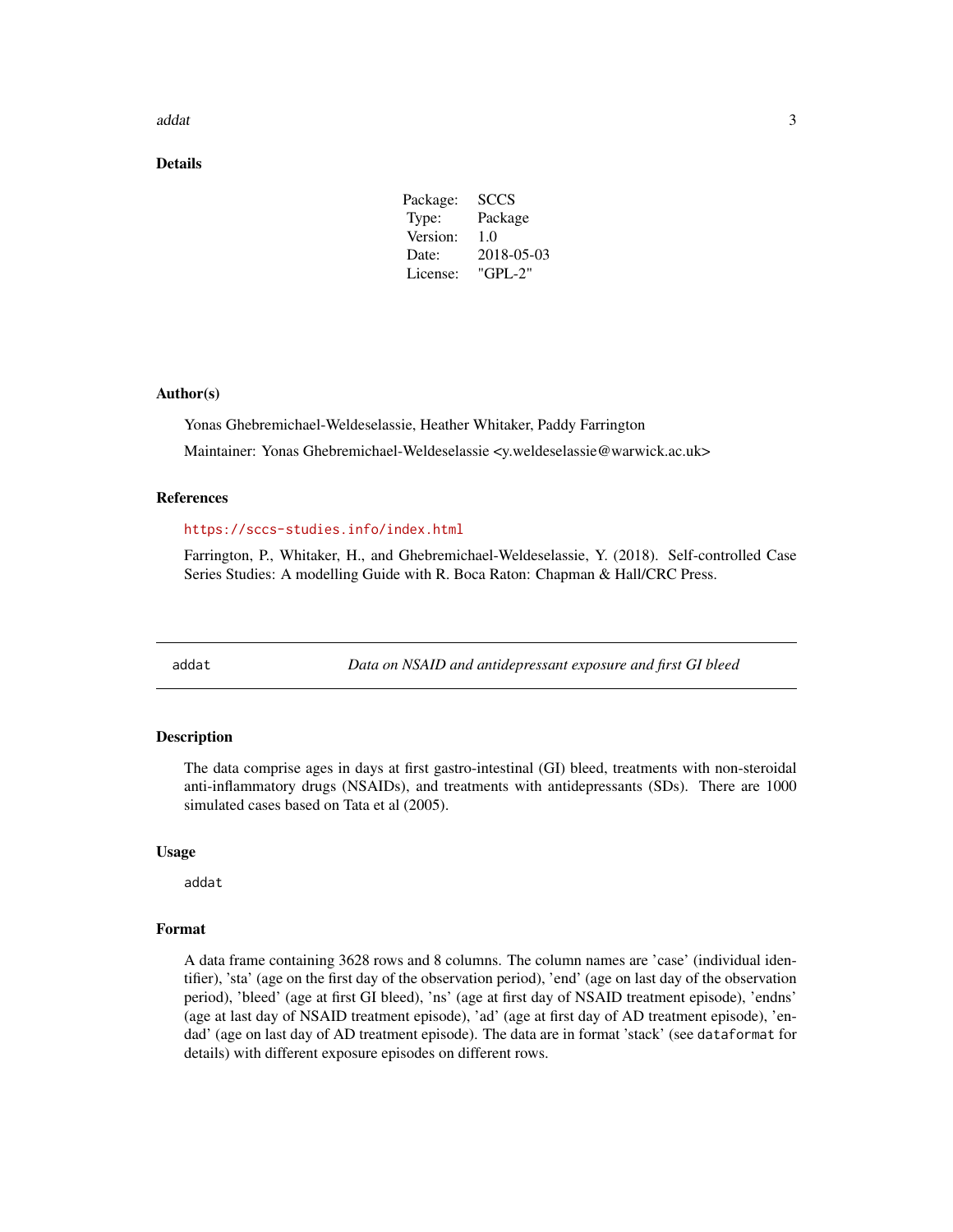<span id="page-3-0"></span>Tata, L.J., Fortun, P. J., Hubbard, R. B., Smeeth, L., Hawkey, C. J., Smith, P., Whitaker, H. J., Farrington, C. P., Card, T. R. and West J. (2005). Does concurrent prescription of selective serotonin reuptake inhibitors and non-steroidal anti-inflammatory drugs substantially increase the risk of upper gastrointestinal bleeding? Alimentary Pharmacology and Therapeutics 22, 175–181.

adidat *Data on antidiabetics and fractures*

# Description

The data comprise ages in days at first fracture and start of treatment with a thiazolidinedione antidiabetic. There are 2000 simulated cases based on Douglas et al (2009). Observation is curtailed at the end of treatment.

# Usage

adidat

# Format

A data frame containing 2000 rows and 6 columns. The column names are 'case' (individual identifier), 'frac' (age at fracture), 'sta' (age on the first day of the observation period), 'end' (age on last day of the observation period), 'adi' (age at first day of antidiabetic treatment), 'type' (fracture type: 1 for foot/ankle/wrist/hand, 2 for hip, 3 for spine).

# References

Douglas, I. J., Evans, S. J., Pocock, S. and Smeeth L. (2009). The risk of fractures associated with thiazolidinediones: A self-controlled case-series study. PLoS Medicine 6 (9), e1000154.

amdat *Data on MMR and aseptic meningitis*

# Description

The data comprise ages in days at measles, mumps and rubella (MMR) vaccination and hospital admission for aseptic meningitis. There are 10 admissions in 10 children.

# Usage

amdat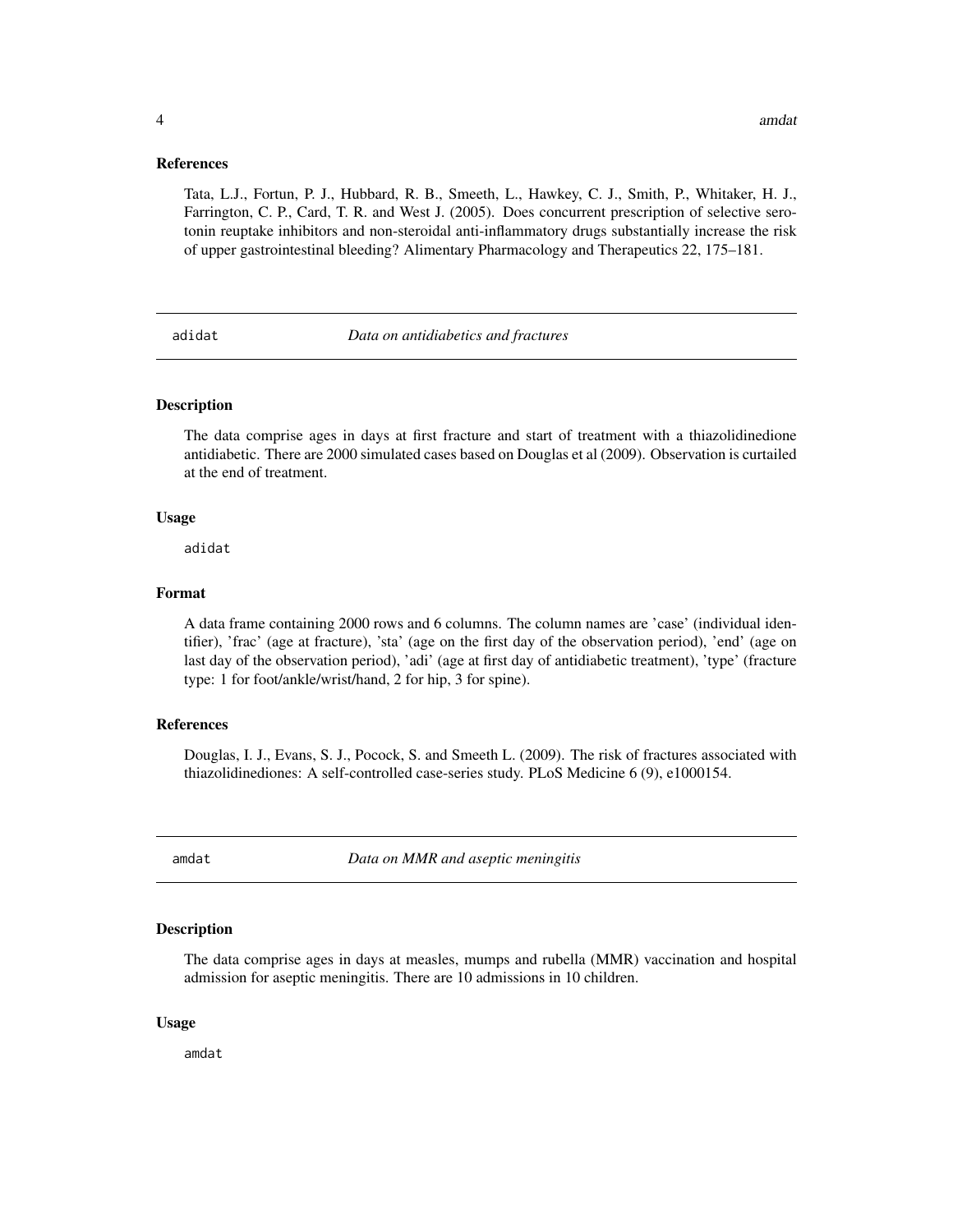### <span id="page-4-0"></span>apdat 5 and 5 and 5 and 5 and 5 and 5 and 5 and 5 and 5 and 5 and 5 and 5 and 5 and 5 and 5 and 5 and 5 and 5 and 5 and 5 and 5 and 5 and 5 and 5 and 5 and 5 and 5 and 5 and 5 and 5 and 5 and 5 and 5 and 5 and 5 and 5 and

# Format

A data frame containing 10 rows and 5 columns. The column names are 'case' (individual identifier), 'sta' (age on first day of the observation period), 'end' (age on last day of the observation period), 'am' (age at admission for aseptic meningitis, with a confirmed diagnosis of viral meningitis), and 'mmr' (age at mmr vaccination).

#### Source

Whitaker, H. J., Farrington, C. P., Spiessens, B., and Musonda, P. (2006). Tutorial in biostatistics: The self-controlled case series method. Statistics in Medicine 25, 1768–1797.

#### References

Miller, E., Goldacre, M., Pugh, S., Colville, A., Farrington, C.P., Flower, A., Nash, J., MacFarlane, L. and Tettmar, R. Risk of aseptic meningitis after measles, mumps and rubella vaccine in UK children (1993). The Lancet 341, 979–982.

apdat *Data on antipsychotics and stroke*

# **Description**

The data comprise ages in days at first stroke and treatments with antipsychotics. There are 2000 simulated cases based on Douglas and Smeeth (2008), including 1500 without dementia and 500 with dementia.

# Usage

apdat

# Format

A data frame containing 11792 rows and 8 columns. The column names are 'case' (individual identifier), 'sta' (age on the first day of the observation period), 'end' (age on last day of the observation period), 'stro' (age at first stroke), 'ap' (age at first day of antipsychotic treatment episode), 'endap' (age at last day of antipsychotic treatment episode), 'cen' (1 if observation ended before the end of the study, 0 otherwise), 'dem' (0 if the patient does not have dementia, 1 if the patient has dementia). The data are in format 'stack' with different exposure episodes on different rows.

#### References

Douglas, I. J. and Smeeth L. (2008). Exposure to antipsychotics and risk of stroke: Self-controlled case series study. British Medical Journal 337, a1227.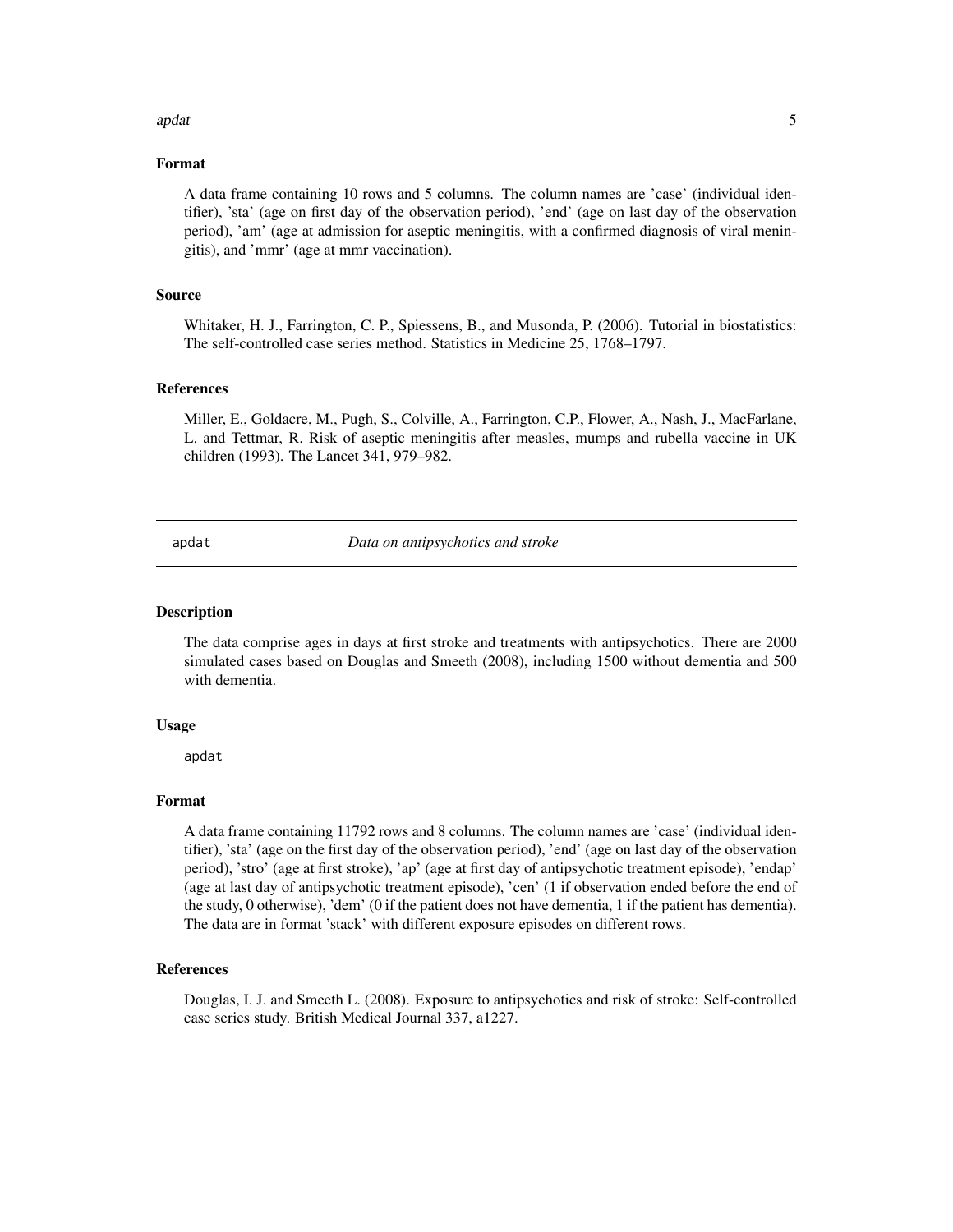<span id="page-5-0"></span>The data comprise ages in days at measles mumps rubella (MMR) vaccination and autism diagnosis. There are 350 simulated cases based on Taylor et al (1999).

#### Usage

autdat

# Format

A data frame containing 350 rows and 5 columns. The column names are 'case' (individual identifier), 'diag' (age at autism diagnosis), 'sta' (age on the first day of the observation period), 'end' (age on last day of the observation period), 'mmr' (age at MMR vaccination.

# References

Taylor, B., Miller, E., Farrington, C. P., Petropoulos, M.C., Favot-Mayaud, I., Li, J., and Waight, P. A. (1999). Autism and measles, mumps and rubella vaccine: No epidemiological evidence for a causal association. Lancet 353, 2026-2029.

bpdat *Data on blood pressure and headaches*

#### **Description**

The data comprise systolic and diastolic blood pressures taken twice a day for seven days, and start of headache in the next period. There are 71 headaches in 64 cases.

#### Usage

bpdat

#### Format

A data frame containing 896 rows and 6 columns. The column names are 'case' (individual identifier), 'dow' (day of week, coded 1 for Monday,...,7 for Sunday), 'time' (time of reading, coded 1 for am, 2 for pm), 'sys' (systolic blood pressure), 'dia' (diastolic blood pressure), 'head' (1 if a headache started in the period up to the next blood pressure reading, or within 12 hours of the last reading).

# References

Farrington P., Whitaker H., and Ghebremichael-Weldeselassie Y. (2018). Self-controlled Case Series Studies: A modelling Guide with R. Boca Raton: Chapman & Hall/CRC Press.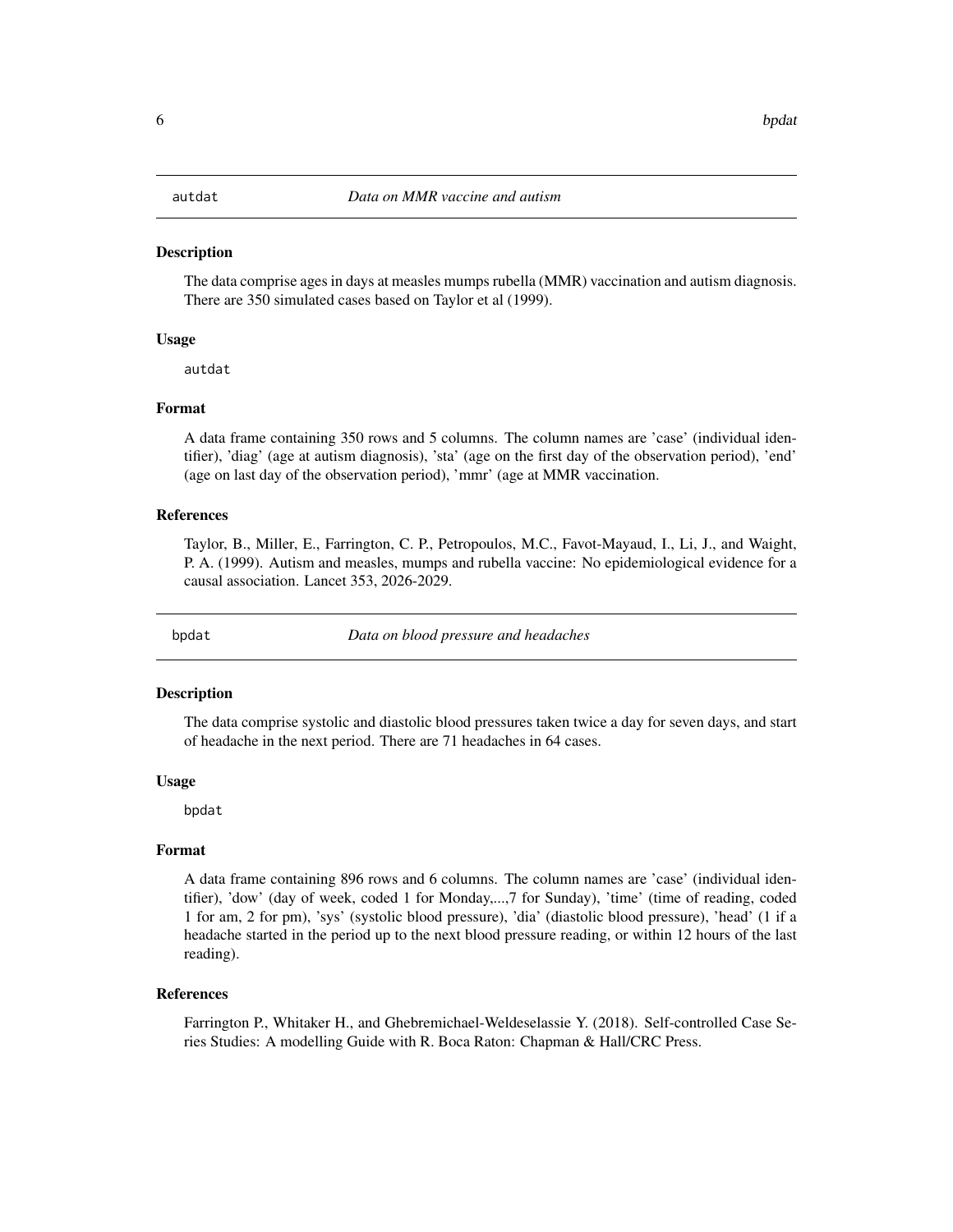<span id="page-6-0"></span>

The data comprise simulated data on bupropion and sudden death. There are 121 cases. The start of observation coincides with age at first bupropion prescription; the nominal end of observation is age on 11 November 2003 (day 1136). Ages are in days.

# Usage

bupdat

#### Format

A data frame containing 121 rows and 4 columns. The column names are 'case' (individual identifier), 'date' (date of first bupropion prescription, day  $0 = 1$  October 2000), 'bup' (age at first bupropion prescription), 'death' (age at sudden death).

# References

Hubbard R., Lewis S., West J., Smith C., Godfrey C., Smeeth L., Farrington P. and Britton J. (2005). Bupropion and the risk of sudden death: a self-controlled case series analysis using The Health Improvement Network. Thorax 60, 848-850.

condat *Data on DTP and convulsions*

# Description

The data comprise ages in days at measles, mumps and rubella (MMR) vaccination, Haemophilus influenzae type b (Hib) booster or catch-up vaccination, and febrile convulsion. There are 2435 convulsions in 2201 children. The ages have been jittered.

#### Usage

condat

# Format

A data frame containing 2435 rows and 11 columns. The column names are 'case' (individual identifier), 'sta' (age on first day of the observation period), 'end' (age on last day of the observation period), 'conv' (age at convulsion), 'hib' (age at Hib booster/catch-up vaccination), 'mmr' (age at MMR vaccination), 'sex' (1 for males, 2 for females), 'gap' (days from convulsion to next convulsion within the same case, or to end of observation), 'cen' (0 if last admission for this case, 1 otherwise), 'rec' (within-case event number), 'ngrp' (1 if case has a unique event, 2 if case has 2+ events).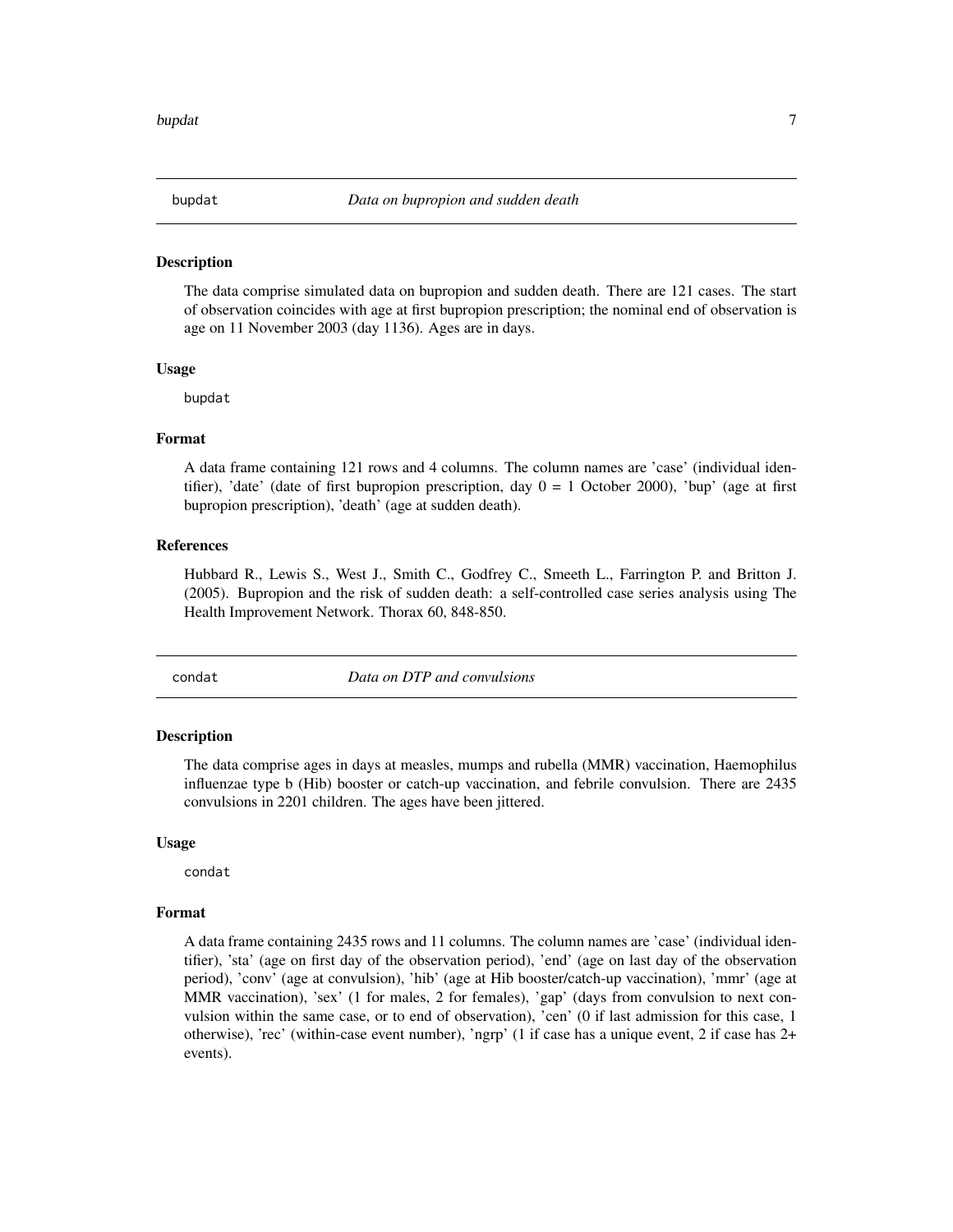# <span id="page-7-0"></span>References

Farrington P., Whitaker H., and Ghebremichael-Weldeselassie Y. (2018). Self-controlled Case Series Studies: A modelling Guide with R. Boca Raton: Chapman & Hall/CRC Press.

dtpdat *Data on DTP and convulsions*

# Description

The data comprise ages in days at diphteria, tetanus and pertussis (DTP) vaccination and febrile convulsion. There are 1379 convulsions in 1214 children. The ages have been jittered.

#### Usage

dtpdat

# Format

A data frame containing 1379 rows and 8 columns. The column names are 'case' (individual identifier), 'sta' (age on first day of the observation period), 'end' (age on last day of the observation period), 'conv' (age at convulsion), 'dtp' (age at first dose of DTP), 'dtpd2' (age at second dose of DTP), 'dtpd3' (age at third dose of DTP), 'sex' (1 for males, 2 for females).

#### References

Farrington P., Whitaker H., and Ghebremichael-Weldeselassie Y. (2018). Self-controlled Case Series Studies: A modelling Guide with R. Boca Raton: Chapman & Hall/CRC Press.

eventdepenexp *SCCS with event-dependent exposure*

# Description

One of the assumptions of the self-controlled case series model is that occurence of an event does not affect subsequent exposure. This function fits the modified SCCS model when the assumption is not satisfied, see Farrington et al (2009). This modified method assumes that no exposure is possible following a unique event. It requires that exposure is of a fixed finite length and that the end of observation that would have applied in the absence of the event is known.

#### Usage

```
eventdepenexp(indiv, astart, aend, aevent, adrug, aedrug, expogrp=0,
             sameexpopar=T,agegrp=NULL, dataformat="stack", verbose=F,
             tolerance=1e-8,itermax=100, data)
```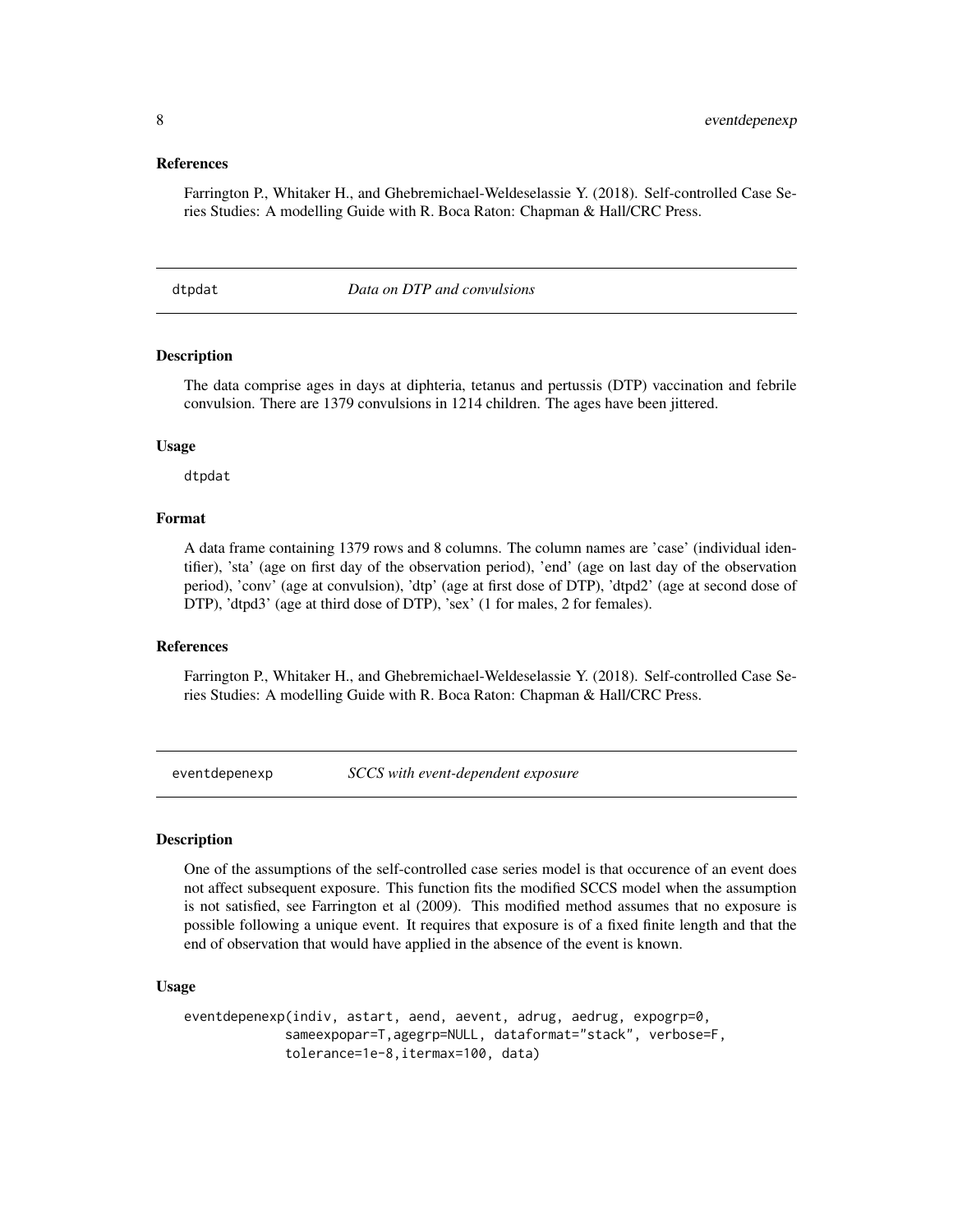# eventdepenexp 9

# Arguments

| indiv       | a vector of individual identifiers of cases                                                                                                                                                                                                                                                                                                                                                                   |
|-------------|---------------------------------------------------------------------------------------------------------------------------------------------------------------------------------------------------------------------------------------------------------------------------------------------------------------------------------------------------------------------------------------------------------------|
| astart      | a vector of ages at which the observation periods start                                                                                                                                                                                                                                                                                                                                                       |
| aend        | a vector of ages at end of observation periods, that would have applied in the<br>absence of the event                                                                                                                                                                                                                                                                                                        |
| aevent      | a vector of ages at event (one event per case)                                                                                                                                                                                                                                                                                                                                                                |
| adrug       | a vector of ages at which exposure starts or a matrix if there are multiple episodes<br>of the same exposure type (dataformat multi). Multiple exposures of the same<br>exposure type can be recorded as multiple rows (dataformat stack). In this<br>method only one exposure type can be included unlike the standardsccs where<br>multiple exposure types can be analayzed in the same model               |
| aedrug      | a vector of ages at which exposure-related risk ends or a matrix if there are<br>multiple episodes of the same exposure type. The dimension of aedrug should<br>be equal to the dimension of adrug, that is aedrug should be given for each<br>column in adrug                                                                                                                                                |
| expogrp     | a vector of days to the start of exposure-related risk, counted from adrug. E.g if<br>the risk period is [adrug+c,aedrug], use expogrp = $list(c)$ or expogrp = c. The<br>DEFAULT is a expogrp= $0$ where the exposure-related risk period is [adrug,<br>aedrug].                                                                                                                                             |
| sameexpopar | a logical value. If TRUE (the default) no dose effect is assumed: the same<br>exposure parameters are used for multiple doses/episodes of the same exposure<br>type presented in dataformat 'multi'. If FALSE different relative incidences<br>are estimated for different doses/episodes of the same exposure.                                                                                               |
| agegrp      | a vector of cut points for the age groups where each value represents the start<br>of an age catagory. The first element in the vector is the start of the second<br>age group. The first age group starts at the minimum of astart, the start of<br>observation period. The default is NULL (i.e no age effects included).                                                                                   |
| dataformat  | the way the input data are assembled. It accepts "multi" or "stack" (the default),<br>where "multi" refers to a data assembled with one row representing one event<br>and "stack" refers to a data frame where repeated exposures of the same type<br>are stacked in one column. In the "multi" dataformat different episodes of the<br>same exposure type are recorded as separate columns in the dataframe. |
| verbose     | a logical value indicating whether information about the iterations should be<br>printed. Default is FALSE                                                                                                                                                                                                                                                                                                    |
| tolerance   | the convergence tolerance when estimating the parameters. Defaults to 1e-8.                                                                                                                                                                                                                                                                                                                                   |
| itermax     | maximum number of iterations. 100 is the default.                                                                                                                                                                                                                                                                                                                                                             |
| data        | a data frame containing the input data. The data should be in 'stack' or 'multi'<br>(see dataformat)                                                                                                                                                                                                                                                                                                          |

# Details

This model fits a SCCS model with event-dependent exposures.

# Value

Relative incidence estimates along with their 95% confidence intervals.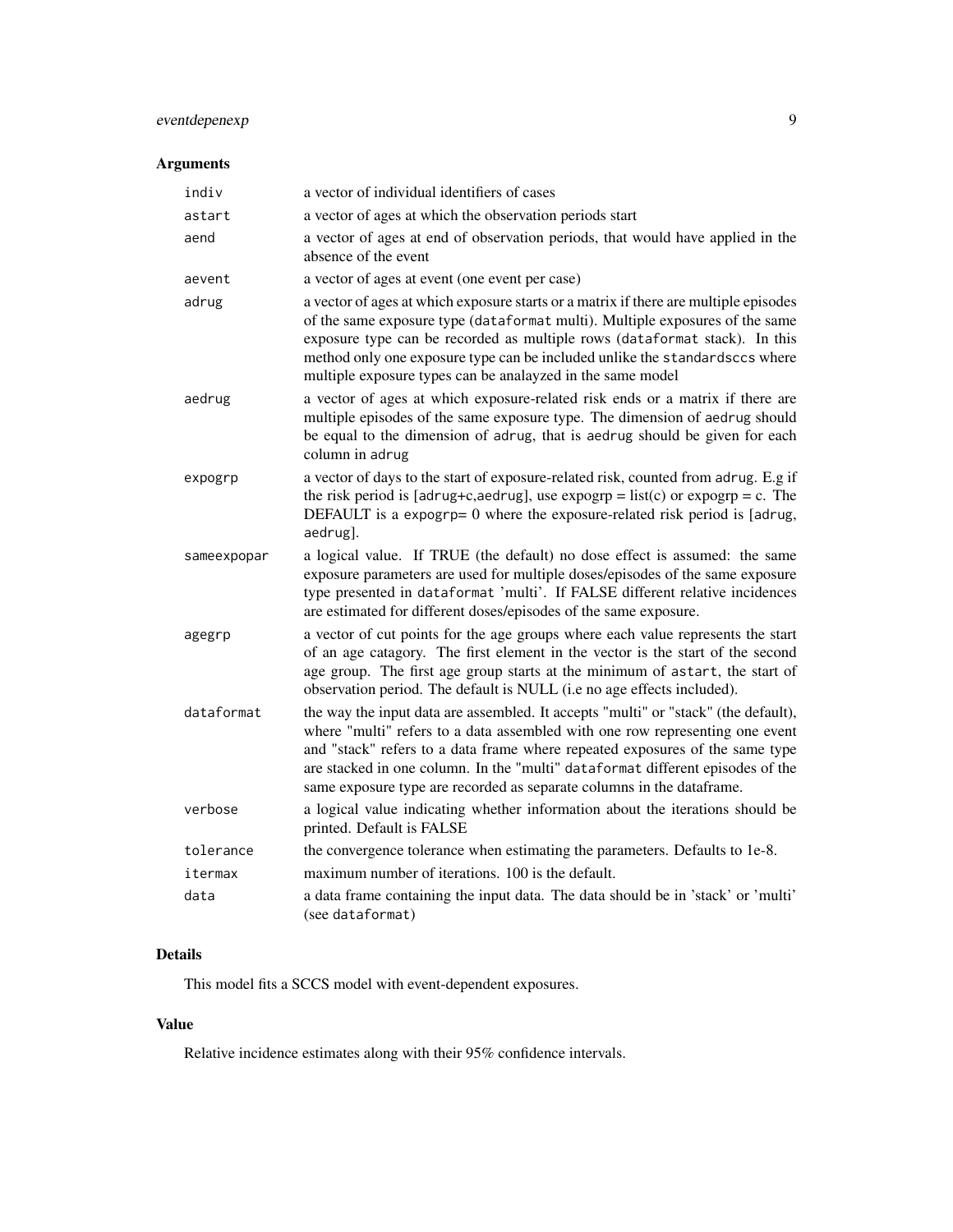# <span id="page-9-0"></span>Author(s)

Yonas Ghebremichael-Weldeselassie, Heather Whitaker, Paddy Farrington.

# References

Farrington, C. P., Whitaker H.J., and Hocine M.N. (2009). Case series analysis for censored, perturbed or curtailed post-event exposures. Biotatistics, 10(1), 3-16.

Farrington P., Whitaker H., and Ghebremichael-Weldeselassie Y. (2018). Self-controlled Case Series Studies: A modelling Guide with R. Boca Raton: Chapman & Hall/CRC Press.

#### See Also

[semisccs](#page-29-1), [standardsccs](#page-38-1)

# Examples

library(SCCS)

```
# Analysis of rotavirus vaccination and intussusception data
# Model 1: Three doses of the same vaccine exposure OPV (OPV, OPV2 and opv3),
# only one risk period [adrug, aedrug]
```

```
rot.mod1 <- eventdepenexp(indiv=case, astart=sta, aend=end,
                      aevent=intus, adrug=cbind(rv,rvd2),
                      expogrp=1,aedrug=cbind(rv+21,rvd2+21),
                      agegrp=seq(56,168,14), dataformat="multi", data=rotdat)
```
rot.mod1

# Model 2: Two doses with two riks periods, 1-7 and 8-21

```
rot.mod2 <- eventdepenexp(indiv=case, astart=sta, aend=end,
                         aevent=intus, adrug=cbind(rv,rvd2),
                         aedrug=cbind(rv+21,rvd2+21), expogrp=c(1,8),
                         agegrp=seq(56,168,14), dataformat="multi",
                         data=rotdat)
```
rot.mod2

eventdepenobs *SCCS with event-dependent observation periods*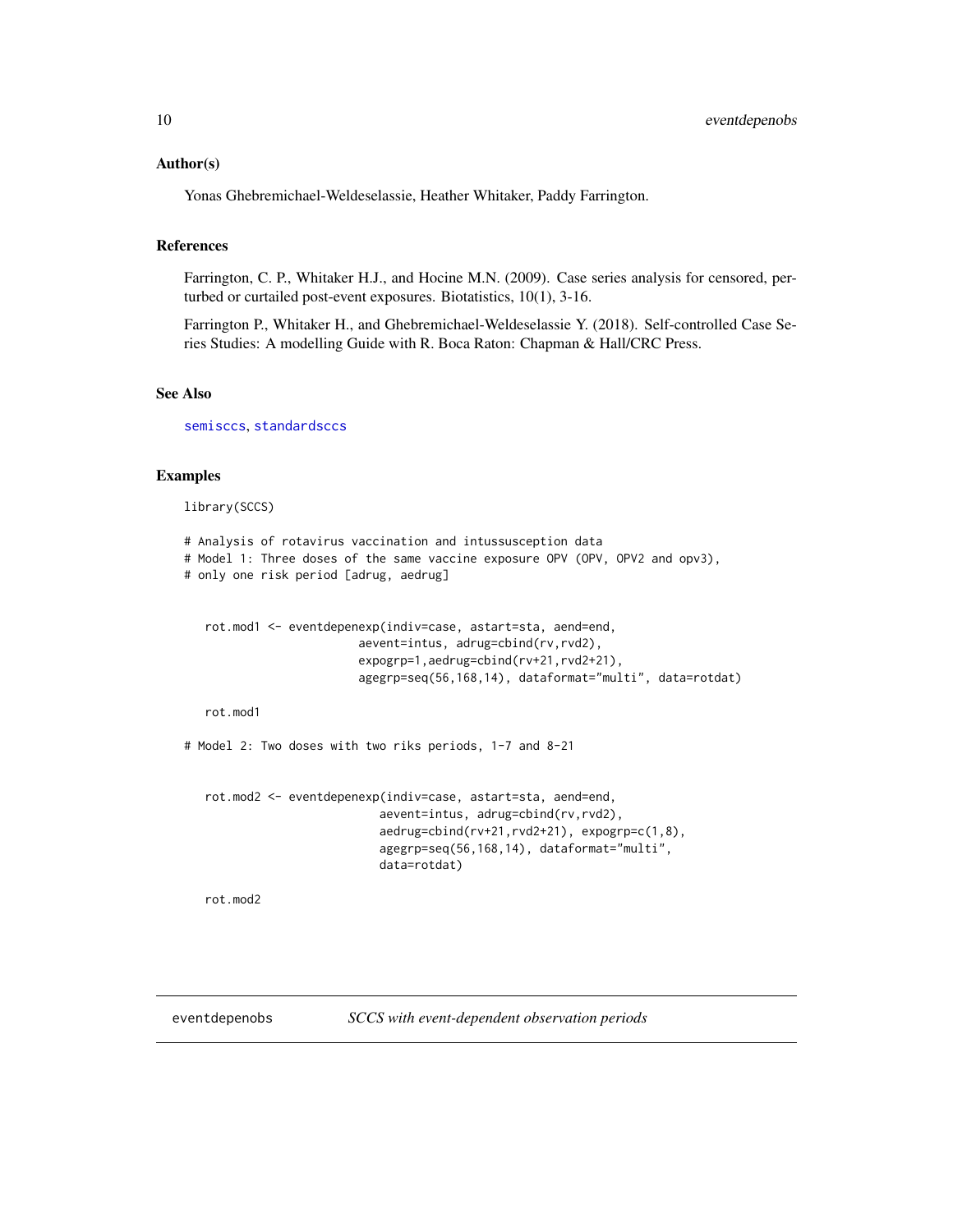# eventdepenobs 11

# Description

One of the assumptions of the self-controlled case series models is that the observation period for each individual is independent of event times. If an event increases the risk of death, such as myocardial infraction or stroke, this assumption is violated. This function fits the modified SCCS model when the assumption is not satisfied i.e ages at end of observation periods might depend on age at event as outlined in Farrington et al (2011).

# Usage

```
eventdepenobs(formula, indiv, astart, aend, aevent, adrug, aedrug, censor,
             expogrp = list(), washout = list(), sameexpopar = list(),
             agegrp = NULL, dataformat="stack", covariates=NULL,
             regress=F, initval=rep(0.1, 7), data)
```
# Arguments

| formula     | a model formula. The dependent variable should always be "event" e.g. event ~<br>itp. If age effects are included in the model, the word 'age' must be used in the<br>formula, e.g event $\sim$ itp + age.                                                                                                                                                                                  |
|-------------|---------------------------------------------------------------------------------------------------------------------------------------------------------------------------------------------------------------------------------------------------------------------------------------------------------------------------------------------------------------------------------------------|
| indiv       | a vector of individual identifiers of cases                                                                                                                                                                                                                                                                                                                                                 |
| astart      | a vector of ages at which the observation periods start                                                                                                                                                                                                                                                                                                                                     |
| aend        | a vector of ages at end of observation periods                                                                                                                                                                                                                                                                                                                                              |
| aevent      | a vector of ages at event (one event per case)                                                                                                                                                                                                                                                                                                                                              |
| adrug       | a list of vectors of ages at start of exposures or a list of matrices if the exposures<br>have multiple episodes (dataformat multi). Multiple exposures of the same<br>type can be recorded as multiple rows (dataformat stack). One list item per<br>exposure type.                                                                                                                        |
| aedrug      | a list of vectors of ages at which exposure-related risk ends or a list of matrices if<br>there are multiple episodes (repeat exposures in different columns) of the same<br>exposure type. The dimension of each item of aedrug has to be equal to that of<br>adrug, that is aedrug should be given for each exposure in adrug.                                                            |
| censor      | a vector of indicators for whether an observation periods were censored $(1 =$<br>observation period ended early, $0 = \text{fully observed}$ .                                                                                                                                                                                                                                             |
| expogrp     | list of vectors of days to the start of exposure-related risk, counted from adrug.<br>E.g if the risk period is [adrug+c,aedrug], use $\exp \exp = \text{list}(c)$ or $\exp \exp = c$ .<br>For multiple exposure types expogrp is a list of vectors having the same length<br>as list adrug. The DEFAULT is a list of zeros where the exposure-related risk<br>periods are [adrug, aedrug]. |
| washout     | list of vectors with days on start of washout periods counted from aedrug, the<br>number of vectors in the list is equal to the number of exposures or the length<br>of list of adrug. The default is NULL, no washout periods. The order of the list<br>corresponds to the order of exposures in adrug.                                                                                    |
| sameexpopar | a vector of logical values. If TRUE (the default) no dose effect is assumed,<br>the same exposure parameters are used for multiple doses/episodes of the same<br>exposure type presented in dataformat 'multi'. If FALSE different relative                                                                                                                                                 |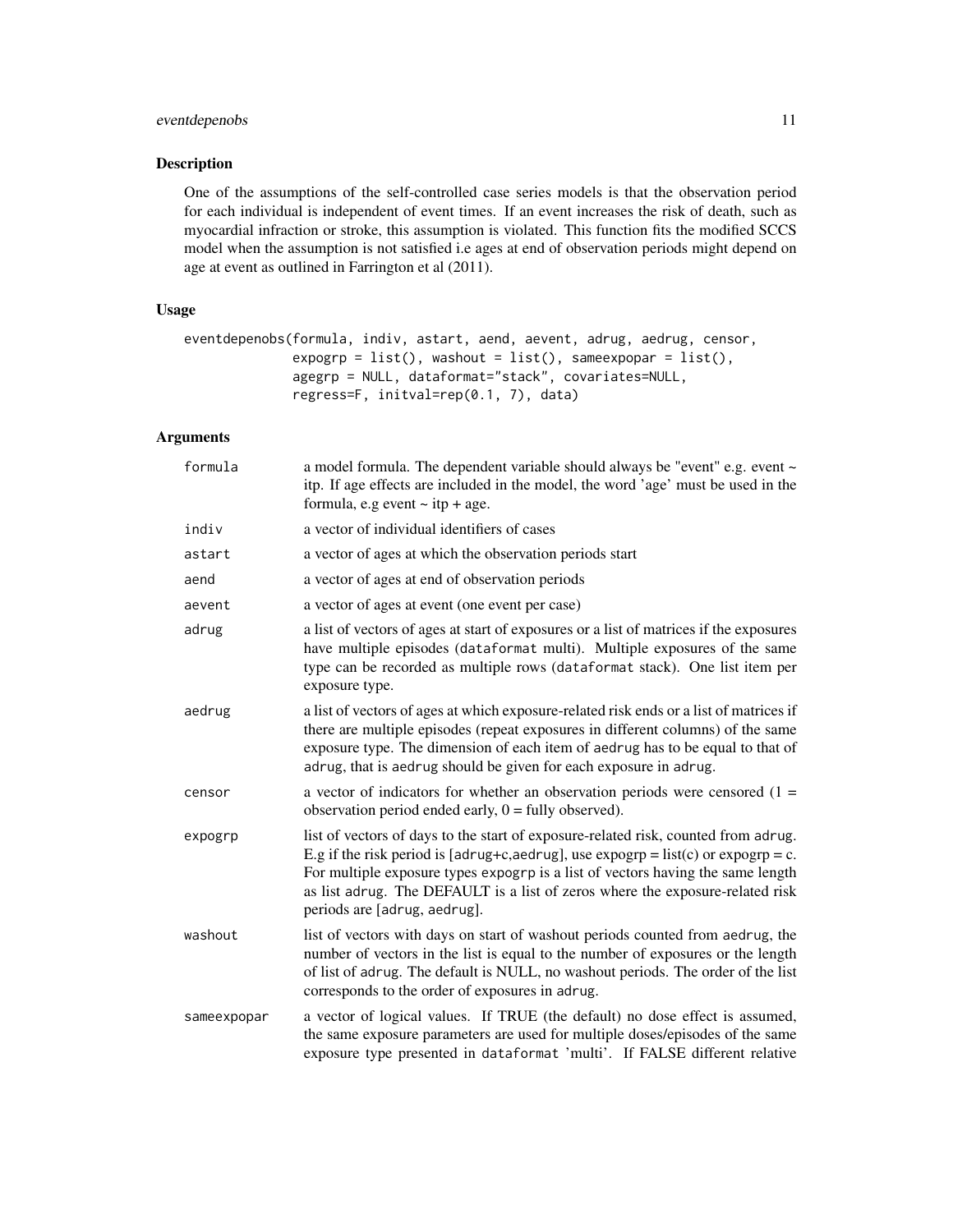|            | incidences are estimated for different doses/episodes of the same exposure type.<br>The length of the vector is equal to the length of the list adrug.                                                                                                                                                                                                                                                                                                                                                                                                                                                                       |
|------------|------------------------------------------------------------------------------------------------------------------------------------------------------------------------------------------------------------------------------------------------------------------------------------------------------------------------------------------------------------------------------------------------------------------------------------------------------------------------------------------------------------------------------------------------------------------------------------------------------------------------------|
| agegrp     | a vector of cut points for the age groups where each value represents the start<br>of an age catagory. The first element in the vector is the start of the second<br>age group. The first age group starts at the minimum of astart, the start of<br>observation period. The defaults is NULL (i.e no age effects included).                                                                                                                                                                                                                                                                                                 |
| dataformat | the way the input data are assembled. It accepts "multi" or "stack" (the default),<br>where "multi" refers to a data assembled with one row representing one event<br>and "stack" refers to a data frame where repeated exposures of the same expo-<br>sure type are stacked in one column. In the "multi" dataformat different episodes<br>of the same exposure type are recorded as separate columns in the dataframe.                                                                                                                                                                                                     |
| covariates | list of covariates believed to affect the age at censoring (age at end of observation<br>$period)$ (e.g. covariates = gender).                                                                                                                                                                                                                                                                                                                                                                                                                                                                                               |
| regress    | logical, regress=T indicates that the parameters of the weight functions are<br>regressed againt age at event or age at start of observation. The default is<br>regress=F                                                                                                                                                                                                                                                                                                                                                                                                                                                    |
| initval    | a vector of intial values used in fitting the weight functions. These are given<br>in the order of: 1. Log mean of the exponential component 2. Intercept of the<br>EG/EW log mean function 3. Intercept of the EG/EW log shape function 4.<br>Intercept of the logit mixing probability function 5. Regression parameter of the<br>G/W log mean functions, if regress $= T 6$ . Regression parameter of the G/W log<br>shape function, if regress=T 7. Regression parameter of the G/W logit mixing<br>probability function, if regress=T. When regress=F only the first 4 are used.<br>The default initval values are 0.1. |
| data       | a data frame containing the input data. The data should be in 'stack' or 'multi'<br>(see dataformat).                                                                                                                                                                                                                                                                                                                                                                                                                                                                                                                        |

# Details

This model is suitable when the event increases the risk of death, such as myocardial infraction (MI) or stroke. It is not suitable when the event itself is death. Four models are fitted to the interval between the age at end of observation and the event date, these are detailed in section 5.4 of Farrington et al (2011). The model with the lowest AIC is selected, and used to estimate weights that replace interval lengths in the model formula. This modification allows unbiased estimates of the exposure effect to be estimated, while age effects take on a different interpretation as they include the thinning effect of censoring.

# Value

| summary  | exposure related relative incidence estimates along with their 95% confidence<br>intervals, age related relative incidence estimates and estimates of interactions<br>with covariates if there are any. |
|----------|---------------------------------------------------------------------------------------------------------------------------------------------------------------------------------------------------------|
| modelfit | model fit of the 4 different weight functions and their AIC values.                                                                                                                                     |

# Author(s)

Yonas Ghebremichael-Weldeselassie, Heather Whitaker, Paddy Farrington.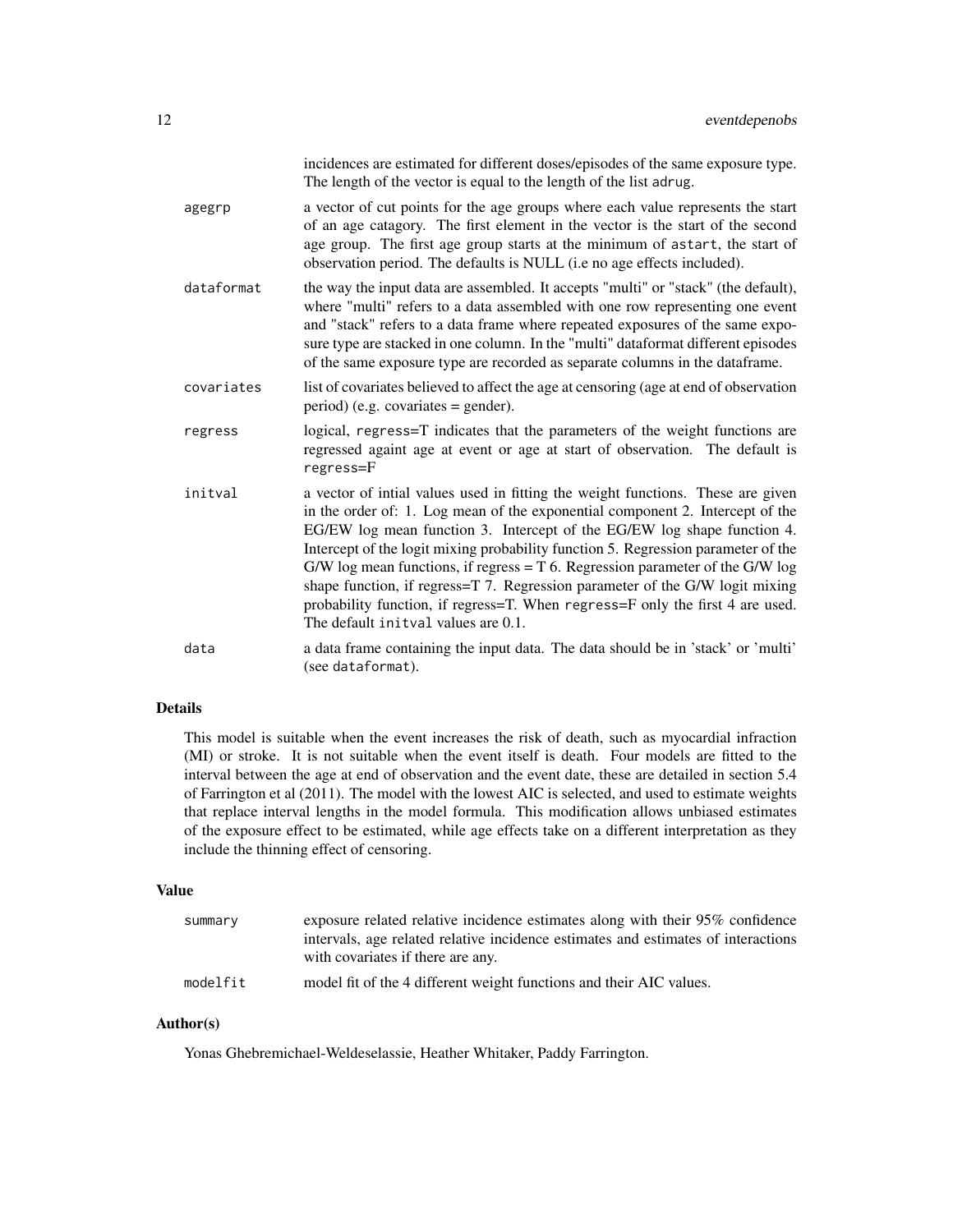## <span id="page-12-0"></span>febdat 13

# References

Farrington, C. P., Anaya-Izquierdo, A., Whitaker, H. J., Hocine, M.N., Douglas, I., and Smeeth, L. (2011). Self-Controlled case series analysis With event-Dependent observation periods. Journal of the American Statistical Association 106 (494), 417–426.

Farrington P., Whitaker H., and Ghebremichael-Weldeselassie Y. (2018). Self-controlled Case Series Studies: A modelling Guide with R. Boca Raton: Chapman & Hall/CRC Press.

# Examples

library(SCCS)

```
# Nicotine replacement therapy and myocardial infarction (MI)
# With no age effect included
nrt.mod <- eventdepenobs(event~nrt, indiv=case, astart=nrt,
            aend=act, aevent=mi, adrug=nrt, aedrug=nrt+28,
            censor=cen, expogrp=c(0,8,15,22), agegrp=NULL,
            data=nrtdat)
# Respiratory tract infections and MI
# Age effect included
# intial values provided and there are two risk periods
uni <- (1-duplicated(midat$case))
ageq <- floor(quantile(midat$mi[uni==1], seq(0.1,0.9,0.1), names=FALSE))
                  # age groups
mi.mod <- eventdepenobs(event~rti+age, indiv=case, astart=sta,
                        aend=end, aevent=mi, adrug=rti, aedrug=rti+14,
                        expogrp=c(0,8), agegrp=ageq, censor=cen, data=midat,
                        initval=rep(1.1,4))
mi.mod
```
febdat *Data on multitype convulsions and MMR*

# **Description**

The data comprise ages in days at MMR vaccine and convusion in children aged 366 to 730 days of age. The convulsions are two types: febrile or non-febrile. There are 988 events in 894 cases.

# Usage

febdat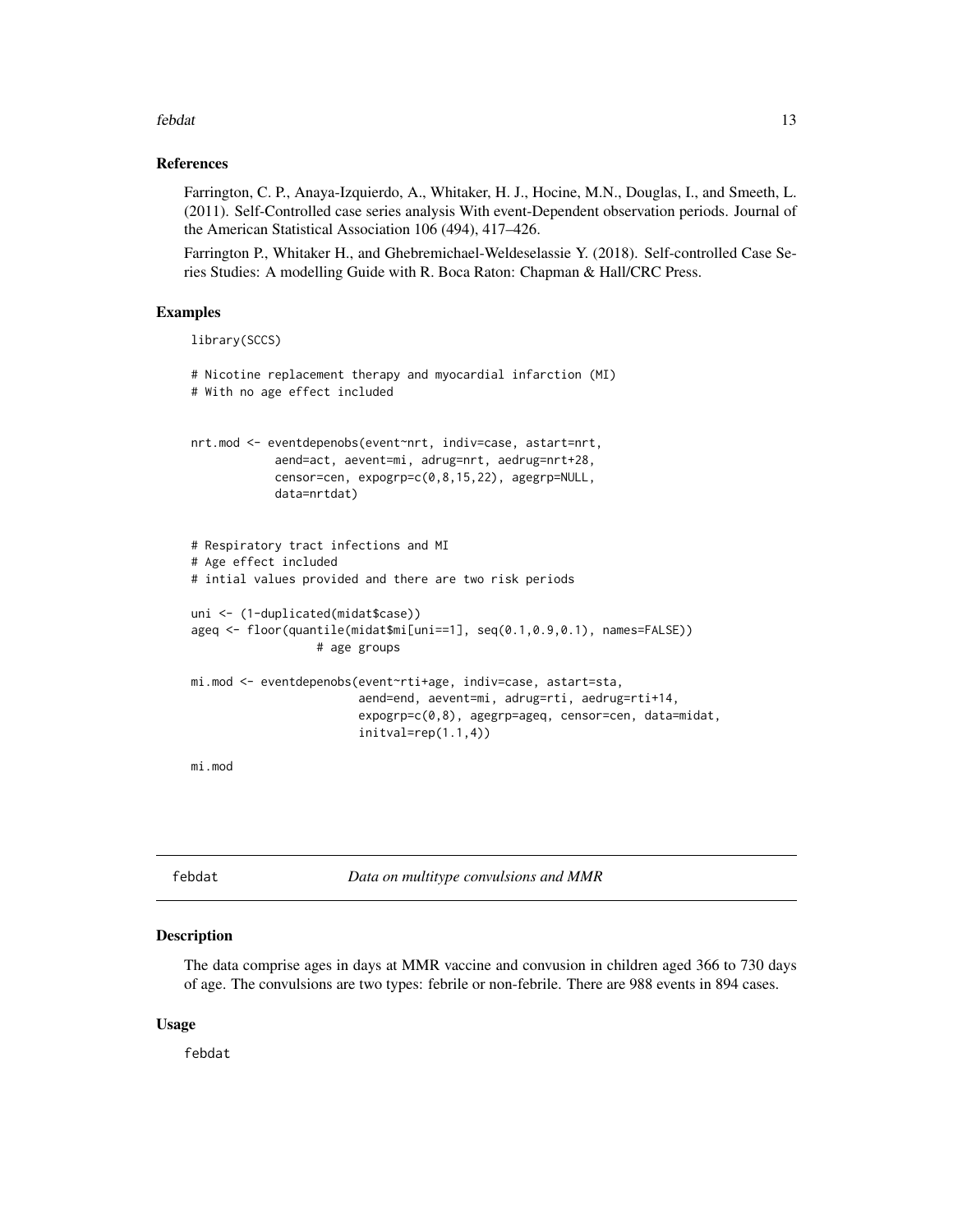# Format

A data frame containing 988 rows and 7 columns. The column names are 'case' (individual identifier), 'conv' (age at convulsion), 'sta' (age at start of observation period), 'end' (age at end of observation period), 'mmr' (age at MMR vaccine), 'sex' (coded 1 for males, 2 for females), 'type' (coded 1 for non-febrile convulsion, 2 for febrile convulsion).

# References

Farrington P., Whitaker H., and Ghebremichael-Weldeselassie Y. (2018). Self-controlled Case Series Studies: A modelling Guide with R. Boca Raton: Chapman & Hall/CRC Press.

formatdata *Formatting data*

# Description

Reformats the data based on age and/or season and exposure groups prior to fitting SCCS model.

# Usage

```
formatdata(indiv, astart, aend, aevent, adrug, aedrug, expogrp = list(),
          washout = list(), sameexpopar = list(), agegrp = NULL,
           seasongrp=NULL, dob=NULL, cov = cbind(), dataformat="stack", data)
```
# **Arguments**

| indiv   | a vector of individual identifiers of cases                                                                                                                                                                                                                                                                                                                                     |
|---------|---------------------------------------------------------------------------------------------------------------------------------------------------------------------------------------------------------------------------------------------------------------------------------------------------------------------------------------------------------------------------------|
| astart  | a vector of ages at which the observation periods start                                                                                                                                                                                                                                                                                                                         |
| aend    | a vector of ages at end of observation periods                                                                                                                                                                                                                                                                                                                                  |
| aevent  | a vector of ages at event, an individual can experience multiple events                                                                                                                                                                                                                                                                                                         |
| adrug   | a list of vectors of ages at start of exposures or a list of matrices if the exposures<br>have multiple episodes (dataformat multi). Multiple exposures of the same<br>type can be recorded as multiple rows (dataformat stack). One list item per<br>exposure type.                                                                                                            |
| aedrug  | a list of vectors of ages at which exposure-related risk ends or a list of matrices if<br>there are multiple episodes (repeat exposures in different columns) of the same<br>exposure type. The dimension of each item of aedrug has to be equal to that of<br>adrug, that is aedrug should be given for each exposure in adrug.                                                |
| expogrp | list of vectors of days to the start of exposure-related risk, counted from adrug.<br>E.g if the risk period is [adrug+c,aedrug], use expogrp = list(c) or expogrp =<br>c. For multiple exposure types expogrp is a list of vectors equal to the length<br>of the list of adrug. The DEFAULT is a list of zeros where the exposure-related<br>risk periods are [adrug, aedrug]. |

<span id="page-13-0"></span>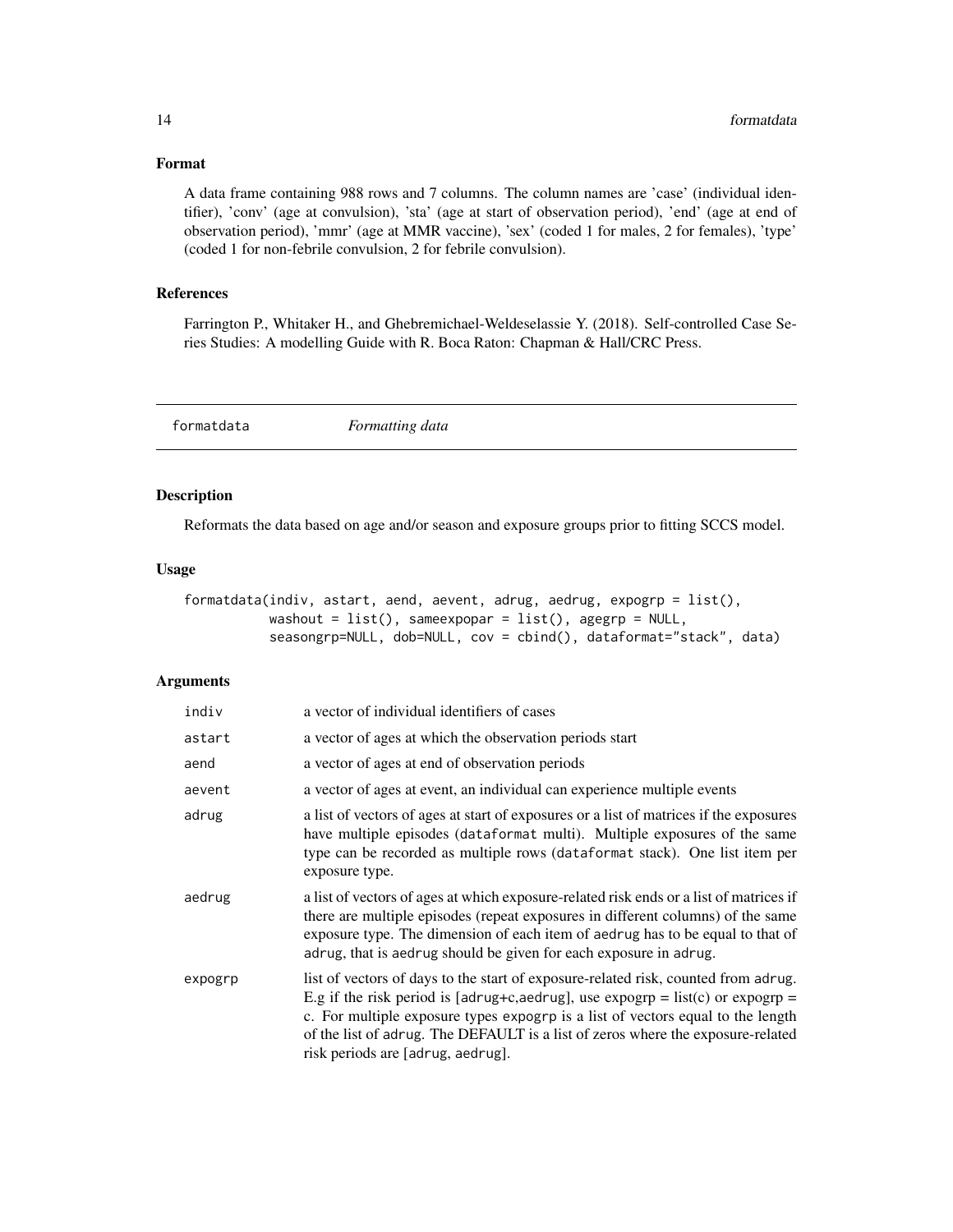| washout     | list of vectors with days on start of washout periods counted from aedrug, the<br>number of vectors in the list is equal to the number of exposures or the length<br>of list of adrug. The default is NULL, no washout periods. The order of the list<br>corresponds to the order of exposures in adrug.                                                                                                                                                                                      |
|-------------|-----------------------------------------------------------------------------------------------------------------------------------------------------------------------------------------------------------------------------------------------------------------------------------------------------------------------------------------------------------------------------------------------------------------------------------------------------------------------------------------------|
| sameexpopar | a vector of logical values. If TRUE (the default) no dose effect is assumed,<br>the same exposure parameters are used for multiple doses/episodes of the same<br>exposure type presented in dataformat 'multi'. If FALSE different relative<br>incidences are estimated for different doses/episodes of the same exposure. The<br>length of the vector is equal to the length of adrug. The order in which the<br>elements of the vector are put corrosponds to the order of exposures adrug. |
| agegrp      | a vector of cut points of the age groups where each value represents the start of<br>an age catagory. The first element in the vector is the start of the second age<br>group. The first age group starts at astart, the start of observation period. The<br>defaults is NULL (i.e no age effects included).                                                                                                                                                                                  |
| seasongrp   | a vector of cut points for seasonal effects. The values should be given in ddmm<br>format, representing the first days of each season group. The seasonal effect is<br>a factor, the reference level being the time interval starting at the earliest date in<br>seasongrp. The default is NULL where no seasonal effects are included in the<br>model.                                                                                                                                       |
| dob         | a vector of birth dates of the cases, in ddmmyyyy format. They are used if<br>seasonal effects are included in the model. The default dob is NULL but is<br>required if seasongrp is not NULL.                                                                                                                                                                                                                                                                                                |
| COV         | a vector (or a matrix if there are multiple) of fixed covariates. The default is<br>NULL where no covariates are included.                                                                                                                                                                                                                                                                                                                                                                    |
| dataformat  | the way the input data are assembled. It accepts "multi" or "stack" (the default),<br>where "multi" refers to a data assembled with one row representing one event<br>and "stack" refers to a data frame where repeated exposures of the same type are<br>stack in one column. In the "multi" dataformat different episodes of the same<br>exposure type are recorded as separate columns in the dataframe.                                                                                   |
| data        | a data frame containing the input data. The data should be in 'stack' or 'multi'<br>(see dataformat).                                                                                                                                                                                                                                                                                                                                                                                         |

# Value

a data frame containing the following columns:

| indivL    | an identfier for each individual event.                                                                                                                                                                                                                                                                                                                                                                                                                         |
|-----------|-----------------------------------------------------------------------------------------------------------------------------------------------------------------------------------------------------------------------------------------------------------------------------------------------------------------------------------------------------------------------------------------------------------------------------------------------------------------|
| event     | indicator for presence of an event within an interval. "1" where an event occurred,<br>"0" otherwise.                                                                                                                                                                                                                                                                                                                                                           |
| age       | factor for age groups.                                                                                                                                                                                                                                                                                                                                                                                                                                          |
| Season    | a factor for season if seasongrp is specified.                                                                                                                                                                                                                                                                                                                                                                                                                  |
| exposures | factors for exposure status of each exposure type. "0" for baseline/control pe-<br>riods, "1" for the first risk period. "1" for subsequent exposure risk periods if<br>same expopar = TRUE, or increasing factor levels for each subsequent exposure if<br>same expopar = FALSE. Indicators for washout periods (if there are any) are also<br>included here. The column names of these factors are the same as the column<br>names of the exposures in adrug. |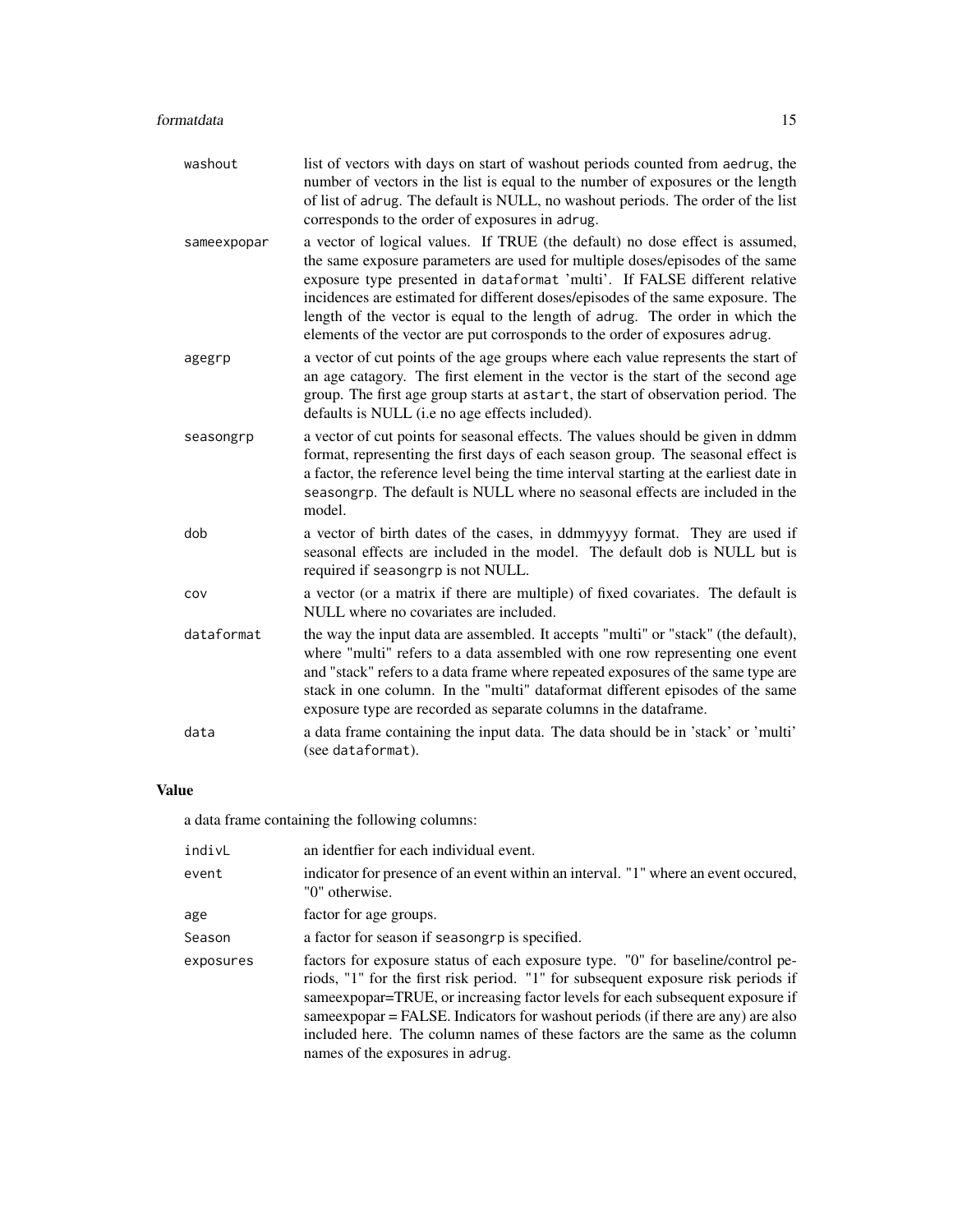<span id="page-15-0"></span>interval length of interval. Needed for offsets within the model.

There are also columns for eventday (day of adverse event), lower (day a period starts), upper (day a period ends), indiv (original individual indentifier), aevent, astart, aend and any covariates included in cov.

# Author(s)

Yonas Ghebremichael-Weldeselassie, Heather Whitaker, Paddy Farrington.

# References

Whitaker, H. J., Farrington, C. P., Spiessens, B., and Musonda, P. (2006). Tutorial in biostatistics: The self-controlled case series method. Statistics in Medicine 25, 1768–1797.

Farrington P., Whitaker H., and Ghebremichael-Weldeselassie Y. (2018). Self-controlled Case Series Studies: A modelling Guide with R. Boca Raton: Chapman & Hall/CRC Press.

# Examples

```
# MMR vaccine and ITP data
# A single exposure with three risk periods and no age groups included
itp.dat1 <- formatdata(indiv=case, astart=sta, aend=end,
                     aevent=itp, adrug=mmr, aedrug=mmr+42,
                      expogrp=c(0,15,29),
                      data=itpdat)
itp.dat1
# A single exposure with three risk periods and six age groups
itp.dat2 <- formatdata(indiv=case, astart=sta, aend=end,
                      aevent=itp, adrug=mmr, aedrug=mmr+42,
                      expogrp=c(0,15,29), agegrp=c(427,488,549,610,671),
                      data=itpdat)
```
itp.dat2

gbsdat *Data on influenza vaccine and GBS*

#### Description

The data comprise days (day 1 is 1st October 2010) at seasonal influenza vaccination and at onset of Guillain-Barre Syndrome (GBS) in Italy, gathered in the 2010-2011 influenza season. There are 174 cases from Galeotti (2013). Times have been jittered.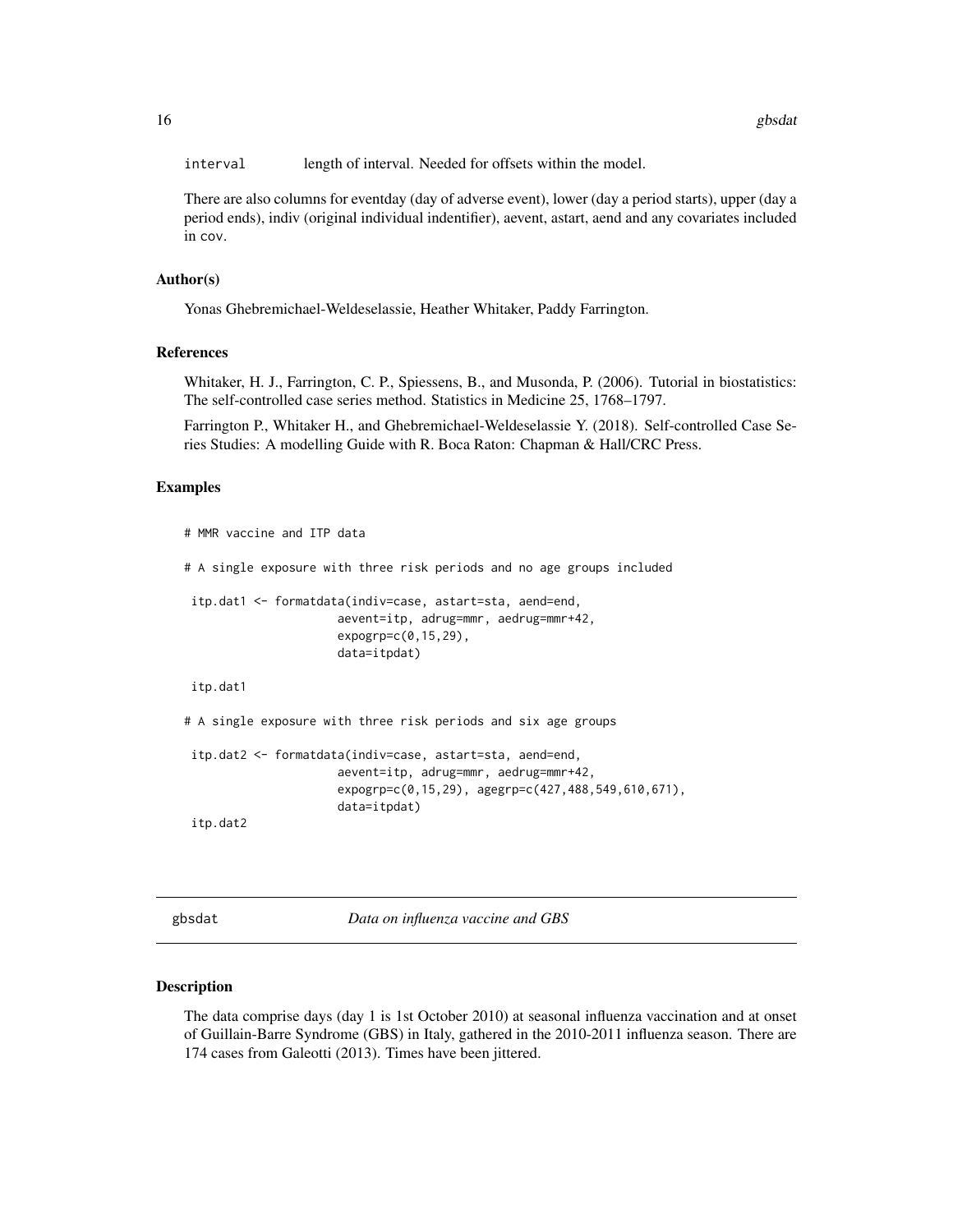#### <span id="page-16-0"></span>gidat 17

# Usage

gbsdat

# Format

A data frame containing 174 rows and 6 columns. The column names are 'case' (individual identifier), 'sta' (the first day of the observation period), 'end' (the last day of the observation period), 'gbs' (day of GBS onset), 'flu' (day of influenza vaccination), 'sage' (age in years on day 1, 1st October 2010).

# References

Galeotti, F., M. Massari, R. D'Alessandro, E. Beghi, A. Chio, G. Logroscino, G. Filippini, M. D. Benedetti, M. Pugliatti, C. Santiccio, and R. Raschetti (2013). Risk of Guillain-Barre syndrome after 2010-2011 influenza vaccination. European Journal of Epidemiology 28 (5), 433-444.

gidat *Data on NSAID and first GI bleed*

# **Description**

The data comprise ages in days at first gastro-intestinal (GI) bleed and treatments with non-steroidal anti-inflammatory drugs (NSAIDs). There are 838 simulated cases based on Tata et al (2005).

#### Usage

gidat

# Format

A data frame containing 2920 rows and 6 columns. The column names are 'case' (individual identifier), 'sta' (age on the first day of the observation period), 'end' (age on last day of the observation period), 'bleed' (age at first GI bleed), 'ns' (age at first day of NSAID treatment episode), 'endns' (age at last day of NSAID treatment episode). The data are in format 'stack' with different exposure episodes on different rows.

# References

Tata, L. J., Fortun, P. J., Hubbard, R. B., Smeeth, L., Hawkey, C. J., Smith, P., Whitaker, H. J., Farrington, C. P., Card, T. R., and West J. (2005). Does concurrent prescription of selective serotonin reuptake inhibitors and non-steroidal anti-inammatory drugs substantially increase the risk of upper gastrointestinal bleeding? Alimentary Pharmacology and Therapeutics 22, 175–181.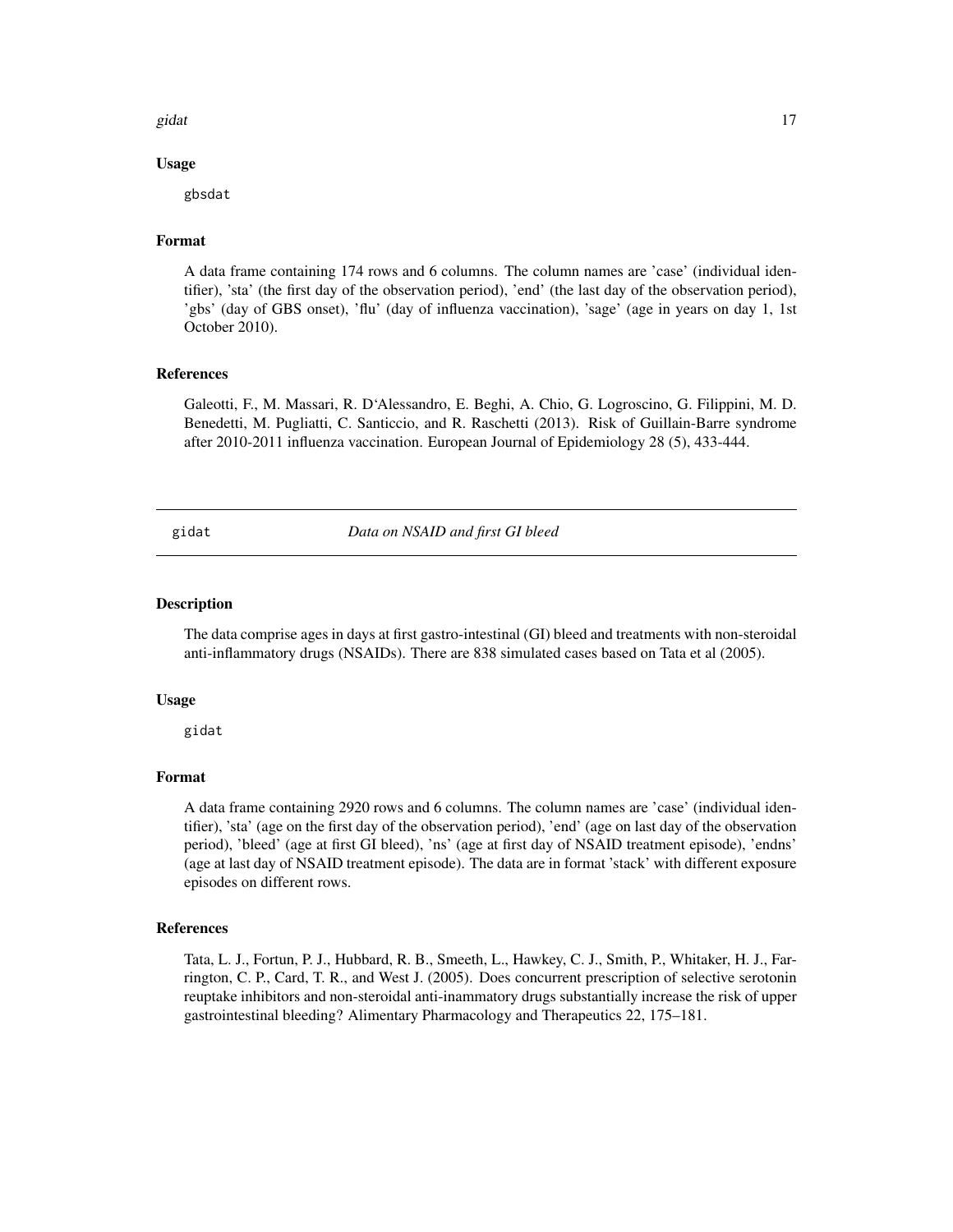<span id="page-17-0"></span>The data comprise ages at diphteria, tetanus and pertussis (DTP) vaccination, Haemophilus influenzae type b (Hib) vaccination, and febrile convulsion. There are 1378 convulsions in 1213 children. The ages have been jittered.

#### Usage

hibdat

# Format

A data frame containing 1378 rows and 11 columns. The column names are 'case' (individual identifier), 'sta' (age on first day of the observation period), 'end' (age on last day of the observation period), 'conv' (age at convulsion), 'dtp' (age at first dose of DTP), 'dtpd2' (age at second dose of DTP), 'dtpd3' (age at third dose of DTP), 'hib' (age at first dose of Hib), 'hibd2' (age at second dose of Hib), 'hibd3' (age at third dose of hib), 'sex' (1 for males, 2 for females).

hipdat *Data on antidepressants and hip fracture*

#### **Description**

The data comprise ages in days at first treatment with antidepressant and first hip fracture. There are 1000 simulated cases based on Hubbard et al (2003).

# Usage

hipdat

#### Format

A data frame containing 1000 rows and 6 columns. The column names are 'case' (individual identifier), 'frac' (age at first hip fracture), 'sta' (age on first day of the observation period), 'end' (age on last day of the observation period), 'ad' (age at start of first treatment with antidepressant), 'endad' (age at end of first antidepressant treatment).

# References

Hubbard, R., Farrington, C.p., Smith, C., Smeeth, L., and Tattersfield A. (2003). Exposure to tricyclic and selective serotonin reuptake inhibitor antidepressants and the risk of hip fracture. American Journal of Epidemiology 158 (1), 77–84.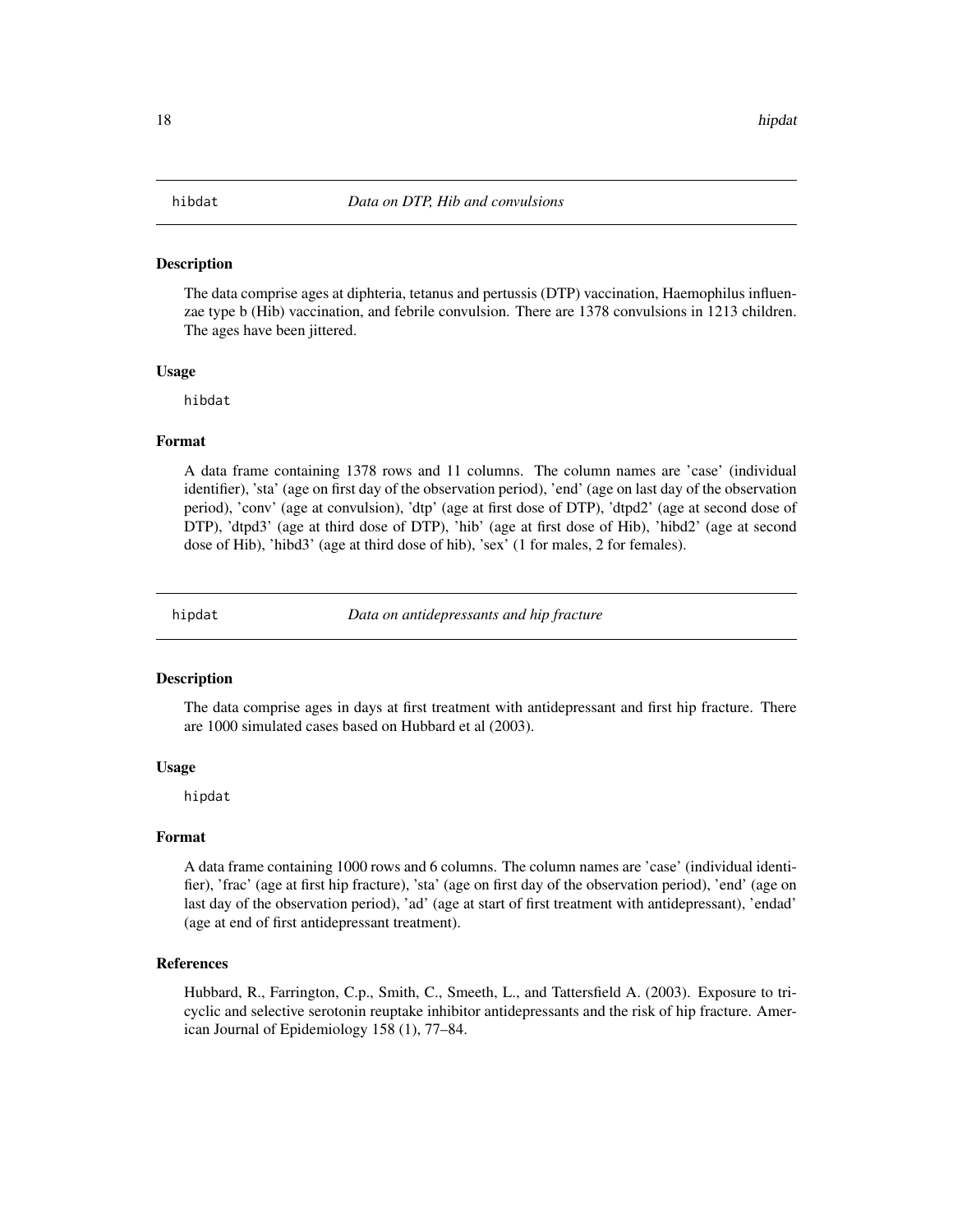<span id="page-18-0"></span>

The data comprise ages in days at intussusception and oral polio vaccine (OPV) from Cuba. There are 273 intussusceptions in 273 children. The ages have been jittered.

# Usage

intdat

# Format

A data frame containing 273 rows and 7 columns. The column names are 'case' (individual identifier), 'intus' (age at intussusception), 'sta' (age on first day of the observation period), 'end' (age on last day of the observation period), 'opv' (age at first dose of OPV), 'opvd2' (age at second dose of OPV), 'dob' (date of birth, in ddmmyyyy format).

# References

Sardinas, M.A.G., Cardenas, A.z., Marie, G.c., Santiago, M.A., Sanchez, M.V., and Farrington C. P. (2001). Lack of association between intussusception and oral polio vaccine in Cuban children. European Journal of Epidemiology 17 (8), 783-787.

integrateIspline *Integral of I-splines*

# Description

Evaluates design matrix for integrals of I-splines and integrals of the integrals. The function evaluates first, second and third integrals of I-splines.

## Usage

```
integrateIspline(x, knots1, m, int)
```
#### Arguments

| X      | a numeric vector of values at which to evaluate the integrals of I-spline functions                        |
|--------|------------------------------------------------------------------------------------------------------------|
| knots1 | a numeric vector of interior knot positions with non-decreasing values                                     |
| m      | a positive integer giving the order of the spline function.                                                |
| int    | a positive integer $(1, 2, \text{ or } 3)$ for first, second or third integral of an I-spline<br>function. |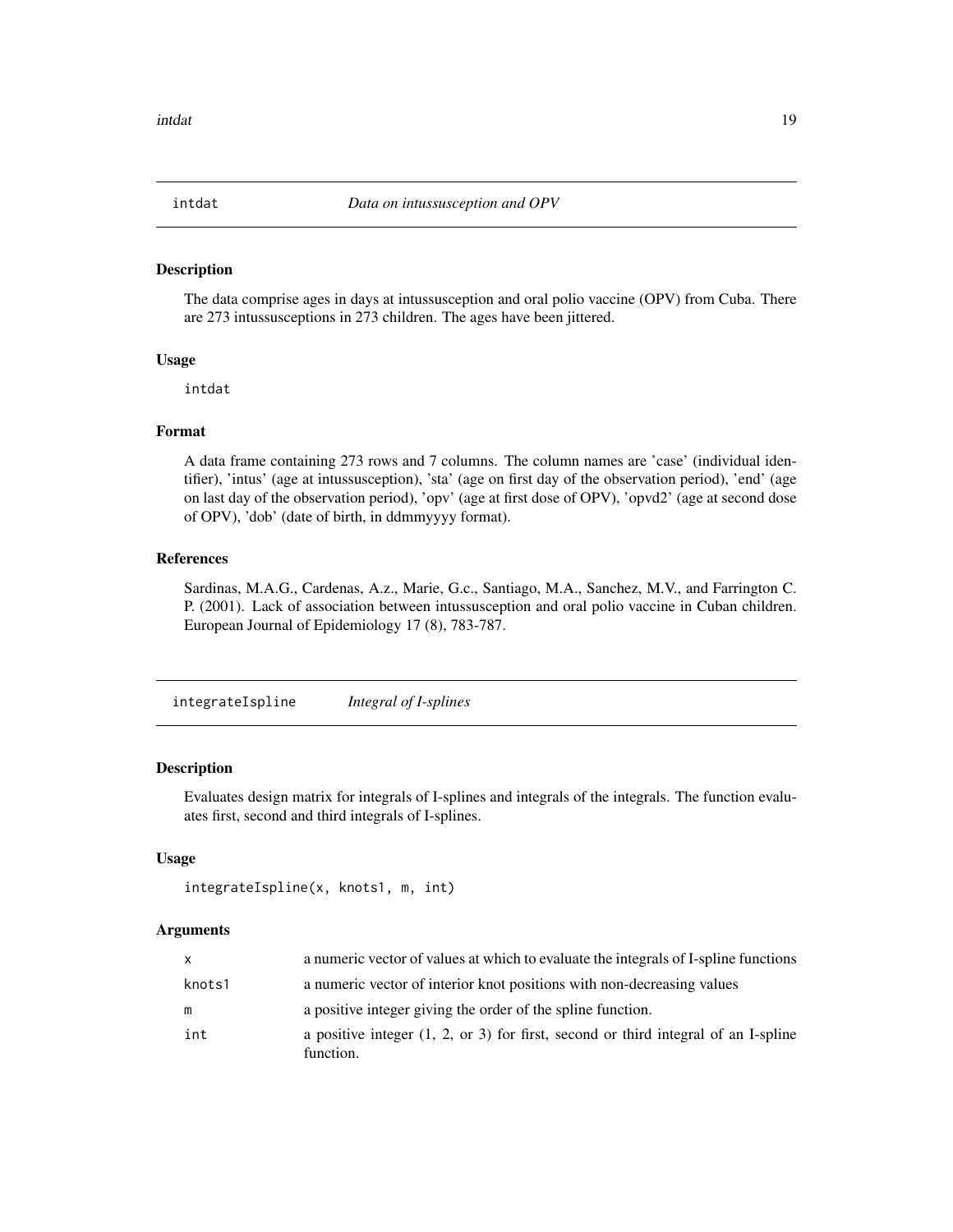#### <span id="page-19-0"></span>Value

A matrix with length of  $(x)$  rows and length of  $(knots1)$  - m columns.

# Author(s)

Yonas Ghebremichael-Weldeselassie, Heather Whitaker, Paddy Farrington.

# References

Ghebremichael-Weldeselassie Y. (2014). Smooth risk functions for self-cotrolled case series models. PhD thesis, The Open University.

Ghebremichael-Weldeselassie, Y., Whitaker, H. J., Farrington, C. P. (2015). Spline-based self controlled case series method. Statistics in Medicine 33:639-649.

itpdat *Data on MMR and ITP*

#### Description

The data comprise ages in days at measles, mumps and rubella (MMR) vaccination and hospital admission for idiopathic thrombocytopaenic purpura (ITP). There are 44 admissions in 35 children.

# Usage

itpdat

# Format

A data frame containing 44 rows and 9 columns. The column names are 'case' (individual identifier), 'sta' (age on first day of the observation period), 'end' (age on last day of the observation period), 'itp' (age at admission for ITP), 'mmr' (age at mmr vaccination), 'sex' (1 for males, 2 for females), 'gap' (days from ITP admission to next ITP admission within the same case, or to end of observation), 'cen' (0 if last admission for this case, 1 otherwise), 'rec' (within-case event number).

#### Source

Whitaker, H. J., Farrington, C. P., Spiessens, B., and Musonda, P. (2006). Tutorial in biostatistics: The self-controlled case series method. Statistics in Medicine 25, 1768–1797.

# References

Miller, E., Waight, P., Farrington, P., Andrews, N., Stowe, J., and Taylor B. (2001). Idiopathic thrombocytopenic purpura and MMR vaccine. Archives of Disease in Childhood 84, 227–229.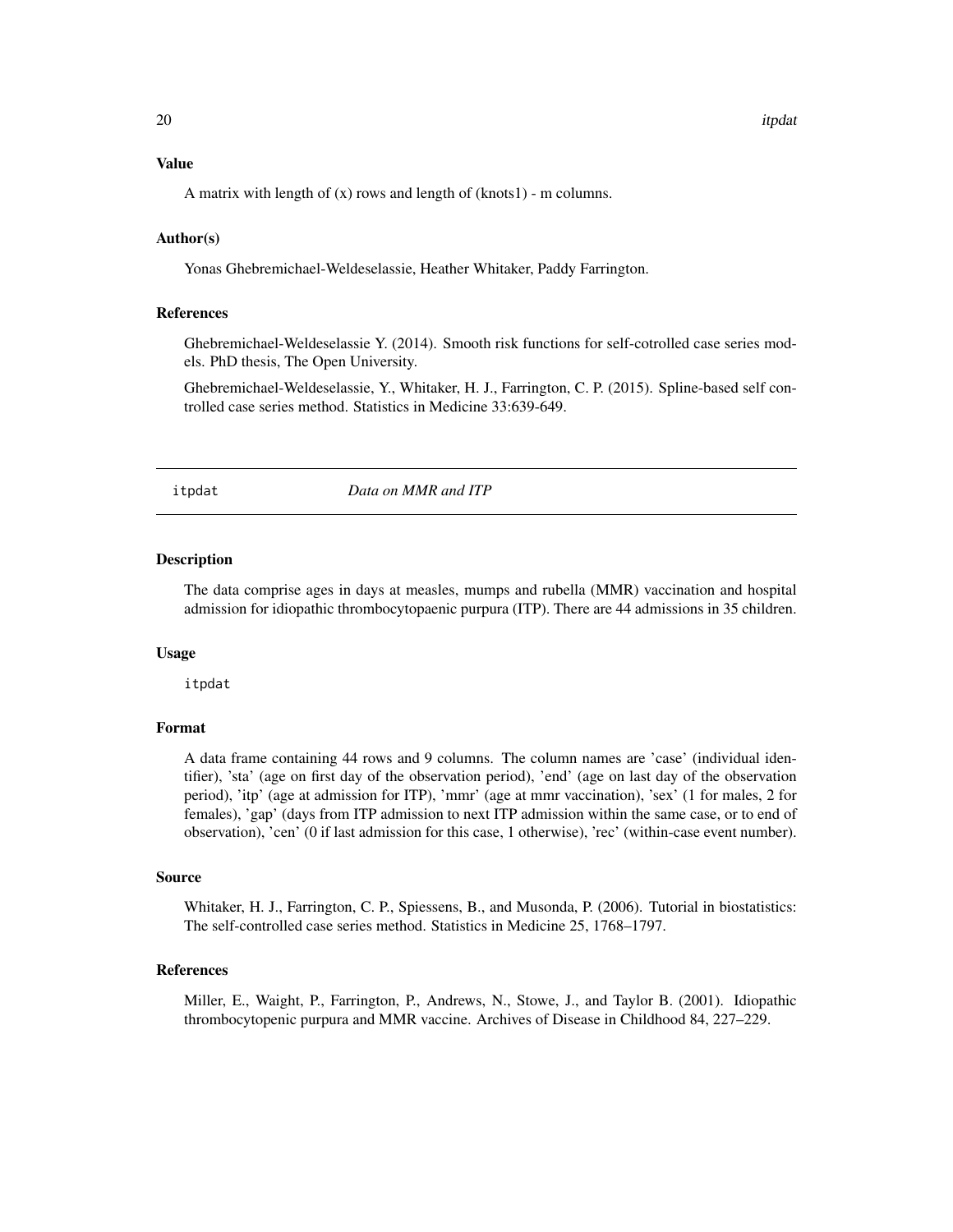<span id="page-20-0"></span>

The function performs the likelihood ratio test for SCCS models that are nested (up to combining of multinomial categories).

#### Usage

lrtsccs(model1, model2)

# Arguments

| model1 | an object fitted by the SCCS method e.g standardsccs to be compared with<br>model2. |
|--------|-------------------------------------------------------------------------------------|
| model2 | an object fitted by the SCCS method e.g standardsccs to be compared with<br>model1. |

# Value

likelihood ratio test statistic, degrees of freedom and p-value.

# Author(s)

Yonas Ghebremichael-Weldeselassie, Heather Whitaker, Paddy Farrington.

#### References

Farrington P., Whitaker H., and Ghebremichael-Weldeselassie Y. (2018). Self-controlled Case Series Studies: A modelling Guide with R. Boca Raton: Chapman & Hall/CRC Press.

# Examples

```
itp.mod1 <- standardsccs(event~mmr+age, indiv=case, astart=sta,aend=end,
                         aevent=itp, adrug=mmr, aedrug=mmr+42, expogrp=c(0,15,29),
                         agegrp=c(427,488,549,610,671), data=itpdat)
itp.mod2 <- standardsccs(event~age, indiv=case, astart=sta,
                        aend=end, aevent=itp, adrug=mmr, aedrug=mmr+42,
                        expogrp=c(0,15,29), agegrp=c(427,488,549,610,671),
                        data=itpdat)
itp.mod3 <- standardsccs(event~mmr + age, indiv=case, astart=sta,
                         aend=end, aevent=itp, adrug=mmr, aedrug=mmr+42,
                         agegrp=c(427,488,549,610,671), data=itpdat)
```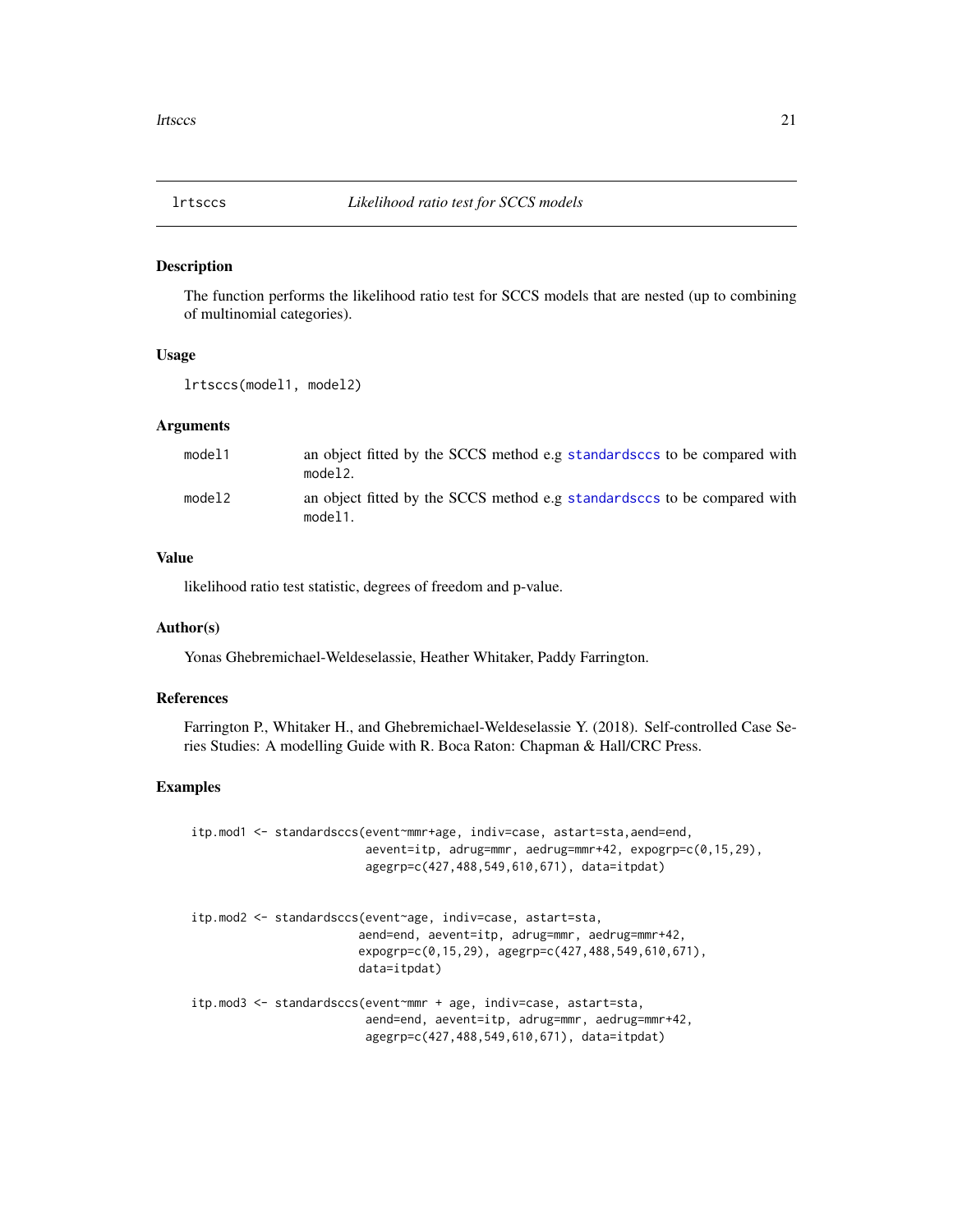<span id="page-21-0"></span># Compare itp.mod1 a model with both age and exposure (mmr) and itpmod2 a model # with only age effect lrtsccs(itp.mod1,itp.mod2)

# Compare itp.mod1 a model with both age and 3 exposure categories and itpmod3 # a model with age and only one exposure category

lrtsccs(itp.mod3,itp.mod1) # order of the objects doesn't matter

midat *Data on respiratory tract infections and myocardial infarction*

#### Description

These simulated data comprise ages in days at respiratory tract infection and first myocardial infarction in 1000 cases.

# Usage

midat

# Format

A data frame containing 2187 rows and 6 columns. The column names are 'case' (individual identifier), 'sta' (age on first day of the observation period), 'end' (age on last day of the observation period), 'mi' (age at first myocardial infarction), 'rti' (age at respiratory tract infection), 'cen' (the censoring indicator, equal to 1 if the observation period is censored, 0 if not). The data are in format "stack".

# References

Smeeth L., Thomas, S. L., Hall, A. J., Hubbard, R., Farrington, P., Vallance, P. (2004). Risk of myocardial infarction and stroke after acute infection or vaccination. New England Journal of Medicine 351, 2611-2618.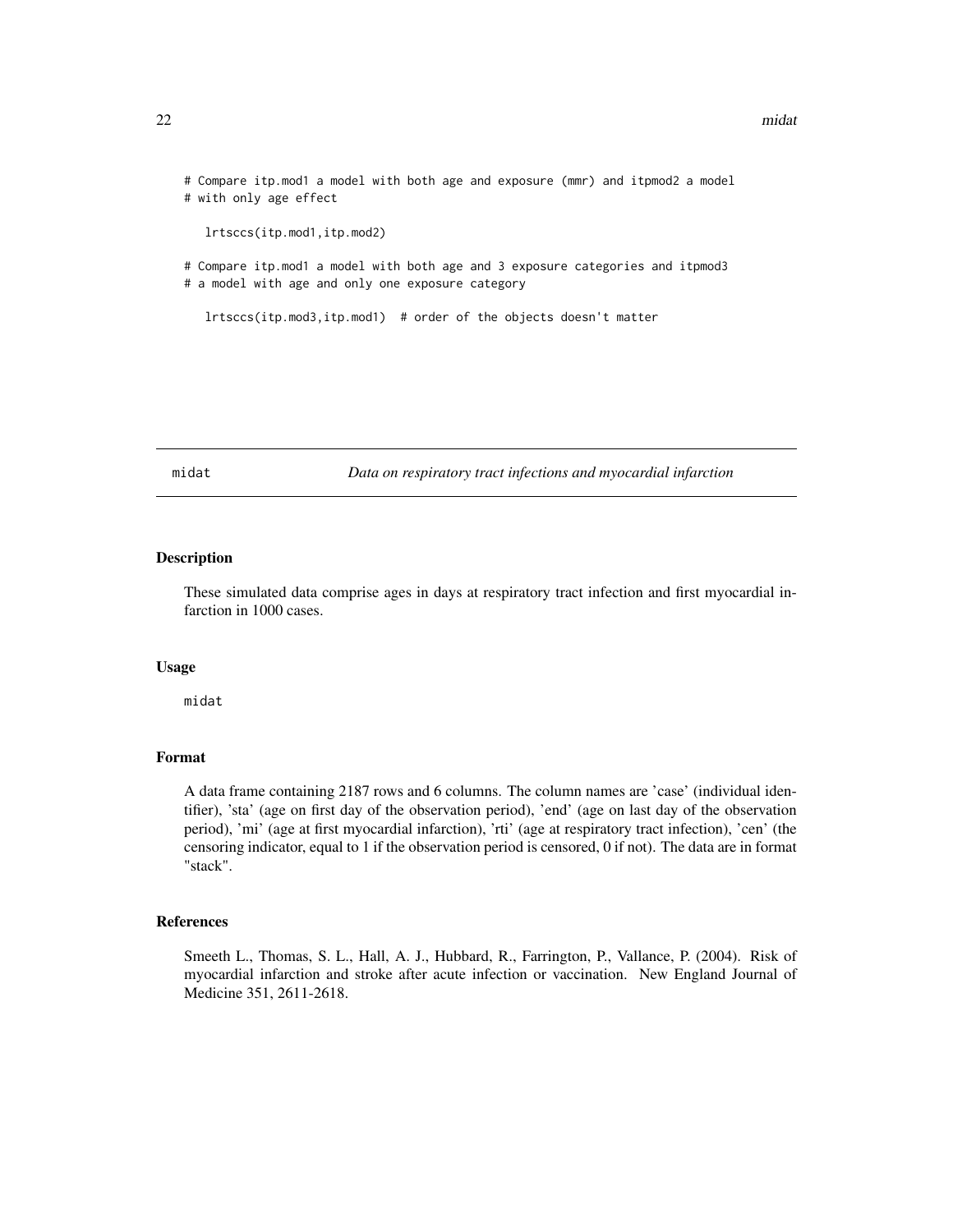<span id="page-22-1"></span><span id="page-22-0"></span>

Fits a spline-based non parametric SCCS model where both the exposure related relative incidence and age related relative incidence functions are represented by spline functions; that is, linear combinations of M-splines.

# Usage

```
nonparasccs(indiv, astart, aend, aevent, adrug, aedrug, kn1=12, kn2=12,
            sp1=NULL, sp2=NULL, data)
```
# Arguments

| indiv  | a vector of individual identifiers of cases.                                                                                                                                                                                                                               |
|--------|----------------------------------------------------------------------------------------------------------------------------------------------------------------------------------------------------------------------------------------------------------------------------|
| astart | a vector of ages at start of observation periods.                                                                                                                                                                                                                          |
| aend   | a vector of ages at end of observation periods.                                                                                                                                                                                                                            |
| aevent | a vector of ages at event, an individual can experience multiple events.                                                                                                                                                                                                   |
| adrug  | a vector of ages at which exposure related risk period starts.                                                                                                                                                                                                             |
| aedrug | a vector of ages at which exposure-related risk ends.                                                                                                                                                                                                                      |
| kn1    | an integer $\ge$ = 5 representing the number of interior knots used to define the M-<br>spline basis functions which are related to the age specific relative incidence<br>function, usually between 8 and 12 knots is sufficient. It defaults to 12 knots.                |
| kn2    | a an integer $\ge$ 5 representing the number of interior knots used to define the<br>M-spline basis functions which are related to the exposure specific relative inci-<br>dence function, usually between 8 and 12 knots is sufficient. The default value<br>is 12.       |
| sp1    | smoothing parameter value for age related relative incidence function. It defaults<br>to "NULL" where the smoothing parameter is obtained automatically using an<br>approximate cross-validation method. The value of "sp1" must be a number<br>greater or equal to 0.     |
| sp2    | smoothing parameter value for exposure related relative incidence function. It<br>defaults to "NULL" where the smoothing paramter is obtained automatically<br>using an approximate cross-validation method. The value of "sp1" must be a<br>number greater or equal to 0. |
| data   | a data frame containing the input data.                                                                                                                                                                                                                                    |

# Details

The smoothing parameters for the age and exposure related relative incidence functions are chosen using a cross-validation method. To visualize the exposure-related relative incidence function, use the plot function.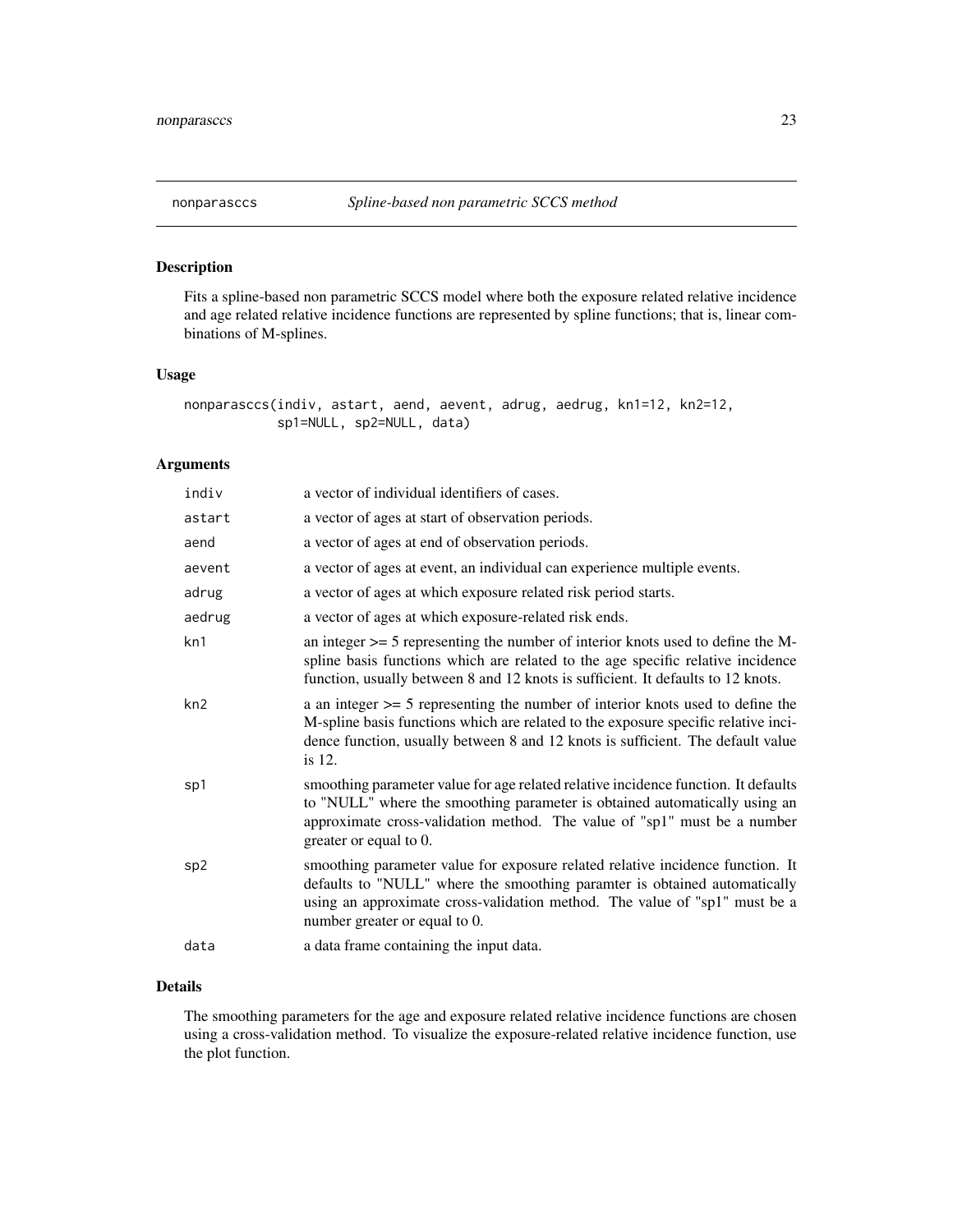# <span id="page-23-0"></span>Value

Relative incidence estimates along with their 95% confidence intervals.

| estimates         | exposure related relative incidence estimates at each point of time since start of<br>exposure until the maximum difference between the start and end of exposure. |  |
|-------------------|--------------------------------------------------------------------------------------------------------------------------------------------------------------------|--|
| timesinceexposure |                                                                                                                                                                    |  |
|                   | time units since the start of exposure.                                                                                                                            |  |
| lci               | lower confidence limits of the exposure related relative incidence estimates.                                                                                      |  |
| uci               | upper confidence limits of the exposure related relative incidence estimates.                                                                                      |  |
|                   |                                                                                                                                                                    |  |

# Author(s)

Yonas Ghebremichael-Weldeselassie, Heather Whitaker, Paddy Farrington.

# References

Ghebremichael-Weldeselassie, Y., Whitaker, H. J., Farrington, C. P. (2016). Flexible modelling of vaccine effects in self-controlled case series models. Biometrical Journal, 58(3):607-622.

Ghebremichael-Weldeselassie, Y., Whitaker, H. J., Farrington, C. P. (2017). Spline-based self controlled case series method. Statistics in Medicine 33:639-649.

Farrington P., Whitaker H., and Ghebremichael-Weldeselassie Y. (2018). Self-controlled Case Series Studies: A modelling Guide with R. Boca Raton: Chapman & Hall/CRC Press.

# See Also

[smoothagesccs](#page-34-1), [smoothexposccs](#page-36-1)

# Examples

# ITP and MMR data

```
itp.mod <- nonparasccs(indiv=case, astart=sta, aend=end,
                       aevent=itp, adrug=mmr, aedrug=mmr+42, sp1=28000, sp2=1200,
                       data=itpdat)
```
itp.mod

# Plot the exposure and age related relative incidence functions

plot(itp.mod)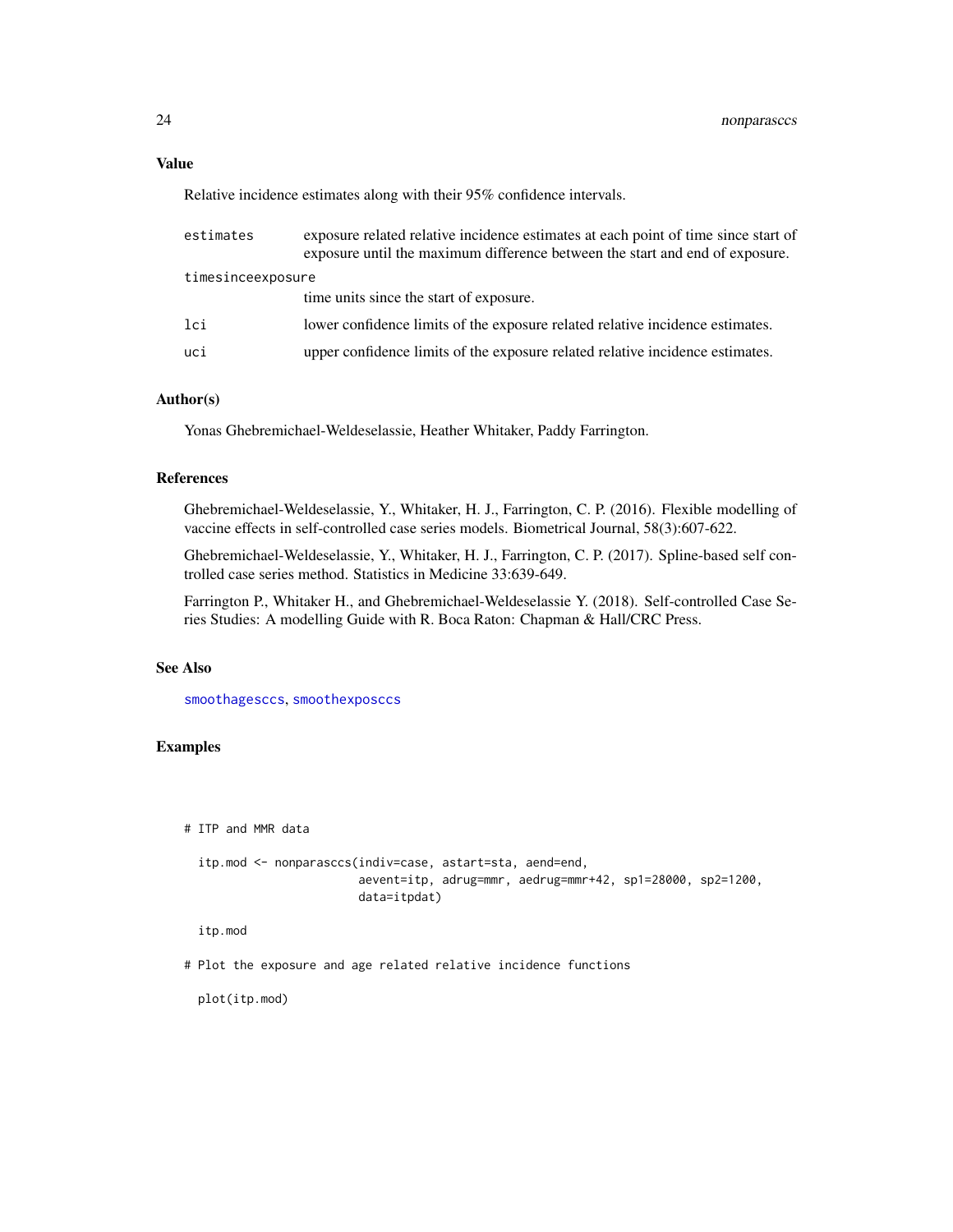<span id="page-24-0"></span>

The data comprise ages in days at first treatment with nicotine replacement therapy (NRT) and first subsequent myocardial infarction (MI). There are 141 simulated cases based on Tata et al (2005).

# Usage

nrtdat

# Format

A data frame containing 141 rows and 7 columns. The column names are 'case' (individual identifier), 'nrt' (age at initiation of NRT treatment), 'mi' (age at first subsequent MI), 'end' (age at end of nominal observation period, nrt + 365), 'act' (age at earliest of end and actual end of observation period), 'cage' (centred age, in years, at NRT), 'cen' (1 if act = end, 0 if act < end).

# References

Hubbard, R., Lewis, S., Smith, C., Godfrey, C., Smeeth, L., Farrington, P., and Britton J. (2005). Use of nicotine replacement therapy and the risk of acute myocardial infarction, stroke and death. Tobacco Control 14, 416-421.

opvdat *Data on OPV and intussusception*

#### Description

The data comprise ages in days at oral polio vaccine (OPV) and first hospital admission for intussusception in children between the ages of 27 and 365 days. There are 207 cases.

#### Usage

opvdat

# Format

A data frame containing 207 rows and 8 columns. The column names are 'case' (individual identifier), 'sta' (age on first day of the observation period), 'end' (age on last day of the observation period), 'intus' (age at admission for intussusception), 'opv' (age at first dose of OPV), 'opvd2' (age at second dose of OPV), 'opvd3' (age at third dose of OPV), 'sex' (1 for males, 2 for females).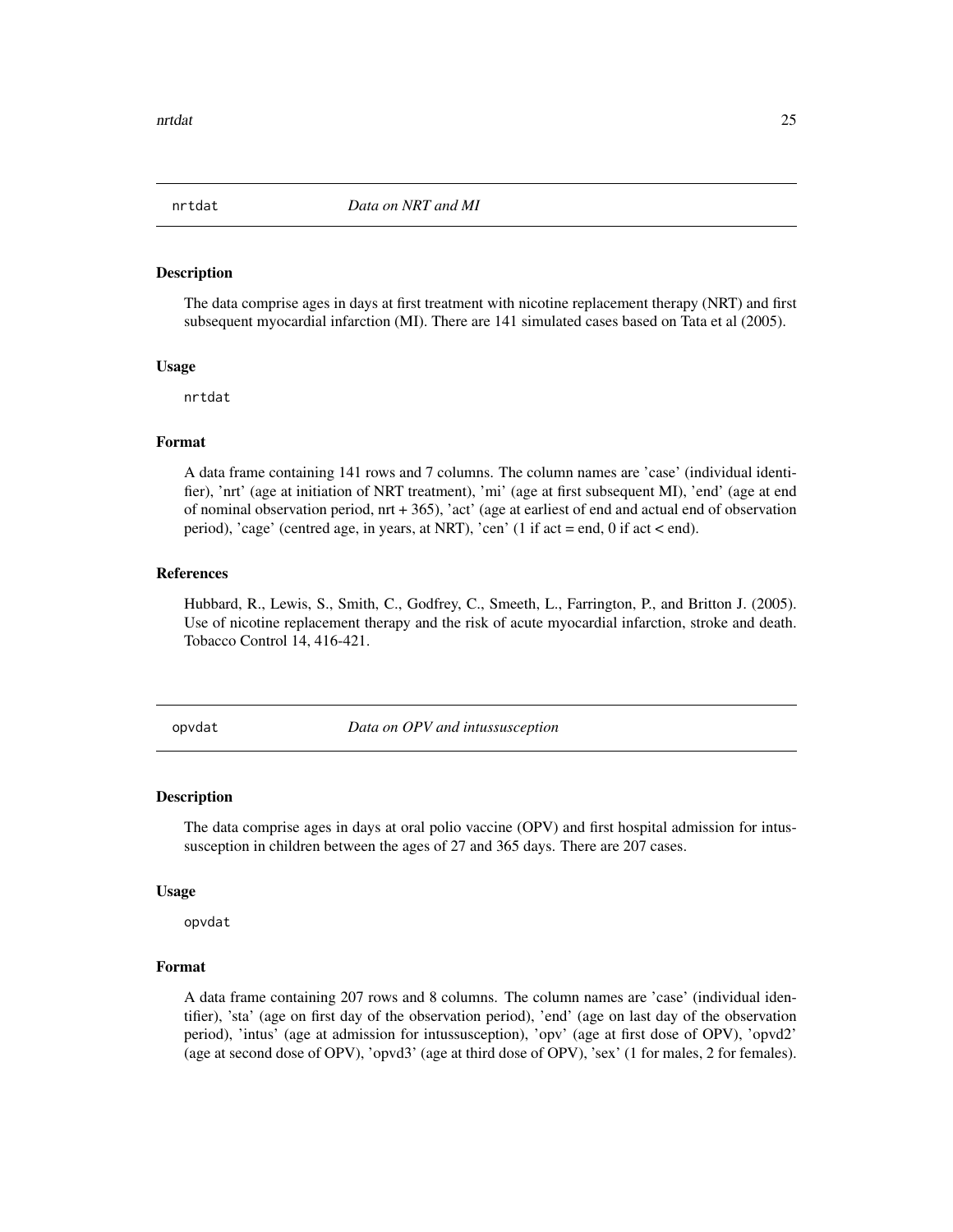# <span id="page-25-0"></span>Source

Whitaker, H. J., Farrington, C. P., Spiessens, B., and Musonda, P. (2006). Tutorial in biostatistics: The self-controlled case series method. Statistics in Medicine 25, 1768–1797.

## References

Andrews N., Miller, E., Waight, P., Farrington, P., Crowcroft, N., Stowe, J., and Taylor B. (2002). Does oral polio vaccine cause intussusception in infants? Evidence from a sequence of three selfcontrolled case series studies in the United Kingdom. European Journal of Epidemiology 17, 701– 706.

pmdat *Data on asthma admissions and air pollution*

# Description

The data are a daily time series of hospital admissions for asthma in Nottingham, with levels (in micrograms per cubic metre) of particulate matter less than 10 micrometres in diameter (PM10 levels).

#### Usage

pmdat

#### Format

A data frame containing 2922 rows and 3 columns. The column names are 'day' (day of observation, 1 to 2922), 'asma' (number of asthma admissions on that day), and 'pm10' (PM10 level on that day). The data are in time series format, for SCCS analysis using generalised linear models.

# References

Farrington, C. P. and Whitaker H. J. (2006). Semiparametric analysis of case series data (with discussion). Journal of the Royal Statistical Society, Series C 55 (5), 553-594.

quantsccs *Quantitative exposures in self controlled case series method*

## **Description**

This function fits the starndard SCCS model where the exposures are measured on a continuous scale.

# Usage

quantsccs(formula, indiv, event, data)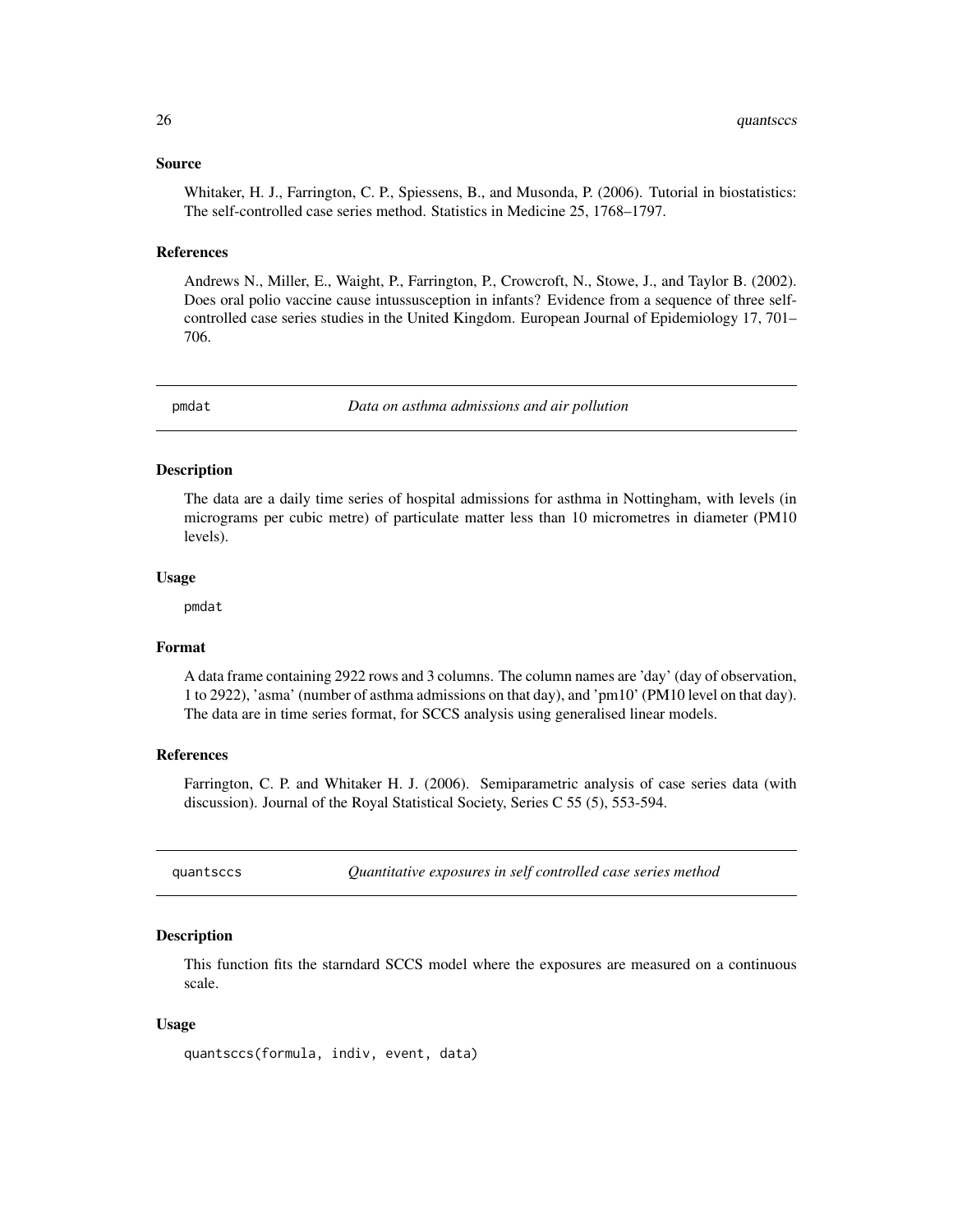#### <span id="page-26-0"></span>quantsccs 27

# **Arguments**

| formula | model formula. The dependent variale should always be "event" e.g. event $\sim$<br>expo, where expo is an exposure measured at each time unit. |
|---------|------------------------------------------------------------------------------------------------------------------------------------------------|
| indiv   | a vector of individual identifiers of cases                                                                                                    |
| event   | number of events occuring at each time unit.                                                                                                   |
| data    | a data frame containing the input data. Data are assembled one line per time unit<br>of observation.                                           |

# Details

In this method exposures are measured at successive time points within the observation period for each case. And number of events experienced by each case at each time point are recorded.

# Value

Relative incidence estimates along with their 95% confidence intervals.

# Author(s)

Yonas Ghebremichael-Weldeselassie, Heather Whitaker, Paddy Farrington.

# References

Farrington P., Whitaker H., and Ghebremichael-Weldeselassie Y. (2018). Self-controlled Case Series Studies: A modelling Guide with R. Boca Raton: Chapman & Hall/CRC Press.

# See Also

[semisccs](#page-29-1)

# Examples

# Headaches and blood pressure data. sys and dia (continuoous exposures) are systolic and # diastolic blood pressure measurements respectively

bp.mod <- quantsccs(event~sys+dia, indiv=case, event=head, data=bpdat)

bp.mod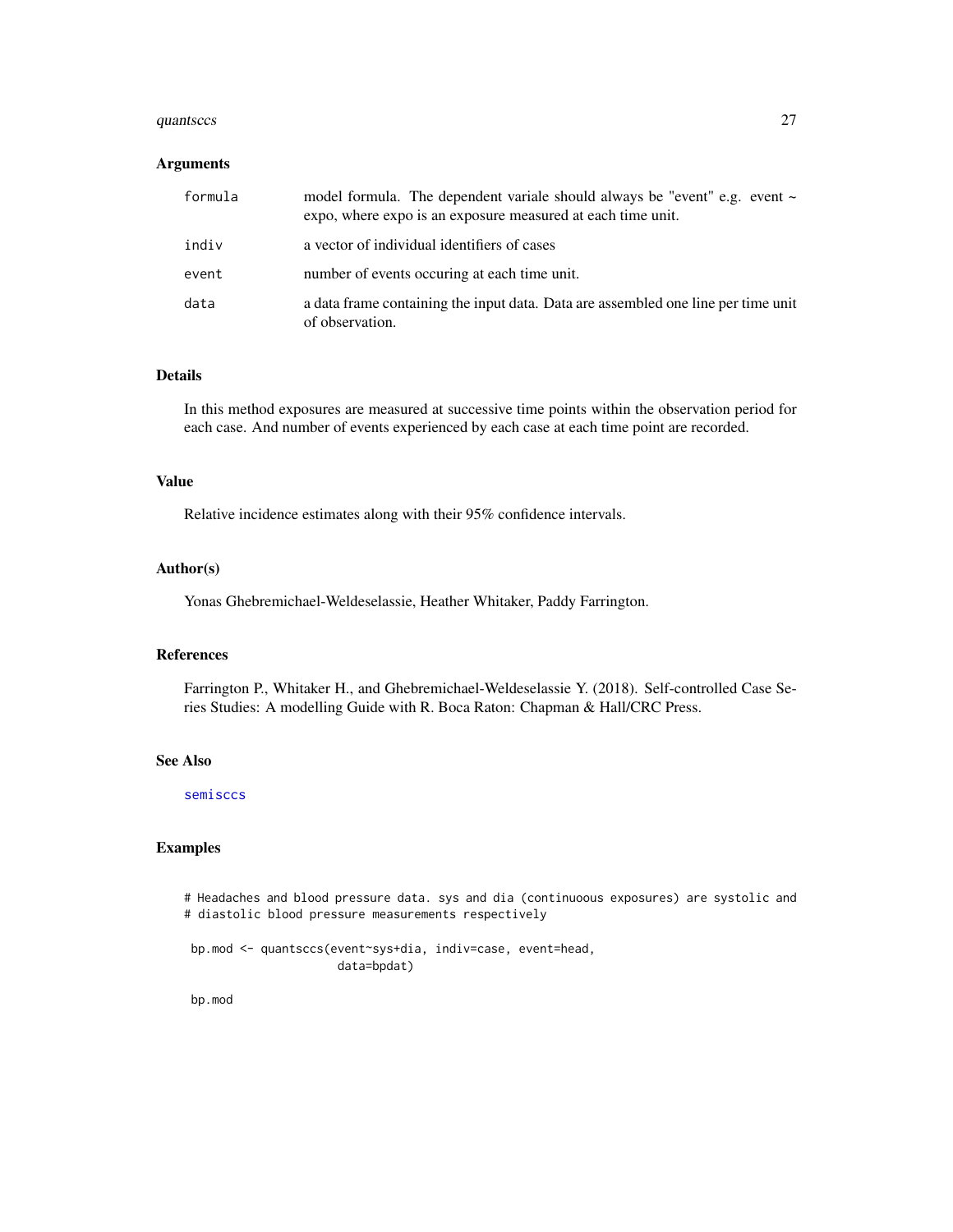<span id="page-27-0"></span>The data comprise ages in days at rotavirus vaccine (RV) and first symptoms of intussusception in children between the ages of 42 and 183 days. There are 566 cases. Ages have been jittered.

#### Usage

rotdat

#### Format

A data frame containing 566 rows and 6 columns. The column names are 'case' (individual identifier), 'sta' (age on first day of the observation period), 'end' (age on last day of the observation period), 'intus' (age at first symptom of intussusception), 'rv' (age at first dose of RV), 'rvd2' (age at second dose of RV).

# References

Stowe J., Andrews, N., Ladhani, S., and Miller E. (2016). The risk of intussusception following monovalent rotavirus vaccination in England: A self-controlled case-series evaluation. Vaccine 34, 3684-3689.

rsvdat *Data on RSV and ambient temperature*

#### Description

The data are a weekly time series of counts of respiratory syncytial virus (RSV) isolates from England and Wales and average temperatures (in degrees Celsius) in Central England.

#### Usage

rsvdat

# Format

A data frame containing 364 rows and 5 columns. The column names are 'year' (year of report, 1996 to 2003), 'week' (week of the year, numbered 1 to 52), 'win' (4-week window, numbered 1 to 91), 'temp' (average daily temperature for the week prior to the current week), and 'rsv' (count of RSV isolates for the current week). The data are in time series format, for SCCS analysis using generalised linear models.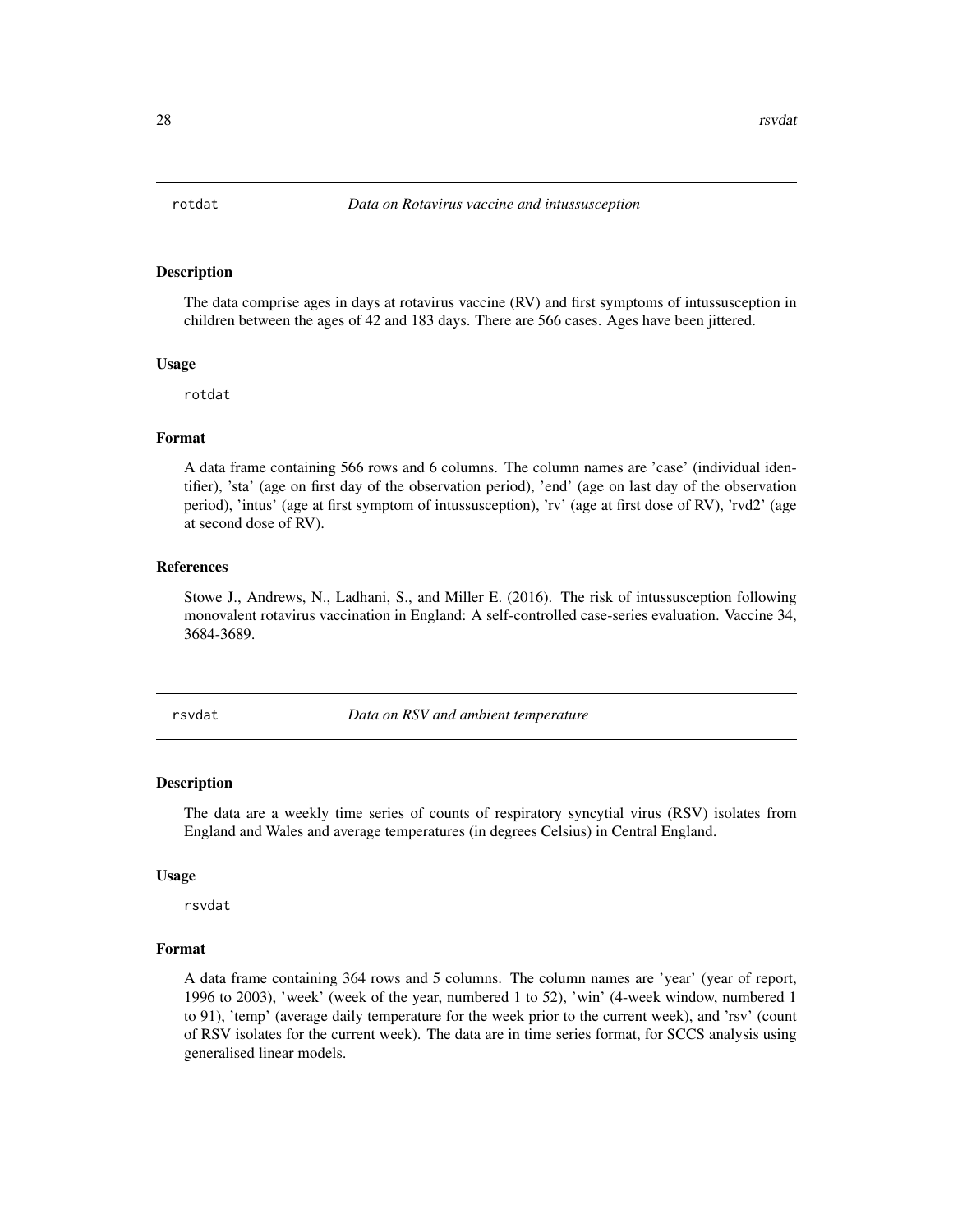# <span id="page-28-0"></span>samplesize 29

# References

Whitaker, H. J., Hocine, N. and Farrington C. P. (2007). On case-crossover methods for environmental time series data. Environmetrics 18 (2), 157-171.

samplesize *Sample size calculation in SCCS*

# Description

The function calculates the sample size required for an SCCS analysis.

# Usage

```
samplesize(eexpo, risk, astart, aend, p, alpha=0.05, power=0.8, eage=NULL,
         agegrp=NULL)
```
# Arguments

| eexpo  | the design value of the exposure related relative incidence.                                                                                                                                                                                                                                                               |
|--------|----------------------------------------------------------------------------------------------------------------------------------------------------------------------------------------------------------------------------------------------------------------------------------------------------------------------------|
| risk   | a positive number showing the duration the risk period. It should not be greater<br>than the duration of the shortest age group, if age groups are specified.                                                                                                                                                              |
| astart | age at start of the observation period. It is an integer greater or equal to 0, that<br>is the same start of observation for all cases.                                                                                                                                                                                    |
| aend   | age at end of an observation period. It is an integer greater than 0, that is the<br>same end of observation for all cases.                                                                                                                                                                                                |
| p      | a vector/scalar of proportions of exposed in each age group, the default is $p=1$<br>where there are no age effects and all cases are exposed.                                                                                                                                                                             |
| alpha  | level of significance e.g 0.05.                                                                                                                                                                                                                                                                                            |
| power  | the power required to detect the relative incidence specified in eexpo, e.g 0.8.                                                                                                                                                                                                                                           |
| eage   | age related relative incidence parameters, the reference group is the first one.                                                                                                                                                                                                                                           |
| agegrp | a vector of cut points of the age groups where each value represents the start<br>of an age category. The first element in the vector is the start of the second<br>age group. The first age group starts at the minimum of astart, the start of<br>observation period. The default is NULL (i.e no age effects included). |

# Value

a sample size is produced.

# Author(s)

Yonas Ghebremichael-Weldeselassie, Heather Whitaker, Paddy Farrington.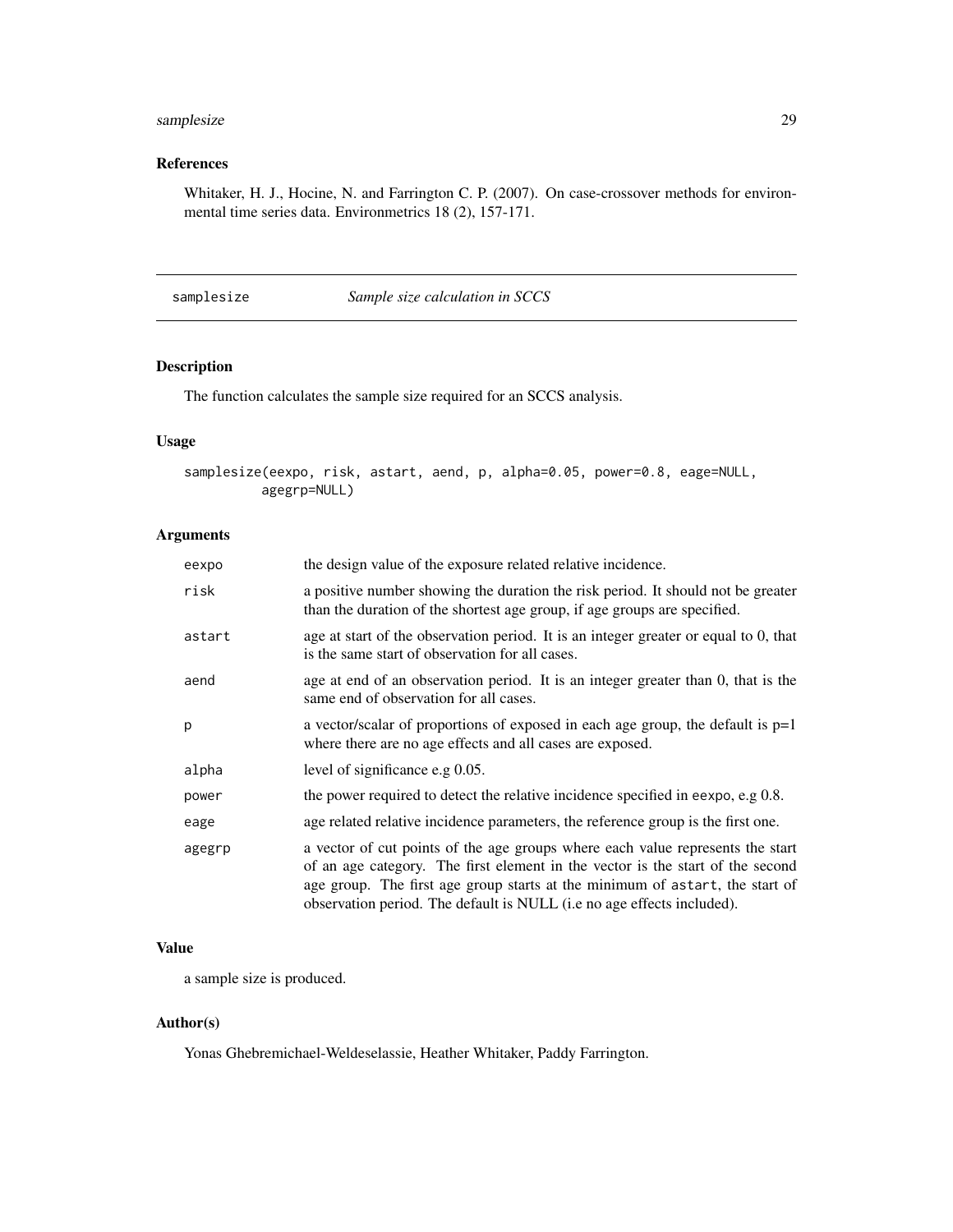# <span id="page-29-0"></span>References

Musonda, P., Farrington, C. P., and Whitaker, H. (2006). Sample sizes for self-controlled case series studies. Statistics in Medicine 25, 2618–2631.

Farrington P., Whitaker H., and Ghebremichael-Weldeselassie Y. (2018). Self-controlled Case Series Studies: A modelling Guide with R. Boca Raton: Chapman & Hall/CRC Press.

# Examples

```
# Sample size for exposure RI = 2.5 with 21 days risk period,
# all cases exposed. The level of significance is 0.05
# with 80% power. The sample size of when p=1 is:
  ss1 <- samplesize(eexpo=2.5, risk=21, astart=366, aend=730,
                 p=1, alpha=0.05, power=0.8)
   ss1
# the sample size of events from cases exposed or not when 75% of the
# population are exposed
   ss2 <- samplesize(eexpo=2.5, risk=21, astart=366, aend=730,
                 p=0.75, alpha=0.05, power=0.8)
   ss2
# Sample size when age effect is included and the proportions of the
# target exposed population which are exposed in each age group
# are p=c(0.50,0.35,0.1,0.05):
   ss3 <- samplesize(eexpo=2.5, risk=21, astart=366, aend=730,
                 p=c(0.50,0.35,0.1,0.05), alpha=0.05, power=0.8,
                 eage=c(1.2,1.6,2.0), agegrp=c(457,548,639))
   ss3
# Suppose that the sample is from the entire population with 75% exposed,
# then p=0.75*c(0.50,0.35,0.1,0.05)
 ss4 <- samplesize(eexpo=2.5, risk=21, astart=366, aend=730,
                 p=0.75*c(0.50,0.35,0.1,0.05), alpha=0.05, power=0.8,
                 eage=c(1.2,1.6,2.0), agegrp=c(457,548,639))
 ss4
```
<span id="page-29-1"></span>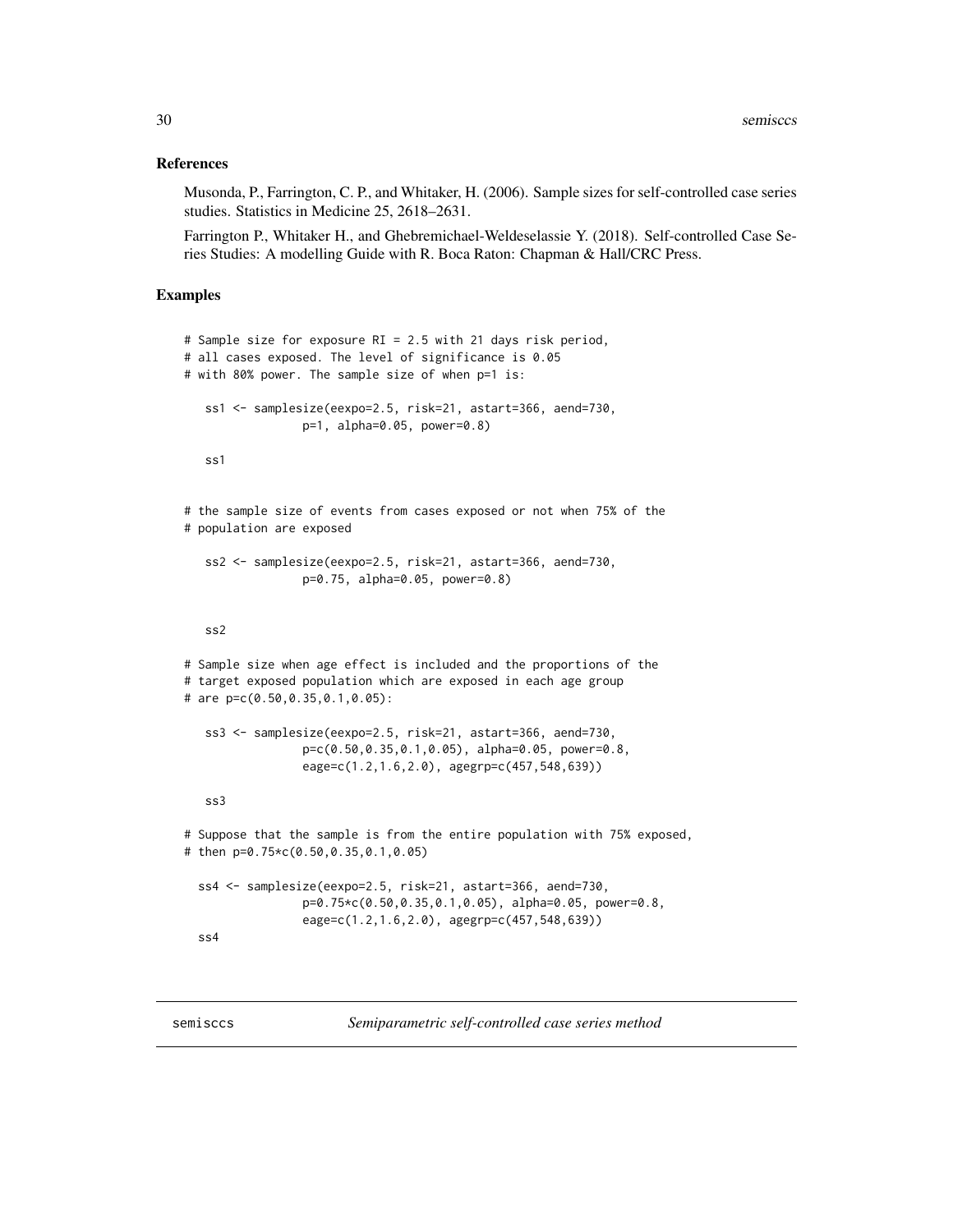#### semisccs 31

# Description

The function fits the semiparametric self-controlled case series method where the age effect is left unspecified, as published in Farrington and Whitaker (2006).

# Usage

```
semisccs(formula, indiv, astart, aend, aevent, adrug, aedrug, expogrp = list(),
           washout = list(), sameexpopar = list(), dataformat="stack", data)
```
# Arguments

| formula     | model formula. The dependent variable should always be "event" e.g. event ~<br>itp. There is no need to specify age in the model formula.                                                                                                                                                                                                                                                          |
|-------------|----------------------------------------------------------------------------------------------------------------------------------------------------------------------------------------------------------------------------------------------------------------------------------------------------------------------------------------------------------------------------------------------------|
| indiv       | a vector of individual identifiers of cases.                                                                                                                                                                                                                                                                                                                                                       |
| astart      | a vector of ages at which the observation periods start.                                                                                                                                                                                                                                                                                                                                           |
| aend        | a vector of ages at end of observation periods.                                                                                                                                                                                                                                                                                                                                                    |
| aevent      | a vector of ages at event, an individual can experience multiple events.                                                                                                                                                                                                                                                                                                                           |
| adrug       | a list of vectors of ages at start of exposures or a list of matrices if the exposures<br>have multiple episodes (dataformat multi). Multiple exposures of the same<br>type can be recorded as multiple rows (dataformat stack). One list item per<br>exposure type.                                                                                                                               |
| aedrug      | a list of vectors of ages at which exposure-related risk ends or a list of matrices if<br>there are multiple episodes (repeat exposures in different columns) of the same<br>exposure type. The dimension of each item of aedrug has to be equal to that of<br>adrug, that is aedrug should be given for each exposure in adrug.                                                                   |
| expogrp     | list of vectors of days to the start of exposure-related risk, counted from adrug.<br>E.g if the risk period is [adrug+c,aedrug], use expogrp = c. For multiple expo-<br>sure types expogrp is a list of length as list adrug. The DEFAULT is a list of<br>zeros where the exposure-related risk periods are [adrug, aedrug].                                                                      |
| washout     | list of vectors with days to start of washout periods counted from aedrug, the<br>number of vectors in the list is equal to the number of exposure types or the<br>length of adrug. The default is NULL, no washout periods. The order of the list<br>items corresponds to the order of exposures in adrug.                                                                                        |
| sameexpopar | a vector of logical values. If TRUE (the default) no dose effect is assumed:<br>the same exposure parameters are used for multiple doses of the same exposure<br>type, presented in dataformat 'multi'. If FALSE different relative incidences<br>are estimated for different doses of the same exposure type. The length of the<br>vector is equal to the length list adrug.                      |
| dataformat  | the way the input data are assembled. It accepts "multi" or "stack" (the default),<br>where "multi" refers to a data assembled with one row representing one event<br>and "stack" refers to a data frame where repeated exposures of the same type are<br>stack in one column. In the "multi" dataformat different episodes of the same<br>type are recorded as separate columns in the dataframe. |
| data        | a data frame containing the input data. The data should be in 'stack' or 'multi'<br>(see dataformat).                                                                                                                                                                                                                                                                                              |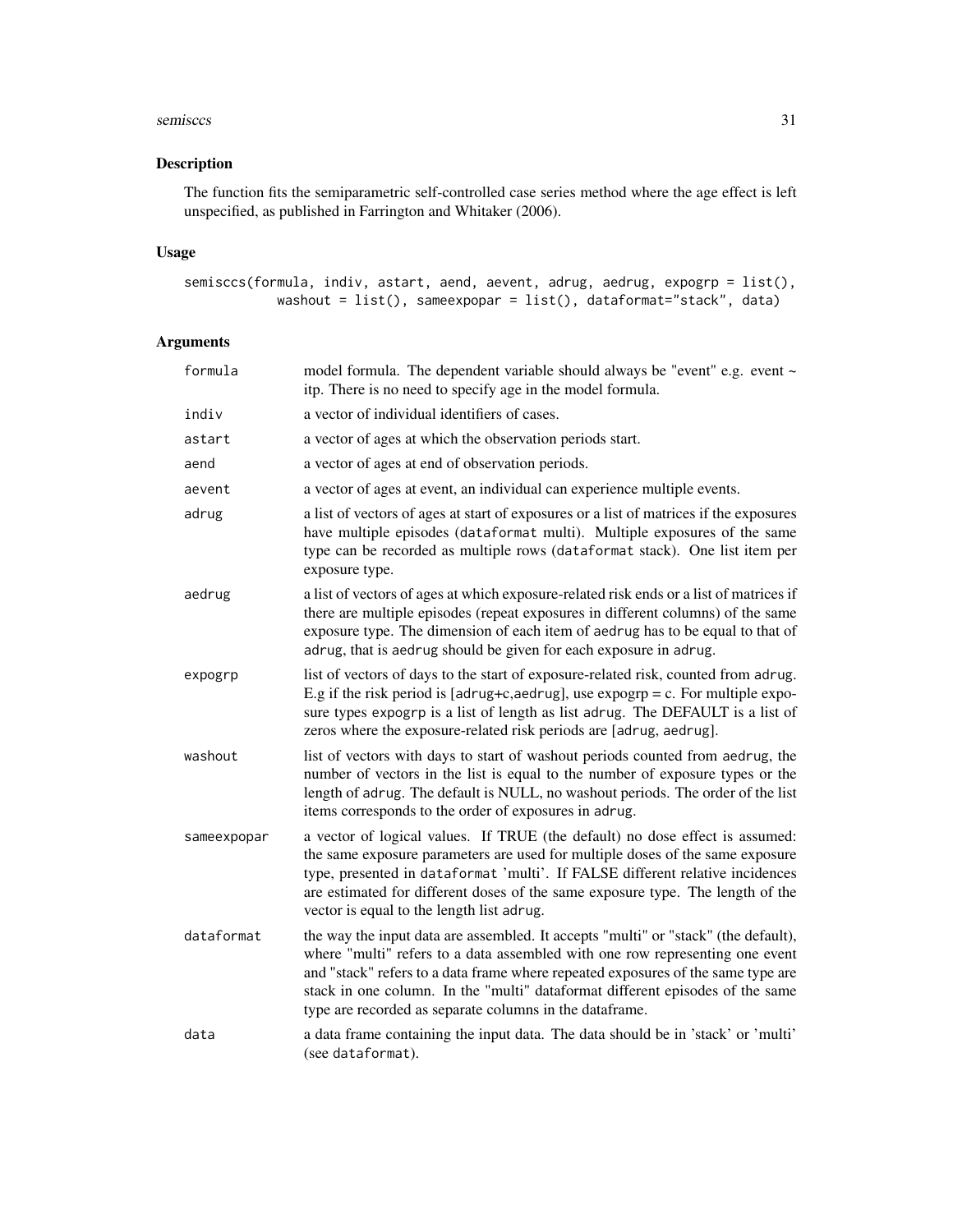# <span id="page-31-0"></span>Details

In the standard SCCS method both age and exposure effects are modelled using step functions. However, mis-specification of age groups in the standard SCCS may lead to bias in the exposure related relative incidence estimates. In the semiparametric SCCS no age groups are pre-specified. A parameter for each day an event occurred is fitted, which means that this method is only suitable for small to medium sized data sets. An alternative for large data sets is provided by [smoothagesccs](#page-34-1).

# Value

The function returns age and exposure related relative incidence estimates along with 95% confidence limits.

# Author(s)

Yonas Ghebremichael-Weldeselassie, Heather Whitaker, Paddy Farrington.

#### References

Farrington, C. P., Whitaker, H. J. (2006). Semiparametric analysis of case series data. Applied Statistics, 55(5): 553–594.

Farrington, P., Whitaker, H., and Ghebremichael-Weldeselassie, Y. (2018). Self-controlled Case Series Studies: A modelling Guide with R. Boca Raton: Chapman & Hall/CRC Press.

# See Also

[standardsccs](#page-38-1), [smoothagesccs](#page-34-1), [smoothexposccs](#page-36-1)

# Examples

```
# Example 1
# Semiparametric model for the ITP and MMR vaccine data
itp.mod1 <- semisccs(event~mmr, indiv=case, astart=sta,
                      aend=end, aevent=itp, adrug=mmr, aedrug=mmr+42,
                      expogrp=c(0,15,29), data=itpdat)
itp.mod1
```

```
# Example 2
# Data on itp and mmr vaccine
# Sex and mmr interaction included
itp.mod2 <- semisccs(event~factor(sex)*mmr, indiv=case,
                      astart=sta, aend=end, aevent=itp, adrug=mmr,
                      aedrug=mmr+42, expogrp=c(0,15,29), data=itpdat)
```
itp.mod2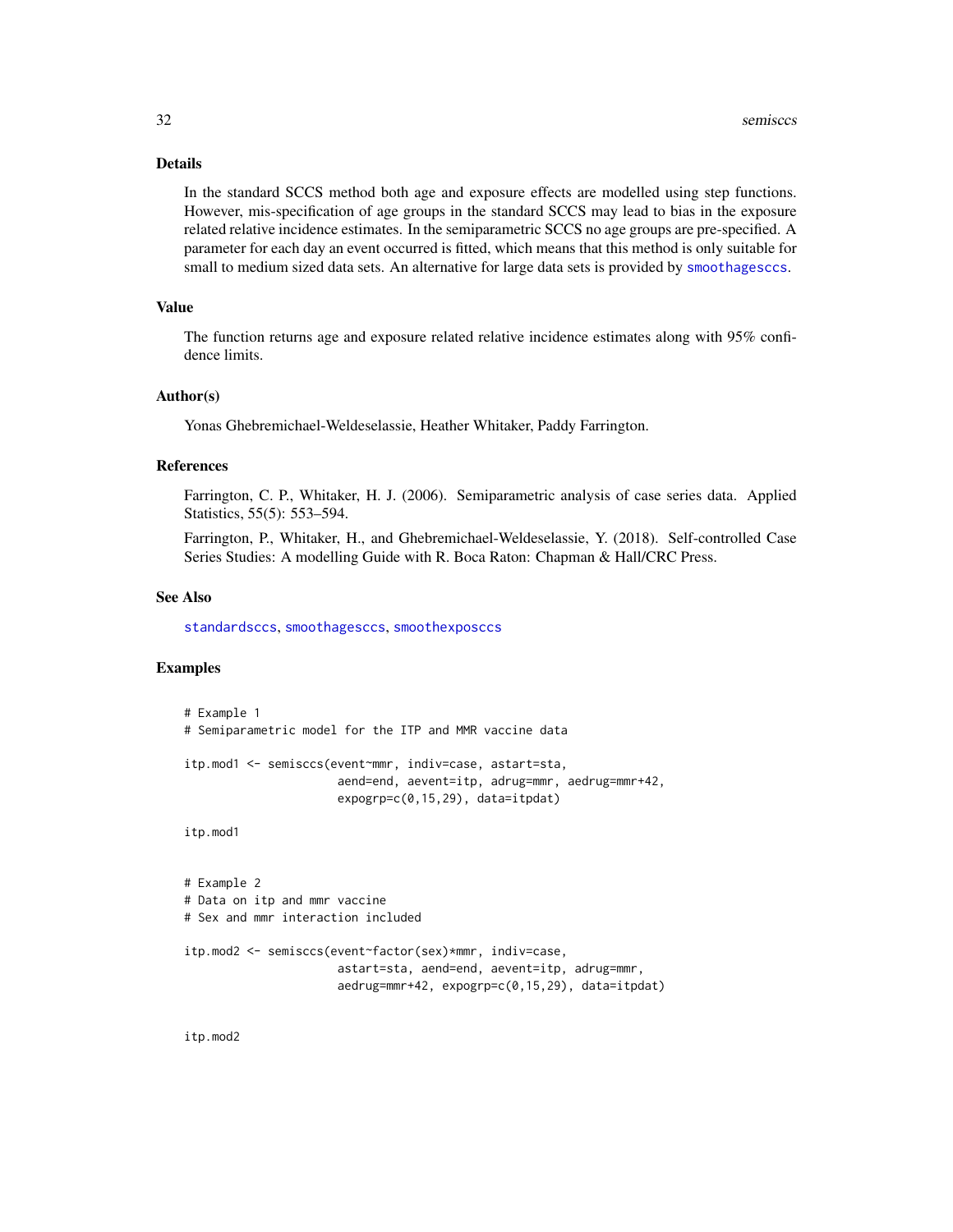<span id="page-32-0"></span>

These simulated data comprise ages in days at hexavalent vaccination and SIDS in 300 cases.

# Usage

siddat

# Format

A data frame containing 300 rows and 5 columns. The column names are 'case' (individual identifier), 'sta' (age on first day of the observation period), 'end' (age on last day of the nominal observation period), 'sids' (age at SIDS), 'hex' (age at first hexavalent vaccination), 'hexd2' (age at second dose), 'hexd3' (age at third dose).

# References

Kuhnert R., Hecker, H., Poethko-Muller, C., Schlaud, M., Vennemann, M., Whitaker, H.J., and Farrington C. P. (2011). A modified self-controlled case series method to examine association between multidose vaccinations and death. Statistics in Medicine 30, 666-677.

simulatesccsdata *Simulation of SCCS data*

# Description

This function creates a simulated SCCS data set with given design parameters, and can be used to generate cases with observation and risk periods of different durations, multiple risk periods, repeated exposures, and washout periods.

# Usage

simulatesccsdata(nindivs, astart, aend, adrug, aedrug, expogrp=c(0), eexpo, washout=NULL, ewashout=NULL, agegrp=NULL, eage=NULL)

# Arguments

| nindivs | a positive integer: number of cases to be generated (1 event per case).           |
|---------|-----------------------------------------------------------------------------------|
| astart  | age at start of an observation period. It is a single number if the same start of |
|         | observation for all cases is required or a vector of length equal to nindivs to   |
|         | allow different starts of observation periods for different cases.                |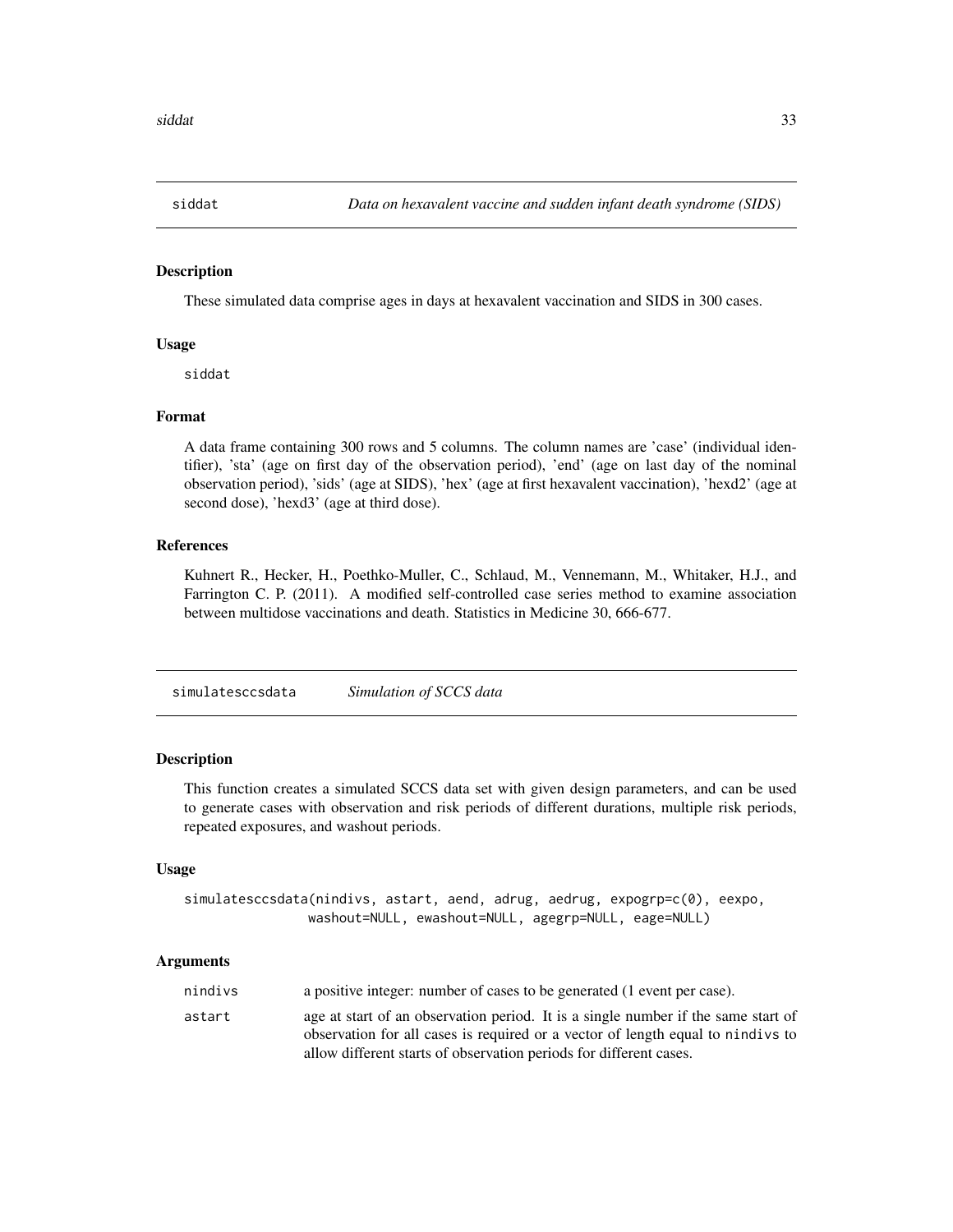| aend     | age at end of the observation period. A single number for the same end of obser-<br>vation periods for all cases or a vector to allow for different end of observation<br>periods.                                                                                |
|----------|-------------------------------------------------------------------------------------------------------------------------------------------------------------------------------------------------------------------------------------------------------------------|
| adrug    | a vector (of length nindivs) of ages at which exposure starts or a matrix if there<br>are multiple exposures.                                                                                                                                                     |
| aedrug   | a vector of ages at which exposure-related risk ends or a matrix if there are<br>multiple exposures. The number of columns of aedrug is equal to the number<br>of columns of adrug, that is aedrug should be given for each column in adrug.                      |
| expogrp  | a vectors of days to the start of exposure-related risk, counted from adrug. E.g<br>if the risk period is [adrug+c,aedrug], use $\exp \exp = c$ .                                                                                                                 |
| eexpo    | a vector of exposure-related relative incidences.                                                                                                                                                                                                                 |
| washout  | a vector of days to start of washout periods counted from aedrug. The default<br>is NULL, no washout periods.                                                                                                                                                     |
| ewashout | a vector of true relative incidence values associated with washout periods; it<br>defaults to NULL when washout=NULL.                                                                                                                                             |
| agegrp   | cut points of age groups, defaults to NULL (i.e no age effect included). These<br>are given as the day of an age category starts, the first age category starts at the<br>minimum of astart.                                                                      |
| eage     | a vector of age-related relative incidences. The default is NULL where there<br>is no age effect i.e agegrp = NULL. If age-specific relative incidences are from<br>a continuous function eage is a vector of relative incidences at each age and<br>agegrp=NULL. |

# Details

The true relative incidences related to age and exposure could be generated from discrete or continuous distributions.

# Value

A data frame with columns "indiv" = individual identifier, "astart" = age on the day observation period starts, "adrug" = age on the day exposure starts, "aedrug" = age at the end of exposure related risk period, "aend" = age at the end of observation period, and "aevent" = age on the day of outcome event.

# Author(s)

Yonas Ghebremichael-Weldeselassie, Heather Whitaker, Paddy Farrington.

# References

Farrington, P., Whitaker, H., and Ghebremichael-Weldeselassie, Y. (2018). Self-controlled Case Series Studies: A modelling Guide with R. Boca Raton: Chapman & Hall/CRC Press.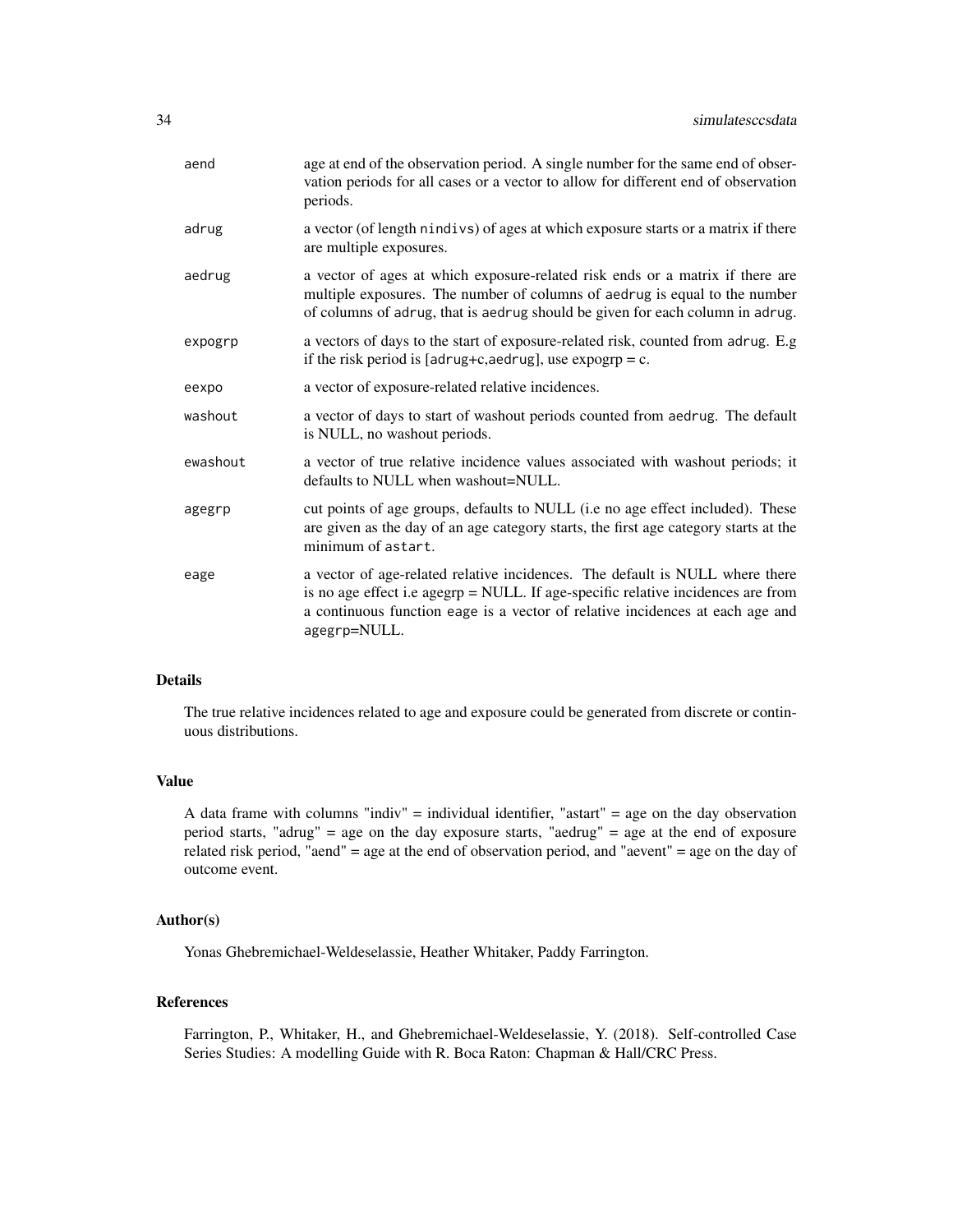# <span id="page-34-0"></span>smoothagesccs 35

# Examples

```
# Simulate data where all the cases have same start and end of
# observation periods and no age effect
set.seed(4321)
arisk <- round(runif(110,366,730)) # ages at start of exposure
simdata <- simulatesccsdata(nindivs=110, astart=366, aend=730,
                            adrug=arisk, aedrug=arisk+20, eexpo=2.5)
```
simdata

<span id="page-34-1"></span>smoothagesccs *Spline-based semiparametric SCCS, smooth age*

# Description

Fits a semiparametric SCCS model with smooth age effect, where the age related relative incidence function is represented by spline function; that is, linear combinations of M-splines. The exposure related relative incidence function is represented by step functions. One exposure group can be included.

# Usage

smoothagesccs(indiv, astart, aend, aevent, adrug, aedrug, expogrp =  $0$ , washout = NULL, kn=12, sp = NULL, data)

# Arguments

| indiv   | a vector of individual identifiers of cases.                                                                                                                                                                                                                                                                                                    |
|---------|-------------------------------------------------------------------------------------------------------------------------------------------------------------------------------------------------------------------------------------------------------------------------------------------------------------------------------------------------|
| astart  | a vector of ages at which observation periods start.                                                                                                                                                                                                                                                                                            |
| aend    | a vector of ages at end of observation periods.                                                                                                                                                                                                                                                                                                 |
| aevent  | a vector of ages at event, an individual can experience multiple events.                                                                                                                                                                                                                                                                        |
| adrug   | a vector of ages at which exposure starts, only a single exposure type can be<br>included.                                                                                                                                                                                                                                                      |
| aedrug  | a vector of ages at which the exposure-related risk periods end.                                                                                                                                                                                                                                                                                |
| expogrp | a vector of days to the start of exposure-related risk, counted from adrug. E.g<br>if the risk period is [adrug+c,aedrug], use expogrp = c. To define multiple<br>risk windows, expogrp is a vector of days on start of risk periods counted<br>from adrug. The DEFAULT is zero where the exposure-related risk periods<br>are [adrug, aedrug]. |
| washout | a vector of days to start of washout periods counted from aedrug. The default<br>is NULL, no washout periods.                                                                                                                                                                                                                                   |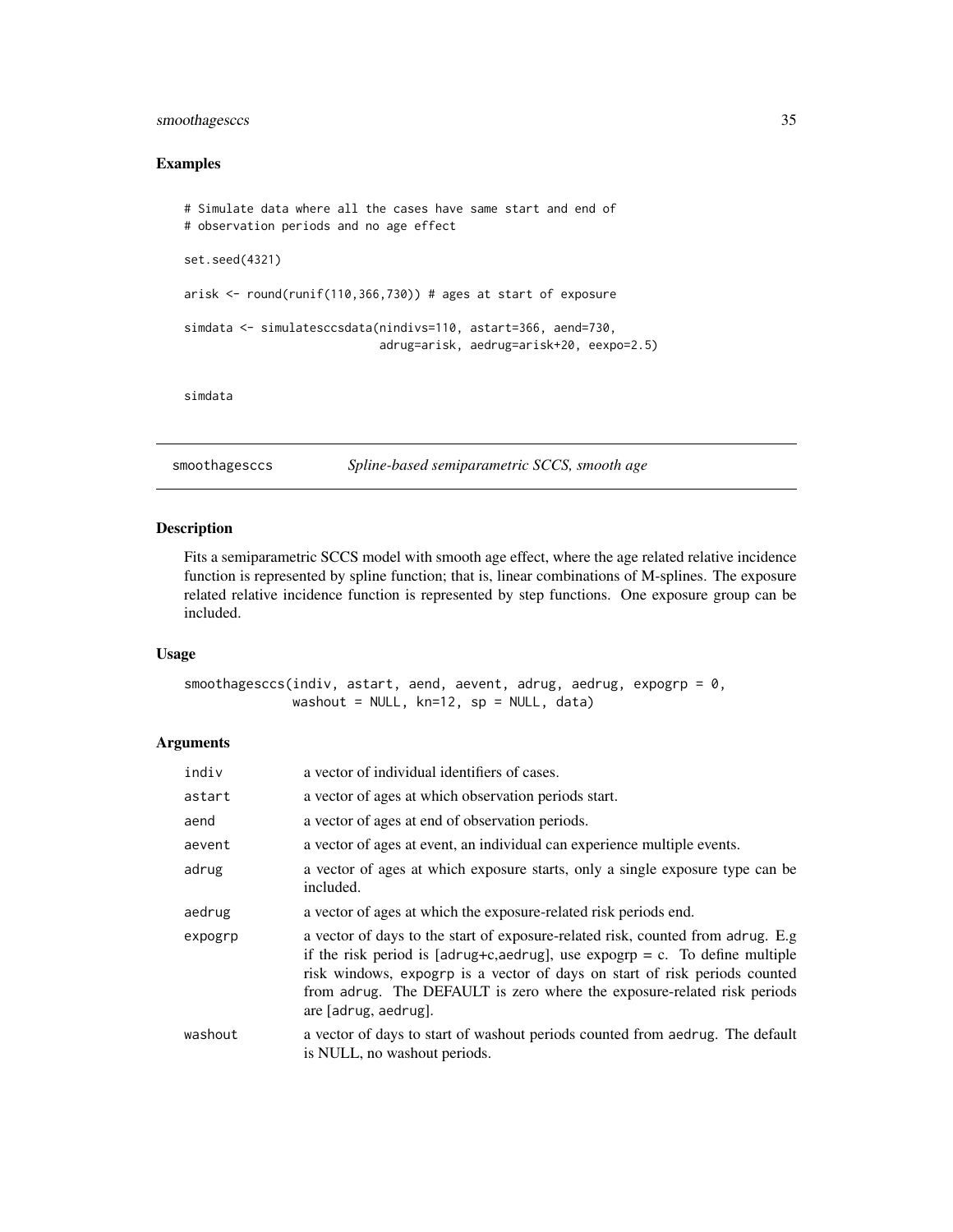<span id="page-35-0"></span>

| kn   | an integer $>=$ 5 representing the number of interior knots used to define the M-<br>spline basis functions which are related to the age specific relative incidence<br>function, usually between 8 and 12 knots is sufficient. It defaults to 12 knots. |
|------|----------------------------------------------------------------------------------------------------------------------------------------------------------------------------------------------------------------------------------------------------------|
| sp   | smoothing parameter value. It defaults to "auto" where the smoothing paramter<br>is obtained automatically using a cross-validation method. The value of "sp"<br>must be a number greater or equal to 0.                                                 |
| data | a data frame containing the input data. The data are assembled one line per<br>event.                                                                                                                                                                    |

#### Details

The standard SCCS represents the age and exposure effects by piecewise constant step functions, however mis-specification of age group cut points might lead to biased estimates of the exposure related relative incidences. The semiparametric SCCS model, semisccs, has numerical challenges when the number of cases is large. This splined-based semiparametric SCCS model with smooth age effect avoids these limitations of the standard and semiparametric SCCS models. The smoothing parameter for the age-related relative incidence function is chosen by an approximate crossvalidation method. The method is outlined in Ghebremichael-Weldeselassie et al (2014).

# Value

Relative incidence estimates along with their 95% confidence limits.

| coef          | log of the exposure related relative incidence estimates.                                                                                                                     |
|---------------|-------------------------------------------------------------------------------------------------------------------------------------------------------------------------------|
| se            | standard errors of the log of exposure related relative incidence estimates.                                                                                                  |
| age           | age related relative incidences at each day between the minimum age at start of<br>observation and maximum age at end of observation periods.                                 |
| ageaxis       | sequence of ages between the minimum age at start of observations and maxi-<br>mum age at end of observation periods corresponding to the age related relative<br>incidences. |
| smoothingpara | smoothing parameter chosen by maximizing an approximate cross-validation<br>score or given as an argument in the function                                                     |
| <b>CV</b>     | cross-validation score                                                                                                                                                        |

# Author(s)

Yonas Ghebremichael-Weldeselassie, Heather Whitaker, Paddy Farrington.

#### References

Ghebremichael-Weldeselassie, Y., Whitaker, H. J., Farrington, C. P. (2015). Self-controlled case series method with smooth age effect. Statistics in Medicine, 33(4), 639-649.

Farrington, P., Whitaker, H., and Ghebremichael-Weldeselassie, Y. (2018). Self-controlled Case Series Studies: A modelling Guide with R. Boca Raton: Chapman & Hall/CRC Press.

# See Also

[smoothexposccs](#page-36-1)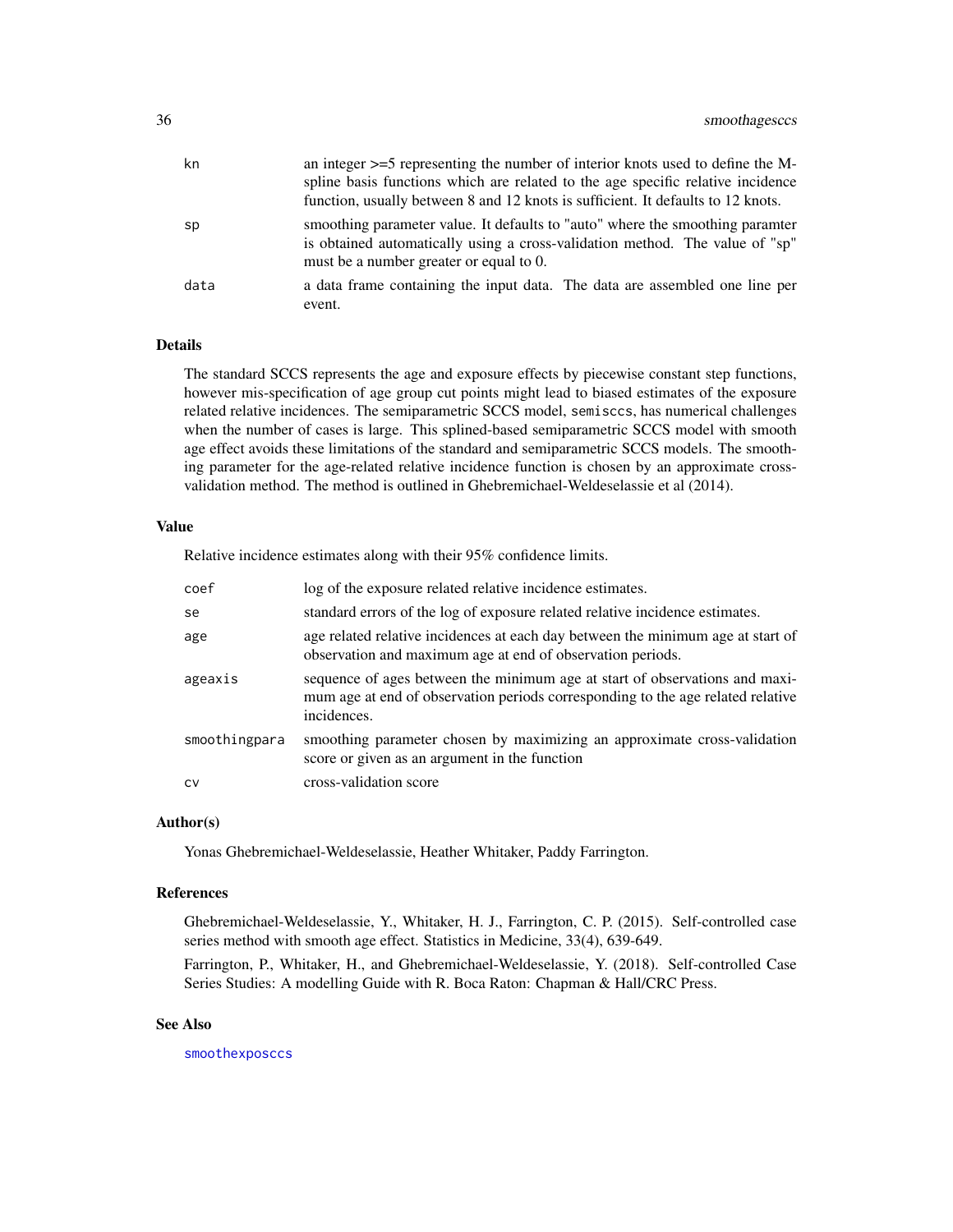# <span id="page-36-0"></span>smoothexposccs 37

# Examples

```
# Fit the SCCS model with smooth age effect to the itp data and plot age effect.
itp.mod <- smoothagesccs(indiv=case, astart=sta,aend=end, aevent=itp,
                           adrug=mmr, aedrug=mmr+42, expogrp=c(0,15,29), sp=2800,
                           data=itpdat)
itp.mod
plot(itp.mod)
```
<span id="page-36-1"></span>smoothexposccs *Spline-based semiparametric SCCS, smooth exposure*

# Description

Fits a spline-based SCCS model where the exposure-related relative incidence function is represented by a spline function, that is a linear combination of M-splines, and the age effects are represented by a piecewise constant function.

# Usage

smoothexposccs(indiv, astart, aend, aevent, adrug, aedrug, agegrp, kn=12,  $sp = NULL, data)$ 

#### Arguments

| indiv  | a vector of individual identifiers of cases.                                                                                                                                                                                                                                 |
|--------|------------------------------------------------------------------------------------------------------------------------------------------------------------------------------------------------------------------------------------------------------------------------------|
| astart | a vector of ages at which the observation periods start.                                                                                                                                                                                                                     |
| aend   | a vector of ages at end of observation periods.                                                                                                                                                                                                                              |
| aevent | a vector of ages at event (outcome of interest), an individual can experience<br>multiple events.                                                                                                                                                                            |
| adrug  | a vector of ages at which exposure related risk period starts.                                                                                                                                                                                                               |
| aedrug | a vector of ages at which exposure related risk period ends.                                                                                                                                                                                                                 |
| agegrp | a vector of cut points for the age groups where each value represents the start<br>of an age catagory. The first element in the vector is the start of the second age<br>group. The first age group starts at the minimum of astart, the start of the<br>observation period. |
| kn     | number of interior knots >=5 used to define the M-spline basis functions, usually<br>between 8 and 12 knots is sufficient. The default is 12.                                                                                                                                |
| sp     | smoothing parameter value. It defaults to "auto" where the smoothing paramter<br>is obtained automatically using a cross validation method. The value of "sp"<br>must be a number greater or equal to 0.                                                                     |
| data   | a data frame containing the input data.                                                                                                                                                                                                                                      |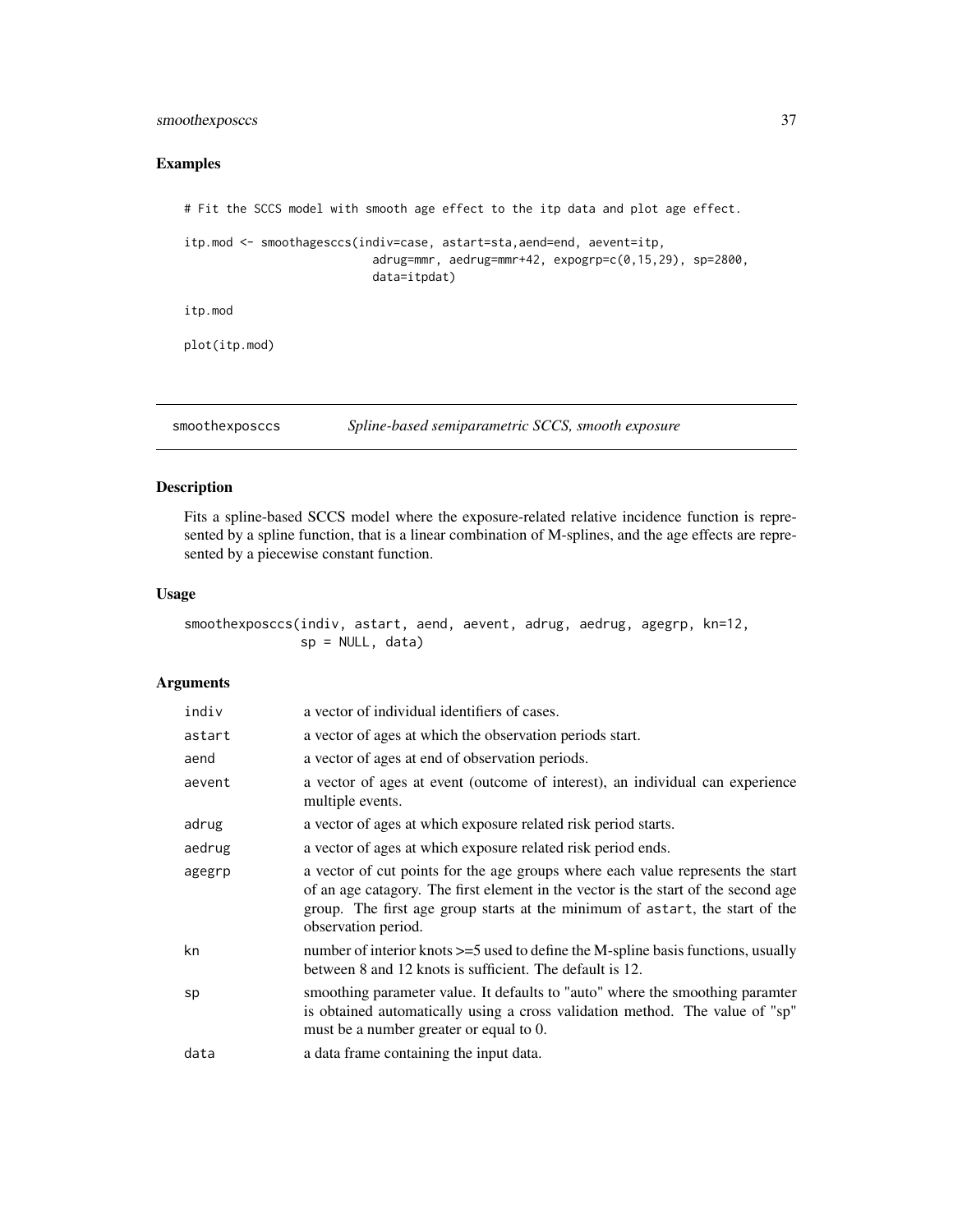# <span id="page-37-0"></span>Details

The [standardsccs](#page-38-1), [semisccs](#page-29-1) and [smoothagesccs](#page-34-1) use piecewise constant step functions to model the exposure effect. However mis-specification of exposure group cut points might result in biased estimates. This method represents exposure related relative incidence function by a spline function.

# Value

Relative incidence estimates along with their 95% confidence limits.

| estimates | exposure related relative incidence estimates at each point of time since start of<br>exposure until the maximum duration of exposure. |
|-----------|----------------------------------------------------------------------------------------------------------------------------------------|
| 1ci       | lower confidence limits of the exposure-related relative incidence estimates.                                                          |
| uci       | upper confidence limits of the exposure-related relative incidence estimates.                                                          |

# Author(s)

Yonas Ghebremichael-Weldeselassie, Heather Whitaker, Paddy Farrington.

# References

Ghebremichael-Weldeselassie, Y., Whitaker, H. J., Farrington, C. P. (2015). Flexible modelling of vaccine effects in self-controlled case series models 25, 1768–1797.

Farrington, P., Whitaker, H., and Ghebremichael-Weldeselassie, Y. (2018). Self-controlled Case Series Studies: A modelling Guide with R. Boca Raton: Chapman & Hall/CRC Press.

# See Also

[smoothagesccs](#page-34-1), [nonparasccs](#page-22-1)

# Examples

library(SCCS)

# Fit smooth exposure SCCS to MMR vaccine and itp

```
itp.mod1 <- smoothexposccs(sp=10, indiv=case, astart=sta, aend=end,
                          aevent=itp, adrug=mmr, aedrug=mmr+42,
                          agegrp=c(427, 488, 549, 610, 671), data=itpdat)
```
itp.mod1

plot(itp.mod1)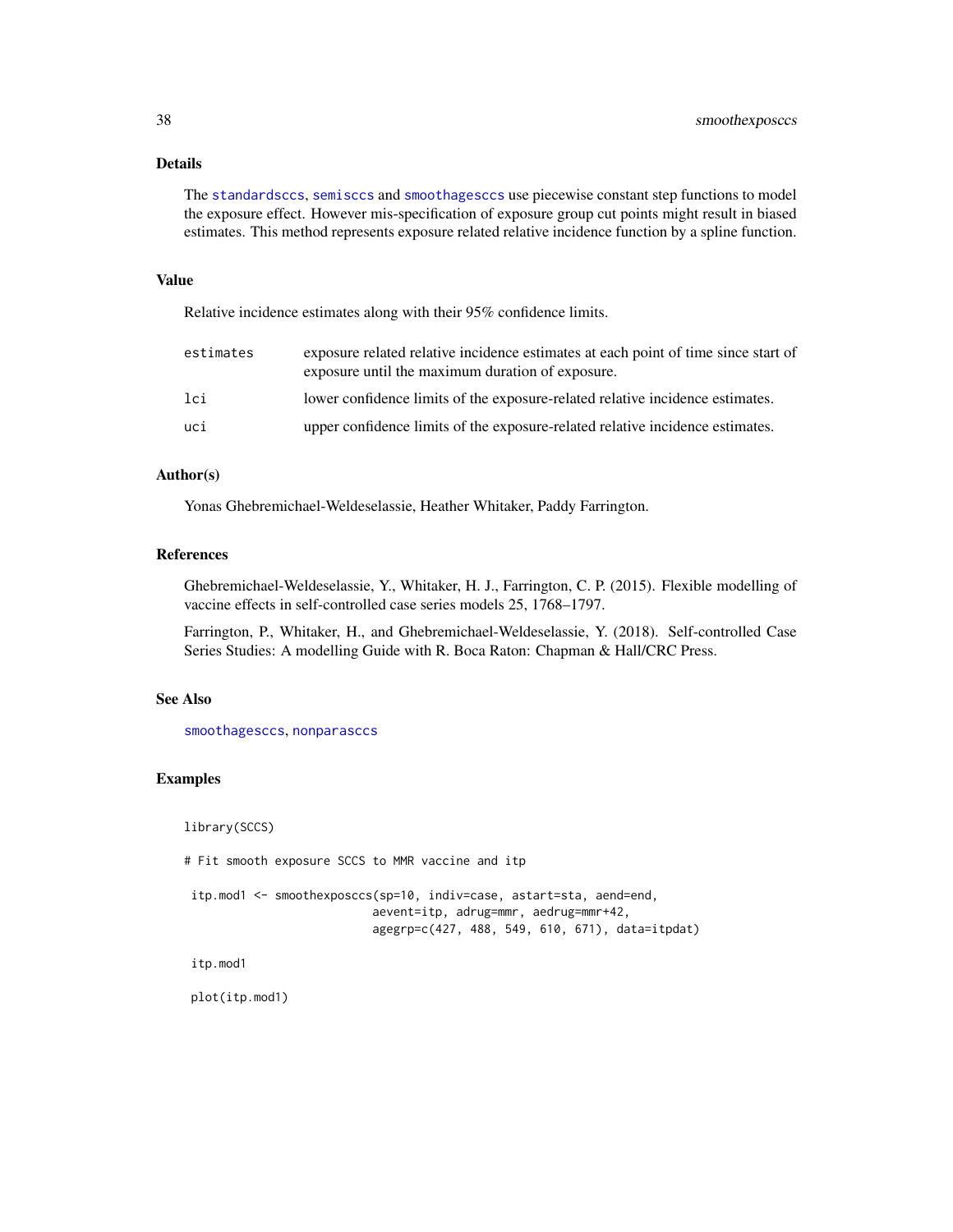<span id="page-38-1"></span><span id="page-38-0"></span>

Fits the standard SCCS model where age and exposure effects are represented by piecewise constant functions.

# Usage

```
standardsccs(formula, indiv, astart, aend, aevent, adrug, aedrug,
            expogrp = list(), washout = list(), sameexpopar = list(),
            agegrp = NULL, seasongrp=NULL, dob=NULL, dataformat="stack",
            data)
```
# Arguments

| formula     | model formula. The dependent variable should always be "event" e.g. event ~<br>itp. If age and/or season effects are included, they should always be included as<br>'age' and 'season', e.g. event $\sim$ itp + age.                                                                                                                                                         |
|-------------|------------------------------------------------------------------------------------------------------------------------------------------------------------------------------------------------------------------------------------------------------------------------------------------------------------------------------------------------------------------------------|
| indiv       | a vector of individual identifiers of cases.                                                                                                                                                                                                                                                                                                                                 |
| astart      | a vector of ages at which the observation periods start.                                                                                                                                                                                                                                                                                                                     |
| aend        | a vector of ages at end of observation periods.                                                                                                                                                                                                                                                                                                                              |
| aevent      | a vector of ages at event; an individual can experience multiple events                                                                                                                                                                                                                                                                                                      |
| adrug       | a list of vectors of ages at start of exposures or a list of matrices if the exposures<br>have multiple episodes (dataformat multi). Multiple exposures of the same<br>type can be recorded as multiple rows (dataformat stack). One list item per<br>exposure type.                                                                                                         |
| aedrug      | a list of vectors of ages at which exposure-related risk ends or a list of matrices if<br>there are multiple episodes (repeat exposures in different columns) of the same<br>exposure type. The dimension of each item of aedrug has to be equal to that of<br>adrug, that is aedrug should be given for each exposure in adrug.                                             |
| expogrp     | list of vectors of days to the start of exposure-related risk, counted from adrug.<br>E.g if the risk period is [adrug+c,aedrug], use $\exp \exp = c$ or $\exp \exp = \text{list}(c)$ .<br>For multiple exposure types expogrp is a list of the same length as list adrug.<br>The DEFAULT is a list of zeros where the exposure-related risk periods are<br>[adrug, aedrug]. |
| washout     | list of vectors with days to start of washout periods counted from aedrug, the<br>number of vectors in the list is equal to the number of exposures or the length<br>of list adrug. The default is NULL, no washout periods. The order of the list<br>corresponds to the order of exposures in adrug.                                                                        |
| sameexpopar | a vector of logical values. If TRUE (the default) no dose effect is assumed:<br>the same exposure parameters are used for multiple doses/episodes of the same<br>exposure type, presented in dataformat 'multi'. If FALSE different relative                                                                                                                                 |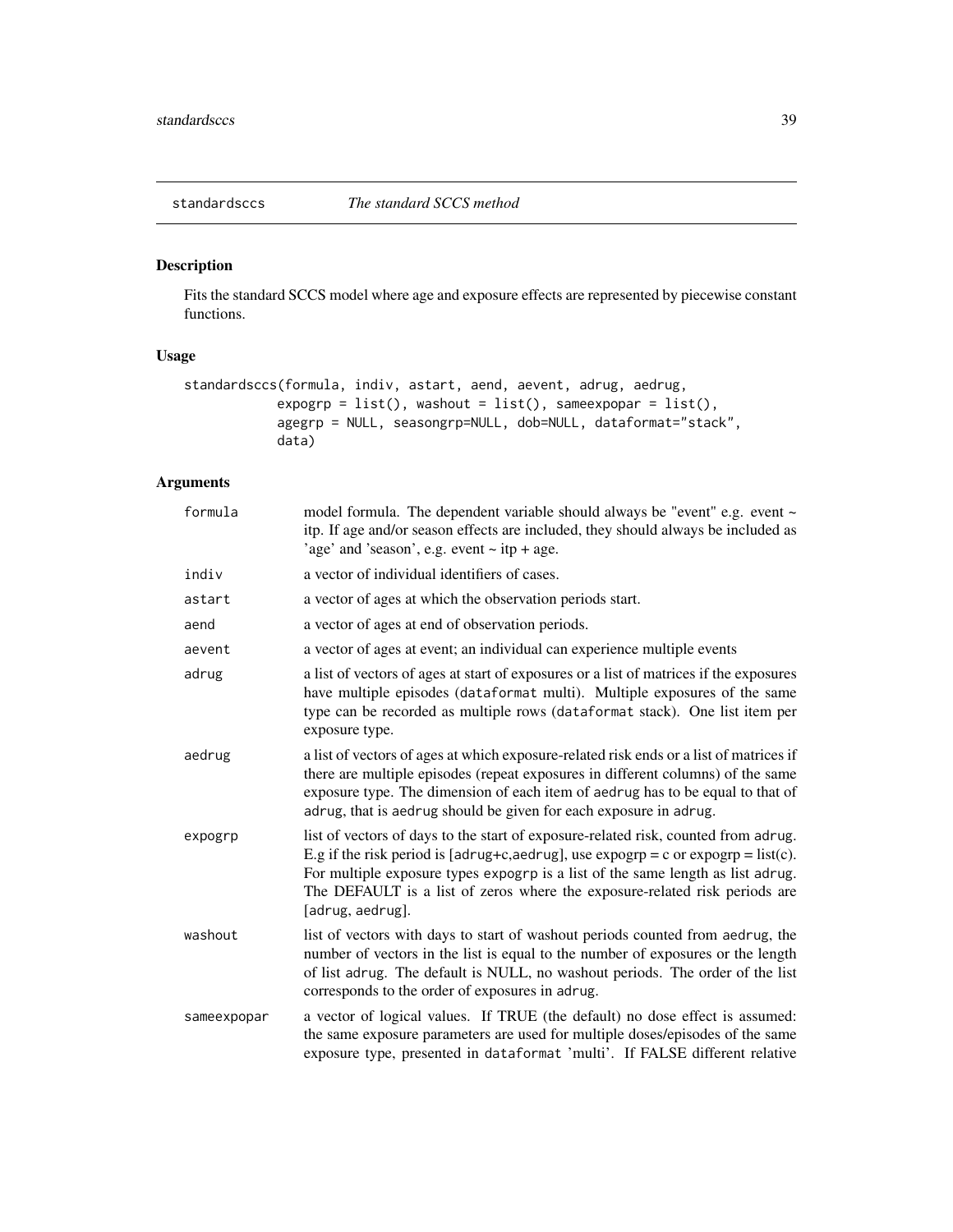|            | incidences are estimated for different doses of the same exposure. The length of<br>the vector is equal to the length of list adrug. The order of the elements of the<br>vector corrosponds to the order of exposures in list adrug.                                                                                                                                                                        |
|------------|-------------------------------------------------------------------------------------------------------------------------------------------------------------------------------------------------------------------------------------------------------------------------------------------------------------------------------------------------------------------------------------------------------------|
| agegrp     | a vector of cut points of the age groups where each value represents the start of<br>an age category. The first element in the vector is the start of the second age<br>group. The first age group starts at the minimum of astart, the start of the<br>observation period. The default is NULL (i.e no age effects included).                                                                              |
| seasongrp  | a vector of cut points for seasonal effects. The values should be given in ddmm<br>format, representing the first days of each season group. The seasonal effect is<br>a factor, the reference level being the time interval starting at the earliest date in<br>seasongrp. The default is NULL where no seasonal effects are included.                                                                     |
| dob        | a vector of birth dates of the cases, in ddmmyyyy format. They are used if<br>seasonal effects are included in the model. The default dob is NULL. Required<br>if seasongrp is not NULL.                                                                                                                                                                                                                    |
| dataformat | the way the input data are assembled. It accepts "multi" or "stack" (the default),<br>where "multi" refers to a data assembled with one row representing one event<br>and "stack" refers to a data frame where repeated exposures of the same type are<br>stack in one column. In the "multi" dataformat different episodes of the same<br>exposure type are recorded as separate columns in the dataframe. |
| data       | a data frame containing the input data. The data should be in 'stack' or 'multi'<br>(see dataformat).                                                                                                                                                                                                                                                                                                       |

# Details

In the standard SCCS model, originally described in Farrington (1995), age and exposure effects are represented by step functions. Suppose that individual i has  $n_i$  events,  $n_{ijk}$  occurring in age group j and exposure group k and that the  $s^{th}$  event falls within age group  $j_s$  and exposure group  $k_s$ . The SCCS likelihood contribution for individual i is

$$
l_i = \frac{\prod_{s=1}^{n_i} \exp(\alpha_{j_s} + \beta_{k_s})}{\left(\sum_{j=1}^J \sum_{k=1}^K \exp(\alpha_j + \beta_k) e_{ijk}\right)^{n_i}}.
$$

This is a multinomial likelihood with index  $n_i$ , responses  $n_{ijk}$  and probabilities

$$
p_{iuv} = \frac{\exp(\alpha_u + \beta_v)e_{iuv}}{\sum_{j=1}^{J} \sum_{k=1}^{K} \exp(\alpha_j + \beta_k)e_{ijk}}.
$$

The standard SCCS likelihood is equivalent to a product multinomial likelihood.

The SCCS likelihood is equivalent to that of the conditional logistic model for 1 : M matched case-control studies: see Breslow and Day (1980), Chapter 7. This means that SCCS models can be fit using conditional logistic regression, with a factor for each individual event.

The SCCS R package maximises the likelihood using clogit. Each event is assigned an identifier (indivL), and direct estimation is avoided using the option strata(indivL).

#### Value

Relative incidence estimates along with their 95% confidence limits.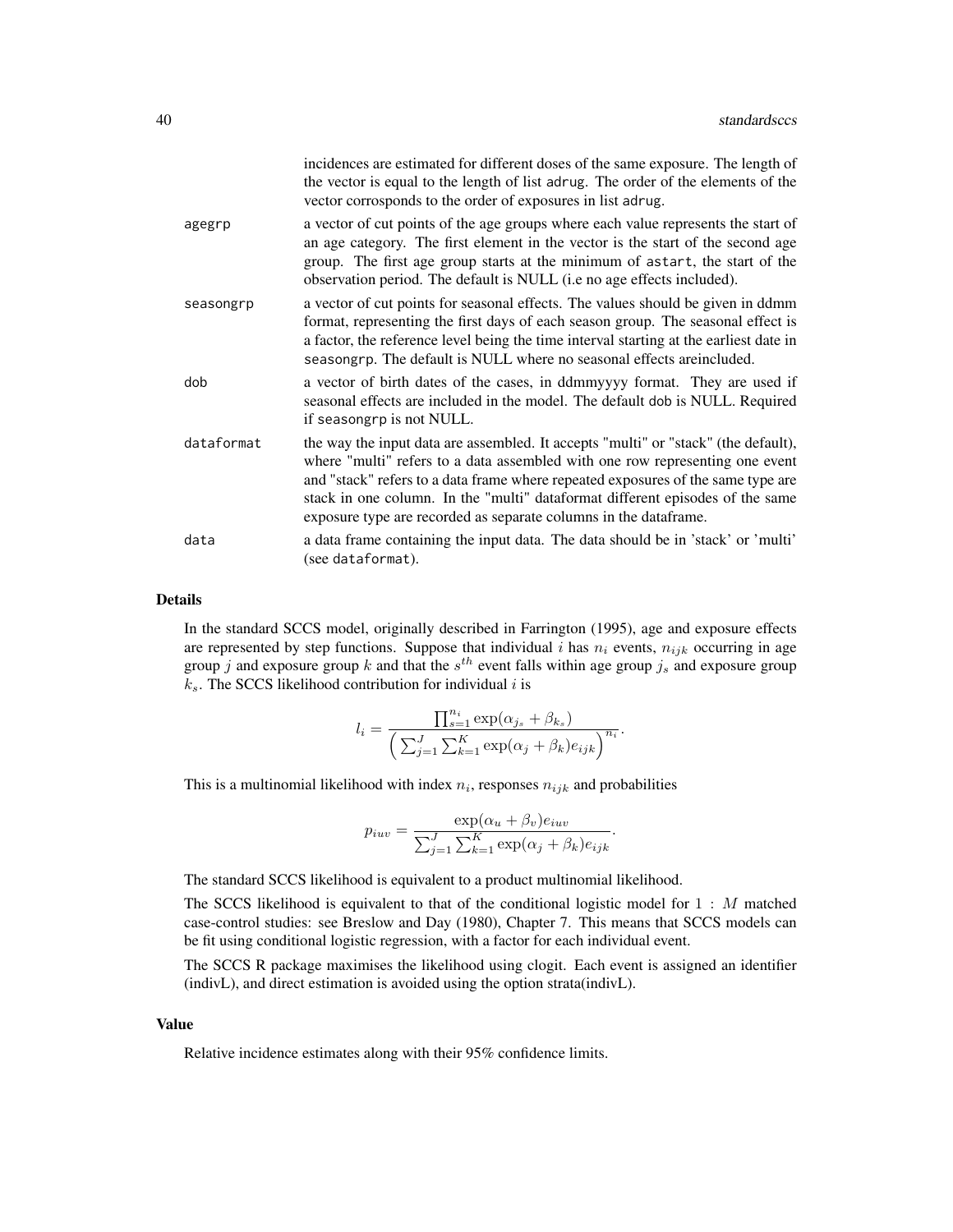#### <span id="page-40-0"></span>standardsccs and the standards of the standards of the standards control of the standards of the standards of the standards of the standards of the standards of the standards of the standards of the standards of the standa

#### Author(s)

Yonas Ghebremichael-Weldeselassie, Heather Whitaker, Paddy Farrington.

#### References

Farrington, C.P. (1995). Relative incidence estimation from case series for vaccine safety evaluation. Biometrics 51, 228–235.

Breslow, N. E. and Day, N. E. (1980). Statistical Methods in Cancer Research, volume I: The analysis of case-control studies. IARC Publications No.32.

Farrington, P., Whitaker, H., and Ghebremichael-Weldeselassie, Y. (2018). Self-controlled Case Series studies: A modelling Guide with R. Boca Raton: Chapman & Hall/CRC Press.

# See Also

[semisccs](#page-29-1)

# Examples

```
# Single exposure-related risk period with no age effect
```

```
itp.mod1 <- standardsccs(event~mmr, indiv=case, astart=sta, aend=end,
                      aevent=itp, adrug=mmr, aedrug=mmr+42, data=itpdat)
```
itp.mod1

# Single exposure-related risk period and age effect included

```
itp.mod2 <- standardsccs(event~mmr+age, indiv=case, astart=sta, aend=end,
                      aevent=itp, adrug=mmr, aedrug=mmr+42,
                      agegrp=c(427,488,549,610,671), data=itpdat)
```
itp.mod2

# Multiple risk periods and age effect included

itp.mod3 <- standardsccs(event~mmr+age, indiv=case, astart=sta, aend=end, aevent=itp, adrug=mmr, aedrug=mmr+42, expogrp=c(0,15,29), agegrp=c(427,488,549,610,671), data=itpdat)

itp.mod3

# Multiple risk periods, washout periods and age effects

ageq <- floor(quantile(hipdat\$frac, seq(0.05,0.95,0.05), names=FALSE)) # Age group # cut points

hip.mod1 <- standardsccs(event~ad+age, indiv=case, astart=sta, aend=end, aevent=frac, adrug=ad, aedrug=endad, expogrp=c(0,15,43), washout=c(1,92,182), agegrp=ageq, data=hipdat)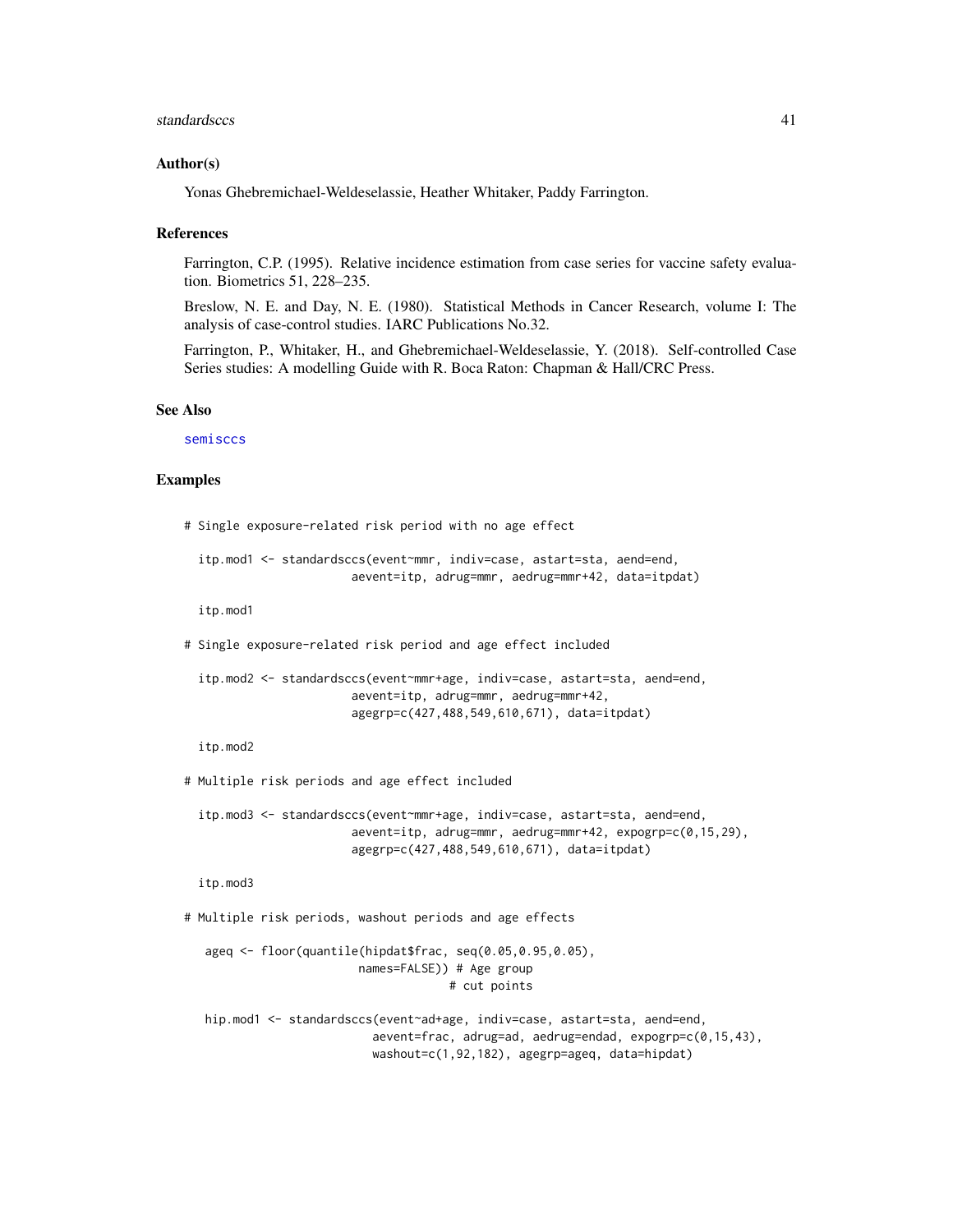```
# Multiple/repeat exposures of the same exposure type, dataformat="stack"
   ageq <- floor(quantile(gidat$bleed[duplicated(gidat$case)==0],
                seq(0.025,0.975,0.025), names=FALSE))
  gi.mod1 <- standardsccs(event~ns+relevel(age,ref=21), indiv=case, astart=sta,
                         aend=end, aevent=bleed, adrug=ns, aedrug=endns,
                         agegrp=ageq, dataformat="stack", data=gidat)
  gi.mod1
# Multiple doses of a vaccine each with different parameter estimates (sameexpopar=F)
  ageg <- c(57,85,113,141,169,197,225,253,281,309,337) # age group cut points
  dtp.mod2 <- standardsccs(event~dtp+age, indiv=case, astart=sta, aend=end,
                           aevent=conv, adrug=cbind(dtp,dtpd2, dtpd3),
                           aedrug=cbind(dtp+14,dtpd2+14,dtpd3+14),
                           expogrp=c(0,4,8),agegrp=ageg, dataformat="multi",
                           sameexpopar=FALSE, data=dtpdat)
  dtp.mod2
# Multiple exposure types
 ageg <- seq(387,707,20) # Age group cut points
 con.mod <- standardsccs(event~hib+mmr+age, indiv=case, astart=sta, aend=end,
                        aevent=conv, adrug=cbind(hib,mmr), aedrug=cbind(hib+14,mmr+14),
                          expogrp=list(c(0,8), c(0,8)), agegrp=ageg, data=condat)
 con.mod
# Multiple doses/episodes of several exposure types, the doses of each exposure type
# have same paramter
  ageg <- c(57,85,113,141,169,197,225,253,281,309,337) # age group cut points
  hib.mod1 <- standardsccs(event~dtp+hib+age, indiv=case, astart=sta,
                            aend=end, aevent=conv,
                           adrug=list(cbind(dtp, dtpd2,dtpd3),
                                       cbind(hib,hibd2,hibd3)),
                            aedrug=list(cbind(dtp+14,dtpd2+14,dtpd3+14),
                                        cbind(hib+14,hibd2+14,hibd3+14)),
                            expogrp=list(c(0,4,8),c(0,8)),agegrp=ageg,
                            dataformat="multi", data=hibdat)
```
hib.mod1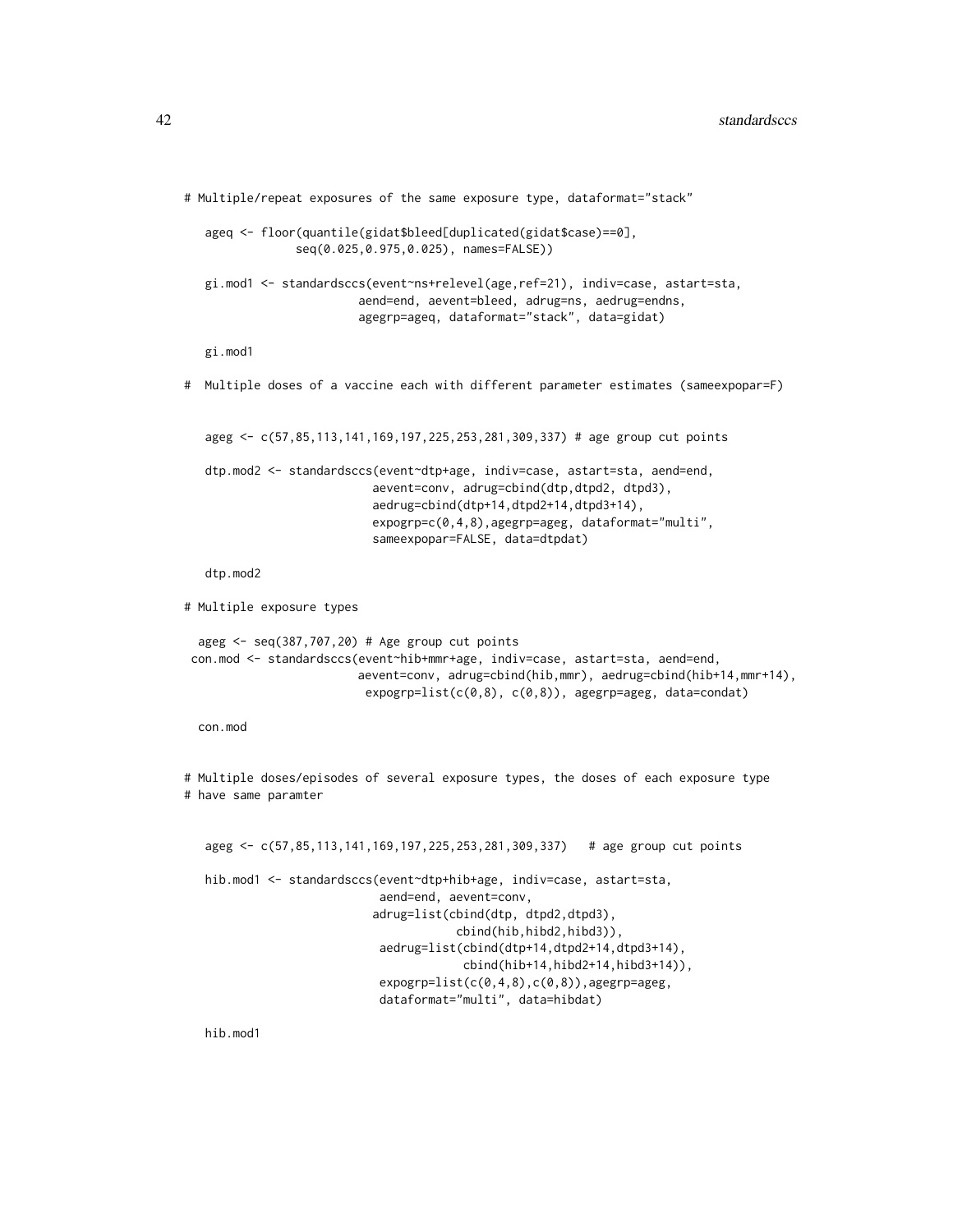```
# Multiple doses/episodes of several exposure types, the doses of "dtp"
# different parameters and the doses of the second exposure hib have
# same paramters
  ageg <- c(57,85,113,141,169,197,225,253,281,309,337)
                    # age group cut points
  hib.mod2 <- standardsccs(event~dtp+hib+age,
                                   indiv=case, astart=sta, aend=end,
                        aevent=conv, adrug=list(cbind(dtp,dtpd2,dtpd3),
                                      cbind(hib,hibd2,hibd3)),
                        aedrug=list(cbind(dtp+3,dtpd2+3,dtpd3+3),
                                      cbind(hib+7,hibd2+7,hibd3+7)),
                        sameexpopar=c(FALSE,TRUE), agegrp=ageg,
                        dataformat="multi", data=hibdat)
  hib.mod2
# Season included in a model
  month <- c(0101,0102,0103,0104,0105,0106,0107,0108,0109,0110,0111,0112)
```
int.mod <- standardsccs(event~opv+age+season, indiv=case, astart=sta, aend=end, aevent=intus, adrug=cbind(opv,opvd2), aedrug=cbind(opv+42,opvd2+42), expogrp=c(0,15,29), agegrp=seq(30,330,30), seasongrp=month,dob=dob, dataformat="multi", data=intdat)

int.mod

# season cutpoints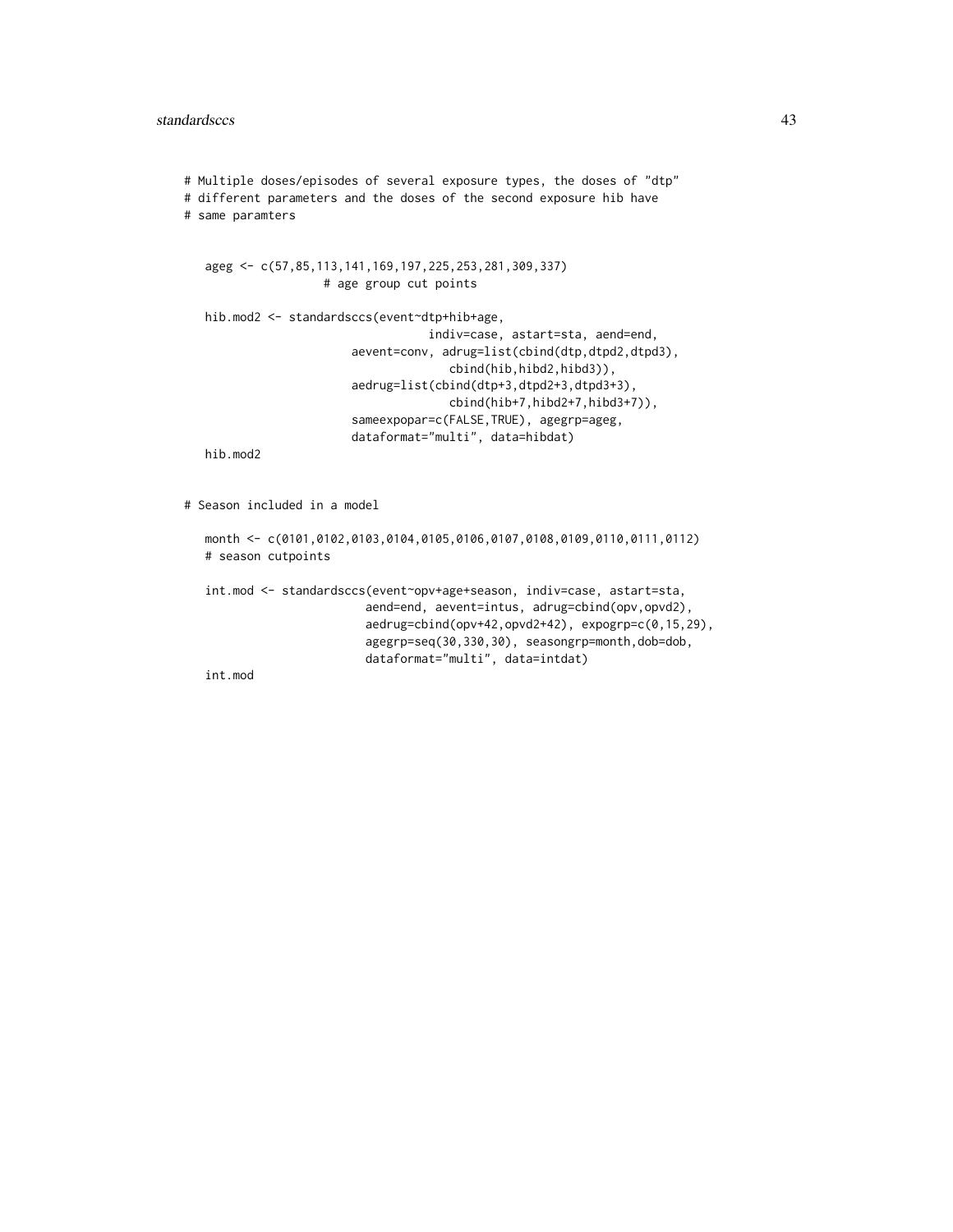# <span id="page-43-0"></span>Index

∗ Event dependent exposures eventdepenexp , [8](#page-7-0) ∗ Parametric eventdepenobs , [10](#page-9-0) quantsccs , [26](#page-25-0) standardsccs , [39](#page-38-0) ∗ Sample size samplesize , [29](#page-28-0) ∗ Semi-parametric SCCS smoothexposccs , [37](#page-36-0) ∗ Semi-parametric semisccs , [30](#page-29-0) smoothagesccs , [35](#page-34-0) ∗ Splines integrateIspline , [19](#page-18-0) nonparasccs , [23](#page-22-0) smoothagesccs , [35](#page-34-0) smoothexposccs , [37](#page-36-0) ∗ datasets addat , [3](#page-2-0) adidat , [4](#page-3-0) amdat , [4](#page-3-0) apdat , [5](#page-4-0) autdat , [6](#page-5-0) bpdat , [6](#page-5-0) bupdat , [7](#page-6-0) condat , [7](#page-6-0) dtpdat , [8](#page-7-0) febdat , [13](#page-12-0) gbsdat , [16](#page-15-0) gidat , [17](#page-16-0) hibdat , [18](#page-17-0) hipdat , [18](#page-17-0) intdat , [19](#page-18-0) itpdat , [20](#page-19-0) midat , [22](#page-21-0) nrtdat , [25](#page-24-0) opvdat , [25](#page-24-0) pmdat , [26](#page-25-0)

rotdat , [28](#page-27-0) rsvdat , [28](#page-27-0) siddat , [33](#page-32-0) ∗ likelihodd ratio test lrtsccs , [21](#page-20-0) ∗ package SCCS-package, [2](#page-1-0) addat , [3](#page-2-0) adidat , [4](#page-3-0) amdat , [4](#page-3-0) apdat , [5](#page-4-0) autdat , [6](#page-5-0) bpdat , [6](#page-5-0) bupdat , [7](#page-6-0) condat , [7](#page-6-0) dtpdat, <mark>[8](#page-7-0)</mark> eventdepenexp, <mark>[8](#page-7-0)</mark> eventdepenobs , [10](#page-9-0) febdat , [13](#page-12-0) formatdata , [14](#page-13-0) gbsdat , [16](#page-15-0) gidat , [17](#page-16-0) hibdat , [18](#page-17-0) hipdat, [18](#page-17-0) intdat , [19](#page-18-0) integrateIspline , [19](#page-18-0) itpdat , [20](#page-19-0) lrtsccs , [21](#page-20-0) midat , [22](#page-21-0) nonparasccs , [23](#page-22-0) , *[38](#page-37-0)*